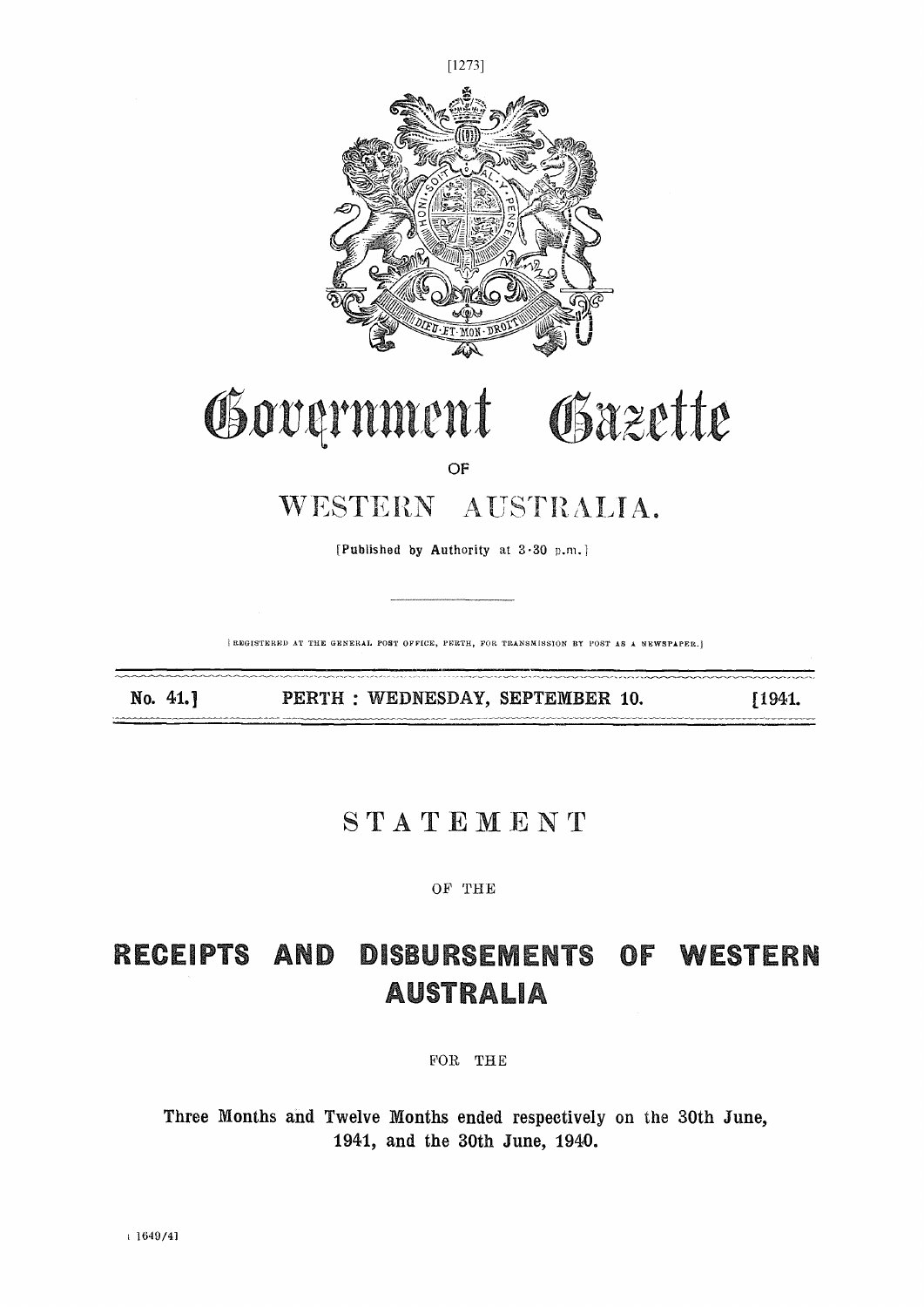### COMPARATIVE STATEMENT of the REVENUE of the GOVERNMENT of WEST-ERN AUSTRALIA for the THREE MONTHS and TWELVE MONTHS ended respectively on the 30th JUNE, 1941, and the 30th JUNE, 1940.

| Head of Service.                                                                                                                                                                                                                              | Three Months ended:                                                                                                  |                                                                       | Twelve Months ended:                                       |  |  |  |  |
|-----------------------------------------------------------------------------------------------------------------------------------------------------------------------------------------------------------------------------------------------|----------------------------------------------------------------------------------------------------------------------|-----------------------------------------------------------------------|------------------------------------------------------------|--|--|--|--|
|                                                                                                                                                                                                                                               | 30th June, 1941.<br>30th June, 1940                                                                                  | 30th June, 1941                                                       | 30th June, 1940                                            |  |  |  |  |
| GOVERNMENTAL.                                                                                                                                                                                                                                 | £<br>£<br>s. d.<br>s. d.                                                                                             | £<br>s.d.                                                             | £<br>s. d.                                                 |  |  |  |  |
| Taxation.                                                                                                                                                                                                                                     |                                                                                                                      |                                                                       |                                                            |  |  |  |  |
| $\rm Land\,~Tax$<br>$\cdots$<br>$\cdots$<br>$\cdots$<br>$\cdots$<br>$\cdots$<br>$\cdots$<br>Income Tax<br>$\cdots$<br>$\cdots$<br>$\cdots$<br>$\cdots$<br>$\sim$ $\sim$ $\sim$<br>$\sim$ $\sim$ $\sim$                                        | 36,265 11<br>43,275<br>6<br>-9<br>720,449<br>3<br>7.<br>353,052 18                                                   | 122,062 12<br>4<br>1<br>$\overline{2}$<br>1<br>1,874,400<br>$\theta$  | 99,879 11<br>5<br>9<br>859,617<br>$\mathbf{I}$             |  |  |  |  |
| Dividend Duty<br>$\sim$<br>$\cdots$<br>$\cdots$<br>$\cdots$<br>$\sim$ $\sim$<br>$\sim$ $\sim$<br>Gold Mining Profits Tax<br>$\ldots$<br>$\cdots$<br>$\cdots$<br>$\cdots$                                                                      | 225<br>3<br>7<br>132<br>$\overline{4}$<br>45,513<br>5<br>3<br>39.475<br>$\overline{4}$                               | 9<br>$\overline{2}$<br>8<br>737<br>185,832 14<br>$\overline{0}$<br>8  | $\overline{5}$<br>8<br>207<br>150,241 13<br>$\overline{4}$ |  |  |  |  |
| Financial Emergency Tax<br>$\cdots$<br>$\cdots$<br>$\sim$ $\sim$<br>$\cdots$<br>Totalisator Tax<br>$\cdots$<br>$\ldots$<br>$\cdots$<br>$\cdots$<br>$\sim$ $\sim$ $\sim$                                                                       | 17,210<br>6<br>9<br>391,673 10<br>12,046 18<br>$\overline{2}$<br>11,487<br>8                                         | 1<br>295,288<br>7<br>$\overline{4}$<br>5<br>18<br>48,422<br>10        | 1,263,699 13<br>9<br>51,668 19                             |  |  |  |  |
| Stamp Duty<br>$\cdots$<br>$\ldots$<br>$\sim$ $\sim$ $\sim$<br>$\cdots$<br>$\sim$ $\sim$<br>$\sim$ $\sim$ $\sim$<br>Probate Duty<br>$\cdots$<br>$\sim$ $\sim$ $\sim$<br>$\sim$ $\sim$<br>$\cdots$<br>$\cdots$<br>$\cdots$<br>Entertainment Tax | 58,287 12<br>4<br>64,863<br>9<br>44,304 14 11<br>27,271 10                                                           | 5<br>8<br>2<br>245,067<br>3<br>$\Omega$<br>165,005 15                 | ิธ<br>260.096 10<br>122,928<br>-10<br>$\bf{0}$             |  |  |  |  |
| $\cdots$<br>$\ddotsc$<br>$\cdots$<br>$\cdots$<br>$\cdots$<br>Licenses<br>$\ldots$<br>$\cdots$<br>$\cdots$<br>$\cdots$<br>$\cdots$<br>$\cdots$<br>$\cdots$                                                                                     | 24,254<br>-7<br>9<br>25,769 10<br>2,522 17<br>2<br>3,419<br>-7                                                       | 9<br>96,601<br>1<br>1<br>9<br>94,185<br>11                            | 98,722<br>- 5<br>5<br>88,992 12<br>-1                      |  |  |  |  |
| Total, Taxation<br>$\cdots$<br>$\cdots$                                                                                                                                                                                                       | 961,080<br>1<br>$\overline{0}$<br>960,420 11                                                                         | 3<br>3,127,604<br>3<br>8                                              | 2 11<br>2,996,054                                          |  |  |  |  |
| Territorial.                                                                                                                                                                                                                                  |                                                                                                                      |                                                                       |                                                            |  |  |  |  |
| Land Revenne<br>$\cdots$<br>$\cdots$<br>$\cdots$<br>$\cdots$<br>$\cdots$<br>Mining Revenue<br>$\cdots$<br>$\cdots$<br>$\cdots$<br>$\cdots$<br>$\cdots$<br>Timber<br>$\cdots$<br>$\cdots$<br>$\sim$ $\sim$ $\sim$                              | 17,967 8<br>15.833<br>1<br>$\mathbf 7$<br>11,240 15<br>$\overline{2}$<br>13,256 12                                   | 133,190<br>3<br>$\mathbf{0}$<br>1<br>$\mathbf{2}$<br>34,558<br>8<br>5 | 132,756 18<br>-9<br>39,862 11<br>-8                        |  |  |  |  |
| $\cdots$<br>$\sim$ $\sim$ $\sim$<br>$\cdots$<br>$\cdots$<br>Total, Territorial<br>$\cdots$<br>$\sim$ $\sim$ $\sim$<br>$\cdots$                                                                                                                | 37,718<br>-1<br>$\overline{2}$<br>39,735<br>$\overline{0}$<br>66,926<br>$\overline{4}$<br>$\frac{5}{2}$<br>68,824 19 | 3<br>151,079<br>$\overline{4}$<br>8<br>5<br>318,827 11<br>7           | 143,585 2<br>$\mathbf{I}$<br>316,204 12<br>- 6             |  |  |  |  |
|                                                                                                                                                                                                                                               |                                                                                                                      |                                                                       |                                                            |  |  |  |  |
| Law Courts<br>$\cdots$<br>$\cdots$<br>$\cdots$<br>$\cdots$<br>Departmental Reimbursements, Fees and other Ser-                                                                                                                                | 22,226<br>-1<br>$\tilde{\text{o}}$<br>24,301<br>$\overline{5}$                                                       | -6<br>84,703 10 11                                                    | 84,965 16 10                                               |  |  |  |  |
| vices<br>$\cdots$<br>$\cdots$<br>$\cdots$<br>$\cdots$<br>.<br>$\cdots$<br>Royal Mint-<br>$\cdots$<br>$\cdots$<br>$\cdots$<br>$\cdots$<br>$\sim$ $\sim$ $\sim$<br>$\sim$ $\sim$                                                                | 367,216 11<br>6<br>338,236 16<br>26,021<br>2<br>$\mathbf{I}$<br>12,322 13 11                                         | 958.122<br>5<br>$\overline{4}$<br>4<br>3<br>57,038<br>4               | 971,046 19<br>- 6<br>43,273 10<br>-7                       |  |  |  |  |

#### REVENUE.

| Law Courts<br>Departmental Reimbursements, Fees and other Ser-                                                                                                                                                                                                                                                                                                                                                                    |                                                                                      |                                                                                                                             |                                                                                                                                                    |                                                                                                                                                           | $\ddotsc$                                                                                                                                             | 22,226                                                                                                                                           | $\bf{l}$                                                                                                                                                             | 5                                                                                                                                | 24,301                                                                                                                                                                 | $\overline{5}$                                | 6                                                                       | 84,703 10 11                                                                                                                                                                        |                                                                   |                                                                                                                          | 84,965 16 10                                                                                                                                               |                                                                           |                                                                                               |
|-----------------------------------------------------------------------------------------------------------------------------------------------------------------------------------------------------------------------------------------------------------------------------------------------------------------------------------------------------------------------------------------------------------------------------------|--------------------------------------------------------------------------------------|-----------------------------------------------------------------------------------------------------------------------------|----------------------------------------------------------------------------------------------------------------------------------------------------|-----------------------------------------------------------------------------------------------------------------------------------------------------------|-------------------------------------------------------------------------------------------------------------------------------------------------------|--------------------------------------------------------------------------------------------------------------------------------------------------|----------------------------------------------------------------------------------------------------------------------------------------------------------------------|----------------------------------------------------------------------------------------------------------------------------------|------------------------------------------------------------------------------------------------------------------------------------------------------------------------|-----------------------------------------------|-------------------------------------------------------------------------|-------------------------------------------------------------------------------------------------------------------------------------------------------------------------------------|-------------------------------------------------------------------|--------------------------------------------------------------------------------------------------------------------------|------------------------------------------------------------------------------------------------------------------------------------------------------------|---------------------------------------------------------------------------|-----------------------------------------------------------------------------------------------|
| vices<br>.<br>Royal Mint<br>$\cdots$                                                                                                                                                                                                                                                                                                                                                                                              | $\cdots$<br>$\cdots$                                                                 | .<br>$\cdots$                                                                                                               | $\ddotsc$<br>.                                                                                                                                     | .<br>$\ddotsc$                                                                                                                                            | $\cdots$<br>$\sim$ $\sim$                                                                                                                             | 367,216 11<br>26,021 1                                                                                                                           |                                                                                                                                                                      | 6<br>2                                                                                                                           | 338,236 16<br>12,322 13 11                                                                                                                                             |                                               | 4                                                                       | 958,122<br>57,038                                                                                                                                                                   | 4<br>-3                                                           | 5<br>$\overline{4}$                                                                                                      | 971,046 19<br>43,273 10 7                                                                                                                                  |                                                                           | -6                                                                                            |
|                                                                                                                                                                                                                                                                                                                                                                                                                                   |                                                                                      |                                                                                                                             |                                                                                                                                                    |                                                                                                                                                           |                                                                                                                                                       | 415,463 14 1                                                                                                                                     |                                                                                                                                                                      |                                                                                                                                  | 374,860 15                                                                                                                                                             |                                               | -9                                                                      | 1,099,863 18                                                                                                                                                                        |                                                                   | -8                                                                                                                       | $1,099,286$ 6 11                                                                                                                                           |                                                                           |                                                                                               |
|                                                                                                                                                                                                                                                                                                                                                                                                                                   |                                                                                      | COMMONWEALTH.                                                                                                               |                                                                                                                                                    |                                                                                                                                                           |                                                                                                                                                       |                                                                                                                                                  |                                                                                                                                                                      |                                                                                                                                  |                                                                                                                                                                        |                                               |                                                                         |                                                                                                                                                                                     |                                                                   |                                                                                                                          |                                                                                                                                                            |                                                                           |                                                                                               |
| States Grants Act<br>Interest Contributions                                                                                                                                                                                                                                                                                                                                                                                       | $\ddotsc$                                                                            | $\cdots$                                                                                                                    | $\ddotsc$                                                                                                                                          | $\cdots$<br>$\ddotsc$                                                                                                                                     | $\sim$ $\sim$<br>$\sim 10$                                                                                                                            | 162,500<br>118,355                                                                                                                               | 0<br>$\theta$                                                                                                                                                        | $\mathbf{0}$<br>$\theta$                                                                                                         | 148,750<br>118,355                                                                                                                                                     | $\mathbf{0}$<br>$\mathbf{0}$                  | $\mathbf{0}$<br>$\theta$                                                | 650,000<br>473,432                                                                                                                                                                  | $\overline{0}$<br>$\overline{0}$                                  | $\bf{0}$<br>$\mathbf{0}$                                                                                                 | 595,000<br>473,432                                                                                                                                         | $\mathbf{0}$<br>$\mathbf{0}$                                              | $\bf{0}$<br>$\bf{0}$                                                                          |
| Total, Commonwealth                                                                                                                                                                                                                                                                                                                                                                                                               |                                                                                      |                                                                                                                             |                                                                                                                                                    | $\ddotsc$                                                                                                                                                 | $\cdots$                                                                                                                                              | 280,855                                                                                                                                          | $\mathbf{0}$                                                                                                                                                         | $\overline{0}$                                                                                                                   | 267,105                                                                                                                                                                | $\mathbf{0}$                                  | $\theta$                                                                | 1,123,432                                                                                                                                                                           |                                                                   | $0\quad 0$                                                                                                               | 1,068,432                                                                                                                                                  |                                                                           | $0\quad 0$                                                                                    |
| Grand Total, Governmental                                                                                                                                                                                                                                                                                                                                                                                                         |                                                                                      |                                                                                                                             |                                                                                                                                                    |                                                                                                                                                           | $\cdots$                                                                                                                                              | 1,724,324 19                                                                                                                                     |                                                                                                                                                                      | -6                                                                                                                               | 1,671,211                                                                                                                                                              | 6                                             | -5                                                                      | 5,669,727 13 11                                                                                                                                                                     |                                                                   |                                                                                                                          | 5,479,977                                                                                                                                                  | $\overline{2}$                                                            | $\overline{4}$                                                                                |
| PUBLIC UTILITIES.<br>Bunbury Harbour Board<br>Fremantle Harbour Trust<br>Goldfields Water Supply<br>Kalgoorlie Abattoirs<br>Metropolitan Abattoirs and Saleyards<br>Metropolitan Water Supply, Sewerage, and Drainage<br>Other Hydraulic Undertakings<br>Railways<br>$\ddotsc$<br>Tramways<br>$\sim$ $\sim$<br>State Ferries<br>$\cdots$<br>Electricity Supply<br>State Batteries<br>Cave Houses, etc.<br>Total, Public Utilities | $\cdots$<br>$\ddotsc$<br>$\cdots$<br>$\sim$ $\sim$<br>$\sim$ .<br>$\sim$<br>$\sim$ . | $\cdots$<br>$\cdots$<br>$\ddotsc$<br>$\cdots$<br>$\ldots$<br>$\cdots$<br>$\ldots$<br>$\ldots$<br>$\ddotsc$<br>$\sim$ $\sim$ | $\cdots$<br>$\ddotsc$<br>$\cdots$<br>$\sim 10$<br>$\mathbf{1}$<br>$\cdots$<br>$\sim$ $\sim$ $\sim$<br>$\cdots$<br>$\cdots$<br>$\cdots$<br>$\cdots$ | $\ddotsc$<br>$\cdots$<br>$\cdots$<br>$\cdots$<br>$\cdots$<br>$\cdots$<br>$\ldots$<br>$\ldots$<br>$\cdots$<br>$\cdots$<br>$\cdots$<br>$\cdots$<br>$\cdots$ | $\cdots$<br>$\cdots$<br>$\ldots$<br>$\cdots$<br>$\cdots$<br>.<br>$\cdots$<br>$\sim$ $\sim$<br>$\ddotsc$<br>$\sim$ $\sim$<br>$\cdots$<br>$\cdots$<br>. | 500<br>53,405<br>98,701<br>1,499<br>17,278 10<br>69,706<br>19,390 16<br>911,245 11<br>86,982<br>2,174<br>112,692<br>21,239<br>2,922<br>1,397,736 | $\mathbf{0}$<br>$\mathbf{0}$<br>5<br>$\overline{4}$<br>$\overline{0}$<br>$\overline{5}$<br>$\overline{4}$<br>3<br>$\boldsymbol{2}$<br>$\mathbf{I}$<br>$\overline{4}$ | $\theta$<br>10<br>8<br>3<br>8<br>1<br>5<br>$\mathbf{0}$<br>$\boldsymbol{2}$<br>$\,2\,$<br>$\mathbf 0$<br>$\mathbf{0}$<br>5<br>-8 | $\cdots$<br>81.153<br>94,672 15<br>1,921 18<br>15,715 14<br>77,084 5<br>15,003 19<br>906,975 13<br>78,997 19<br>1,886 10<br>109,173<br>32,583<br>3,172<br>1,418,340 16 | $\overline{2}$<br>$\overline{2}$<br>9<br>4 10 | 4<br>1<br>4<br>7<br>7<br>8<br>5<br>6<br>3<br>-10<br>9<br>$\overline{2}$ | 500<br>192,159 16<br>347,748<br>6,092<br>61,441 17 11<br>527,180 12<br>68,501 12 11<br>3,573,979<br>334,561<br>8,403 12<br>437,987 14<br>110,755 17<br>13,860 16 10<br>5,683,172 13 | $\mathbf{0}$<br>$\bf{0}$<br>8<br>$\overline{2}$<br>$\overline{2}$ | $\bf{0}$<br>-10<br>5<br>$\overline{2}$<br>$\overline{0}$<br>6<br>$\bf{0}$<br>7<br>$\overline{4}$<br>$\overline{0}$<br>-6 | 242,333<br>310,722 13<br>6,504<br>54,908 16<br>501,219<br>61,307 14<br>3,497,529<br>304,855 14 10<br>7,762<br>425,714 15<br>124,424<br>13,641<br>5,550,923 | -3<br>- 5<br>- 5<br>7<br>$\mathbf 7$<br>-3<br>$\bf{0}$<br>$7\phantom{.0}$ | -1<br>3<br>7<br>4<br>-6<br>$\hat{2}$<br>6<br>3<br>7<br>$\overline{4}$<br>-9<br>$\overline{2}$ |
| State Trading Concerns-<br>Balance transferred from State Trading Concerns<br>Recoup of Departmental Charges, Interest, etc.                                                                                                                                                                                                                                                                                                      |                                                                                      |                                                                                                                             |                                                                                                                                                    |                                                                                                                                                           |                                                                                                                                                       | 8,543 15<br>39,964 4                                                                                                                             |                                                                                                                                                                      | 4<br>6                                                                                                                           | 1,000<br>33,010 18                                                                                                                                                     | $\bf{0}$                                      | $\mathbf{0}$<br>$\theta$                                                | 10,543 15<br>68,623 10                                                                                                                                                              |                                                                   | 4<br>4                                                                                                                   | 5,000<br>84,042                                                                                                                                            | $\mathbf{0}$<br>6                                                         | $\mathbf{0}$<br>-5                                                                            |
| Total, State Trading Concerns                                                                                                                                                                                                                                                                                                                                                                                                     |                                                                                      |                                                                                                                             |                                                                                                                                                    |                                                                                                                                                           | $\cdots$                                                                                                                                              | 48,507 19 10                                                                                                                                     |                                                                                                                                                                      |                                                                                                                                  | 34,010 18                                                                                                                                                              |                                               | $\theta$                                                                | 79,167 5                                                                                                                                                                            |                                                                   | 8                                                                                                                        | 89,042 6 5                                                                                                                                                 |                                                                           |                                                                                               |
| Total, Public Utilities and State Trad-                                                                                                                                                                                                                                                                                                                                                                                           | ing Concerns                                                                         |                                                                                                                             | $\ddotsc$                                                                                                                                          | $\ddotsc$                                                                                                                                                 | $\cdots$                                                                                                                                              | 1,446,244                                                                                                                                        |                                                                                                                                                                      | $4\quad 6$                                                                                                                       | 1,452,351 14 2                                                                                                                                                         |                                               |                                                                         | 5,762,339 19                                                                                                                                                                        |                                                                   | $\overline{2}$                                                                                                           | 5,639,965 13 7                                                                                                                                             |                                                                           |                                                                                               |
|                                                                                                                                                                                                                                                                                                                                                                                                                                   | Grand Total                                                                          |                                                                                                                             | $\ldots$                                                                                                                                           | $\sim$                                                                                                                                                    | $\cdots$                                                                                                                                              | 3,170,569                                                                                                                                        |                                                                                                                                                                      | $4\quad 0$                                                                                                                       | 3,123,563 0                                                                                                                                                            |                                               |                                                                         | 7 11,432,067 13                                                                                                                                                                     |                                                                   | $\mathbf{I}$                                                                                                             | 11.119.942 15 11                                                                                                                                           |                                                                           |                                                                                               |
|                                                                                                                                                                                                                                                                                                                                                                                                                                   |                                                                                      |                                                                                                                             |                                                                                                                                                    |                                                                                                                                                           |                                                                                                                                                       |                                                                                                                                                  |                                                                                                                                                                      |                                                                                                                                  |                                                                                                                                                                        |                                               |                                                                         |                                                                                                                                                                                     |                                                                   |                                                                                                                          |                                                                                                                                                            |                                                                           |                                                                                               |

The Treasury, Perth, 19th July, 1941.

A. J. REID, J. C. WILLCOCK, Under Treasurer, Western Control of Treasurer.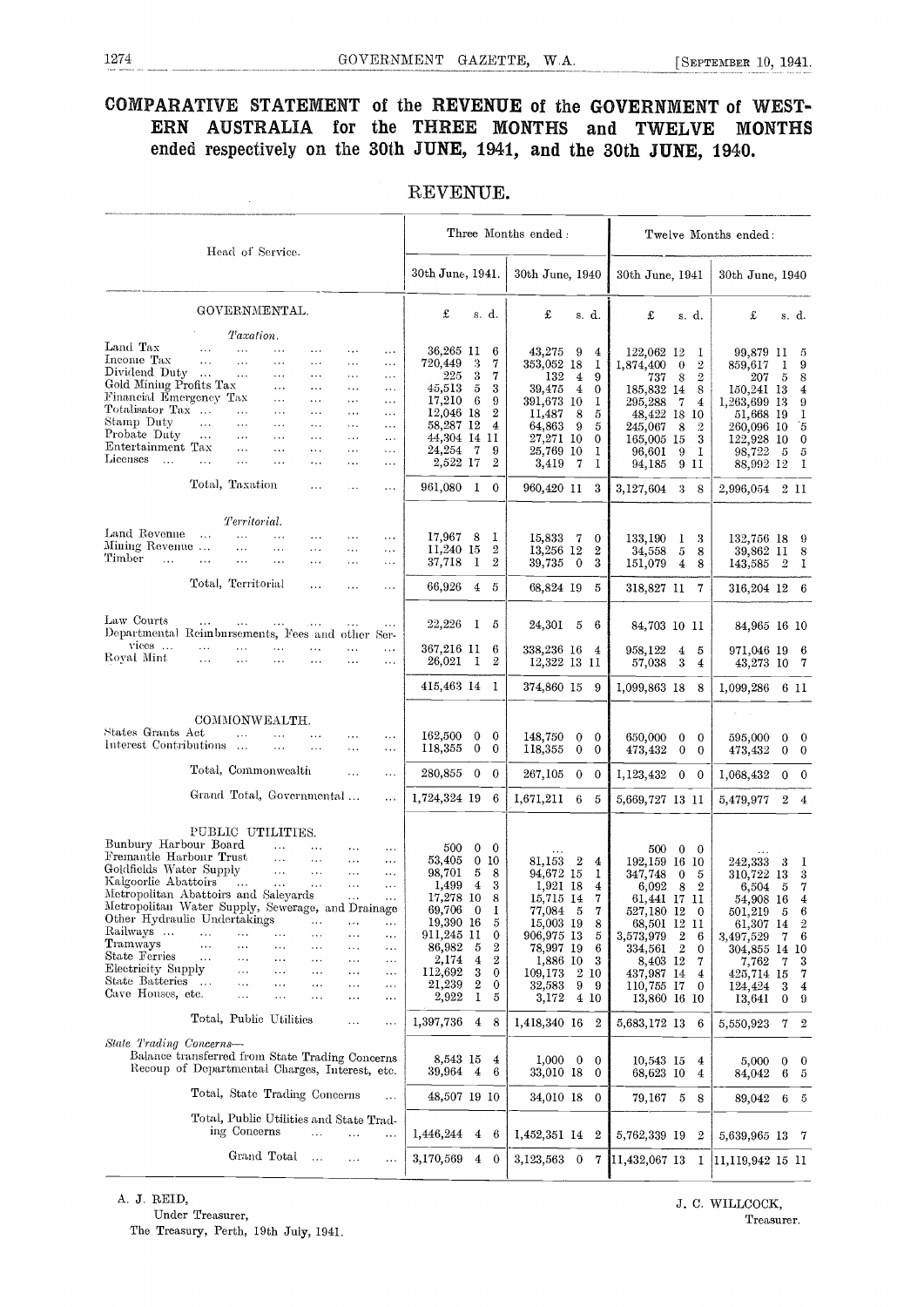#### COMPARATIVE STATEMENT of the EXPENDITURE of the GOVERNMENT of WESTERN AUSTRALIA for the THREE MONTHS and TWELVE MONTHS ended respectively on the 30th June, 1941, and the 30th June, 1940.

#### EXPENDITURE.

|                                                                                                                                                                                                                                                                                                                                                                                                                                                                                                                                                                                                                                                                                                                                                                                                                                                                                                                                                                                                                                                                                                                               | Three Months ended:                                                                                                                                                                                                                                                                                                                                                                                                                                                        |                                                                                                                                                                                                                                                                                                                                                                                                                                                   | Twelve Months ended:                                                                                                                                                                                                                                                                                                                                                                                                                                                                                                                                                 |                                                                                                                                                                                                                                                                                                                                                                                                                                                                |
|-------------------------------------------------------------------------------------------------------------------------------------------------------------------------------------------------------------------------------------------------------------------------------------------------------------------------------------------------------------------------------------------------------------------------------------------------------------------------------------------------------------------------------------------------------------------------------------------------------------------------------------------------------------------------------------------------------------------------------------------------------------------------------------------------------------------------------------------------------------------------------------------------------------------------------------------------------------------------------------------------------------------------------------------------------------------------------------------------------------------------------|----------------------------------------------------------------------------------------------------------------------------------------------------------------------------------------------------------------------------------------------------------------------------------------------------------------------------------------------------------------------------------------------------------------------------------------------------------------------------|---------------------------------------------------------------------------------------------------------------------------------------------------------------------------------------------------------------------------------------------------------------------------------------------------------------------------------------------------------------------------------------------------------------------------------------------------|----------------------------------------------------------------------------------------------------------------------------------------------------------------------------------------------------------------------------------------------------------------------------------------------------------------------------------------------------------------------------------------------------------------------------------------------------------------------------------------------------------------------------------------------------------------------|----------------------------------------------------------------------------------------------------------------------------------------------------------------------------------------------------------------------------------------------------------------------------------------------------------------------------------------------------------------------------------------------------------------------------------------------------------------|
| Heads of Service.                                                                                                                                                                                                                                                                                                                                                                                                                                                                                                                                                                                                                                                                                                                                                                                                                                                                                                                                                                                                                                                                                                             | 30th June, 1941.                                                                                                                                                                                                                                                                                                                                                                                                                                                           | 30th June, 1940.                                                                                                                                                                                                                                                                                                                                                                                                                                  | 30th June, 1941.                                                                                                                                                                                                                                                                                                                                                                                                                                                                                                                                                     | 30th June, 1940.                                                                                                                                                                                                                                                                                                                                                                                                                                               |
| $Special$ $\;Acts$ --<br>Constitution Acts<br>$\cdots$<br>$\cdots$<br>Loan Acts—Interest and Sinking Fund<br>$\ldots$<br>Annuities<br>$\ddotsc$<br>$\cdots$<br>$\cdots$<br>$\ddotsc$<br>$\ddotsc$<br>$\cdots$<br>Auditor General<br>$\ddotsc$<br>$\cdots$<br>$\cdots$<br>$\ldots$<br>$\cdots$<br>Commissioner of Railways<br>$\cdots$<br>$\cdots$<br>$\cdots$<br>Commonwealth Pensions<br>$\ddotsc$<br>$\sim$ $\sim$<br>$\cdots$<br>Court of Arbitration<br>$\ddotsc$<br>$\cdots$<br>$\cdots$<br>$\cdots$<br>Dairy Cattle Compensation Act<br>$\ldots$<br>$\cdots$<br>Fire Brigades Act—Contribution<br>$\sim 10$<br>.<br>Forests Act-Conservator of Forests<br>$\ldots$<br>$\cdots$<br>Forests Act-Transfer from Revenue<br>$\ddotsc$<br>$\cdots$<br>Judges' Pensions<br>$\ddotsc$<br>$\sim 10$<br>$\cdots$<br>Mine Workers' Relief Fund<br>$\sim$<br>$\ldots$<br>$\cdots$<br>Native Affairs Administration Act<br>$\ddotsc$<br>$\ldots$<br>Parliamentary Allowances<br>$\ddotsc$<br>$\ldots$<br>$\sim$ $\sim$<br>Pensions and Retiring Allowances<br>$\ldots$<br>$\cdots$<br>Pensions-State Savings Bank Transfer Act, 1931 | £<br>s. d.<br>$\mathbf{0}$<br>$\mathbf{0}$<br>4,275<br>$\overline{4}$<br>9<br>991,164<br>62 10<br>$\mathbf{0}$<br>250<br>$\theta$<br>0<br>$\theta$<br>500.<br>$\mathbf{0}$<br>1<br>3<br>5,889<br>1,137 10<br>0<br>$\overline{2}$<br>271 15<br>8<br>4,217<br>4<br>325<br>$\theta$<br>$\theta$<br>13,261 12<br>6<br>3<br>$\mathbf{0}$<br>250<br>3,720 13<br>8<br>$\bf{0}$<br>12,150<br>$\bf{0}$<br>$\boldsymbol{2}$<br>36,203<br>-9<br>395 14<br>6<br>$\bf{0}$<br>5,600<br>0 | £<br>s. d.<br>4,274 19<br>- 8<br>998,054 15 11<br>62 10<br>$\theta$<br>$\overline{0}$<br>250<br>$\theta$<br>$\overline{0}$<br>$^{\circ}$<br>500<br>$\theta$<br>$\theta$<br>5,500<br>$\overline{0}$<br>$\theta$<br>925<br>- 5<br>175 13<br>4,213 12<br>$\theta$<br>325<br>$\overline{0}$<br>$\bf{0}$<br>- 1<br>14,008 17<br>249 19<br>$\mathbf{0}$<br>4,431<br>- 8<br>6<br>$\overline{0}$<br>$\bf{0}$<br>12,150<br>35,084 17<br>3<br>9<br>270<br>1 | s. d.<br>£<br>$\mathbf{0}$<br>17,100<br>$\mathbf{0}$<br>4,057,143<br>9<br>$\mathbf{0}$<br>250<br>$\mathbf{0}$<br>$\theta$<br>1,000<br>$\theta$<br>$\mathbf{0}$<br>2,000<br>$\theta$<br>$\mathbf{0}$<br>5,889<br>-1<br>3<br>3,977 14<br>1<br>736 10<br>-5<br>16,865 17<br>ı<br>1,300<br>$\bf{0}$<br>$\theta$<br>1<br>53,229 18<br>1,000<br>$\mathbf{0}$<br>$\mathbf{0}$<br>17,651<br>$\overline{7}$<br>1<br>10,000<br>$\theta$<br>$\mathbf{0}$<br>48,600<br>$\overline{0}$<br>$\bf{0}$<br>139,992<br>$\overline{2}$<br>8<br>786 14<br>5<br>5,600<br>$\mathbf{0}$<br>0 | £<br>s. d.<br>17,433<br>6 8<br>4,010,318 19 11<br>250<br>$\mathbf{0}$<br>$\bf{0}$<br>$\overline{0}$<br>$\mathbf{0}$<br>1.000<br>$\mathbf{0}$<br>$\mathbf{0}$<br>2.000<br>$\mathbf{0}$<br>5,817 11<br>3,700<br>$\overline{0}$<br>0<br>453 17<br>3<br>8<br>16,826 15<br>$\mathbf 0$<br>1,300<br>$\mathbf{0}$<br>$\mathbf{0}$<br>49,234<br>$\mathbf{0}$<br>34<br>833<br>17,581 13 10<br>10,000<br>$0\quad 0$<br>48,517 15 10<br>135,263<br>- 8<br>- 7<br>680 17 3 |
| Police Benefit Fund Abolition Act<br>$\sim 10$<br>$\cdots$<br>Profiteering Prevention Act<br>$\ddotsc$<br>$\cdots$<br>$\cdots$<br>Public Service Commissioner<br>$\mathbf{1}$ .<br>$\sim$ $\sim$ $\sim$<br>$\ldots$<br>Royal Mint<br>$\ddotsc$<br>$\ldots$<br>$\ldots$<br>Stipendiary Magistrates<br>$\cdots$<br>$\sim$ $\sim$ $\sim$<br>$\ldots$<br>Superannuation and Family Benefits Act<br>$\ddotsc$<br>The Agent General Act<br>$\overline{1}$ and<br>$\ddotsc$<br>$\ldots$<br>Tramway Purchase Act<br>$\sim$<br>$\ddotsc$<br>University Building Acts (No. 37 of 1930 and No.<br>50 of 1931)<br>and the state of the<br>$\cdots$<br>$\ldots$<br>University Building Act (No. 4 of 1938), Agri-<br>cultural Buildings<br>$\ddotsc$<br>$\cdots$<br>$\cdots$<br>University of Western Australia<br>$\ddotsc$<br>$\cdots$                                                                                                                                                                                                                                                                                                   | 515 13<br>4<br>- 9<br>6<br>335<br>2.261<br>0<br>0<br>-5<br>1,502<br>3<br>16,474 15<br>$\overline{2}$<br>375<br>$\overline{0}$<br>$\mathbf{0}$<br>$\cdots$<br>3,107 12 5<br>8,675 0 0                                                                                                                                                                                                                                                                                       | $\ddotsc$<br>2 11<br>788<br>9<br>335<br>6<br>4,261<br>$\mathbf{0}$<br>$\mathbf{0}$<br>8<br>$\mathbf{0}$<br>1,648<br>$\boldsymbol{2}$<br>3<br>763<br>3,049<br>$\mathbf{0}$<br>$\bf{0}$<br>3,107 12 5<br>8,675<br>$\mathbf{0}$<br>$\bf{0}$                                                                                                                                                                                                          | 1,652<br>$\overline{7}$<br>$\boldsymbol{2}$<br>1,246<br>1<br>0<br>25,000<br>$\mathbf{0}$<br>$\mathbf{0}$<br>5,919 13<br>9<br>8<br>48,349<br>9<br>1,500<br>$\bf{0}$<br>$\mathbf 0$<br>3,206 18<br>6<br>6,215<br>4 10<br>630<br>$\bf{0}$<br>$\mathbf{0}$<br>34,700<br>$\mathbf{0}$<br>$\mathbf{0}$                                                                                                                                                                                                                                                                     | 1,226 10 11<br>1,246<br>$1 \quad 0$<br>$0 \quad 0$<br>25.000<br>7<br>6,471<br>1<br>$\overline{2}$<br>3<br>763<br>$\overline{0}$<br>$\overline{0}$<br>5,399<br>$6{,}215$<br>4 10<br>630<br>$0\quad 0$<br>34,700 0 0                                                                                                                                                                                                                                             |
| Total<br>$\ddotsc$<br>.                                                                                                                                                                                                                                                                                                                                                                                                                                                                                                                                                                                                                                                                                                                                                                                                                                                                                                                                                                                                                                                                                                       | 1,112,920 18 0                                                                                                                                                                                                                                                                                                                                                                                                                                                             | 1,103,104 9 8                                                                                                                                                                                                                                                                                                                                                                                                                                     | 4,511,542 9<br>$\mathbf{0}$                                                                                                                                                                                                                                                                                                                                                                                                                                                                                                                                          | 4,402,862 15 5                                                                                                                                                                                                                                                                                                                                                                                                                                                 |
| Legislative Council<br>$\ddotsc$<br>$\cdots$<br>$\ddotsc$<br>.<br>$\sim$ $\sim$                                                                                                                                                                                                                                                                                                                                                                                                                                                                                                                                                                                                                                                                                                                                                                                                                                                                                                                                                                                                                                               | 435 12 11                                                                                                                                                                                                                                                                                                                                                                                                                                                                  | 447 13 1                                                                                                                                                                                                                                                                                                                                                                                                                                          | 1,622 15 10                                                                                                                                                                                                                                                                                                                                                                                                                                                                                                                                                          | 1,794 11 11                                                                                                                                                                                                                                                                                                                                                                                                                                                    |
| Legislative Assembly<br>$\cdots$<br>$\ddotsc$<br>$\ddotsc$<br>$\ddotsc$<br>$\cdots$                                                                                                                                                                                                                                                                                                                                                                                                                                                                                                                                                                                                                                                                                                                                                                                                                                                                                                                                                                                                                                           | 865 1 4                                                                                                                                                                                                                                                                                                                                                                                                                                                                    | $\bf{0}$<br>731 19                                                                                                                                                                                                                                                                                                                                                                                                                                | 3,104 19 5                                                                                                                                                                                                                                                                                                                                                                                                                                                                                                                                                           | 2,995 2 3                                                                                                                                                                                                                                                                                                                                                                                                                                                      |
| Joint House Committee<br>$\cdots$<br>$\cdots$<br>$\ddotsc$<br>.                                                                                                                                                                                                                                                                                                                                                                                                                                                                                                                                                                                                                                                                                                                                                                                                                                                                                                                                                                                                                                                               | 1,189 10 5                                                                                                                                                                                                                                                                                                                                                                                                                                                                 | 1,126 12 5                                                                                                                                                                                                                                                                                                                                                                                                                                        | 4,613 4 7                                                                                                                                                                                                                                                                                                                                                                                                                                                                                                                                                            | 4,647 7 6                                                                                                                                                                                                                                                                                                                                                                                                                                                      |
| Joint Printing Committee<br>$\cdots$<br>$\ddotsc$<br>$\cdots$<br>.                                                                                                                                                                                                                                                                                                                                                                                                                                                                                                                                                                                                                                                                                                                                                                                                                                                                                                                                                                                                                                                            | 1,413 10 4                                                                                                                                                                                                                                                                                                                                                                                                                                                                 | $1,403$ 8<br>$\overline{4}$                                                                                                                                                                                                                                                                                                                                                                                                                       | 5,276 0 7                                                                                                                                                                                                                                                                                                                                                                                                                                                                                                                                                            | $5,290$ 6 2                                                                                                                                                                                                                                                                                                                                                                                                                                                    |
| Joint Library Committee<br>$\ddotsc$<br>.<br>$\ddotsc$<br>$\cdots$                                                                                                                                                                                                                                                                                                                                                                                                                                                                                                                                                                                                                                                                                                                                                                                                                                                                                                                                                                                                                                                            | 44 4 1                                                                                                                                                                                                                                                                                                                                                                                                                                                                     | 44 0 7                                                                                                                                                                                                                                                                                                                                                                                                                                            | 264 16 8                                                                                                                                                                                                                                                                                                                                                                                                                                                                                                                                                             | 264 16 8                                                                                                                                                                                                                                                                                                                                                                                                                                                       |
| Premier-<br>Premier's Department<br>$\sim$ $\sim$ $\sim$<br>$\cdots$<br>$\cdots$<br>$\cdots$<br>Governor's Establishment<br>London Agency<br>$\ldots$<br>$\cdots$<br><br>Public Service Commissioner<br>$\ldots$<br>$\cdots$<br><br>Government Motor Car Service<br>$\cdots$<br>$\cdots$<br>Printing<br>$\ldots$<br>$\mathbf{1}_{\mathbf{1},\mathbf{2}}$ , and $\mathbf{1}_{\mathbf{2},\mathbf{3}}$ , and $\mathbf{1}_{\mathbf{3},\mathbf{4}}$<br>$\cdots$<br>$\cdots$<br>$\cdots$<br>Tourist and Publicity Bureau<br>$\ldots$<br><br><br>Literary and Scientific Grants<br>$\sim$ .<br>.<br>$\cdots$                                                                                                                                                                                                                                                                                                                                                                                                                                                                                                                         | 3,487 4 5<br>9<br>669 18<br>3,430 16<br>$\mathbf{0}$<br>444 9<br>7<br>2,929 16<br>3<br>16,590 16<br>$\boldsymbol{2}$<br>2,639 17<br>$\mathbf{4}^{\cdot}$<br>2,974 4<br>9.                                                                                                                                                                                                                                                                                                  | 4,772 11 9<br>$\mathbf{0}$<br>642 4<br>2,411 2<br>-9<br>$\overline{2}$<br>465 10<br>176 17<br>6<br>17,607 0<br>$\boldsymbol{2}$<br>2,019 11<br>6<br>$2,875$ 0<br>0                                                                                                                                                                                                                                                                                | 17,997 10 0<br>2,381 15 9<br>9,999 17 2<br>1,726 11 10<br>2,924<br>9<br>3<br>6<br>66,921<br>4<br>7,108 10<br>6<br>$11,249$ 4<br>9                                                                                                                                                                                                                                                                                                                                                                                                                                    | 17,718<br>5<br>$-4$<br>2.401 7<br>1<br>10,478 8 3<br>$1,674$ 15 2<br>3,382 18<br>8<br>68,356 7<br>$\overline{4}$<br>-3<br>7,143 11<br>$11,150$ 0<br>$\mathbf{0}$                                                                                                                                                                                                                                                                                               |
| Total<br>$\ldots$<br>$\ddotsc$<br>$\cdots$<br>$\cdots$                                                                                                                                                                                                                                                                                                                                                                                                                                                                                                                                                                                                                                                                                                                                                                                                                                                                                                                                                                                                                                                                        | 33,167 3 3                                                                                                                                                                                                                                                                                                                                                                                                                                                                 | 30,969 17 10                                                                                                                                                                                                                                                                                                                                                                                                                                      | $120,309$ 0 1                                                                                                                                                                                                                                                                                                                                                                                                                                                                                                                                                        | 122,305 13 1                                                                                                                                                                                                                                                                                                                                                                                                                                                   |
| Treasurer-<br>Treasury<br>$\cdots$<br>$\ldots$<br>$\ddotsc$<br>$\cdots$<br>$\ldots$<br>$\cdots$<br>Audit<br>$\ddotsc$<br>$\ddotsc$<br>$\ddotsc$<br>$\cdots$<br>$\cdots$<br>$\ldots$<br>Compassionate Allowances<br>$\dots$<br>$\cdots$<br>$\ldots$<br>Government Stores<br>$\ldots$<br>$\ldots$<br>$\cdots$<br>$\ddotsc$<br>Taxation<br>$\cdots$<br>$\sim 10$<br>$\ldots$<br>$\ddotsc$<br>$\cdots$<br>$\ddotsc$<br>Superannuation Board<br>$\cdots$<br>$\cdots$<br>$\ldots$<br>$\cdots$<br>Miscellaneous Services<br>$\ldots$<br>$\cdots$<br>$\cdots$<br><br>Total                                                                                                                                                                                                                                                                                                                                                                                                                                                                                                                                                            | 9,713 19 5<br>4,546 18<br>4<br>$\overline{2}$<br>$1,231 \quad 3$<br>4,525 14<br>3<br>7,726 14<br>9<br>678<br>$\overline{2}$<br>6<br>$265,599$ 0<br>0<br>294,021 12 5                                                                                                                                                                                                                                                                                                       | 7,425 7<br>$\bf{0}$<br>4,366 12<br>5<br>759 1<br>$\overline{2}$<br>4,236 18<br>8<br>8,342 0<br>9<br>1,886 8<br>-1<br>159,565 15 0<br>186,582 3 1                                                                                                                                                                                                                                                                                                  | 34,204 15<br>1<br>16,653<br>3<br>5<br>2,599<br>$4\phantom{.}$<br>1<br>17,768<br>9<br>6<br>43,739<br>$\bf{0}$<br>$\bf{0}$<br>2,515 17<br>7<br>777,850 3 10<br>895,330 15 4                                                                                                                                                                                                                                                                                                                                                                                            | 29,787 11 1<br>16,416 10 5<br>6,229 18 1<br>$17,135$ 8 0<br>33,697 11<br>-8<br>2,445 17<br>6<br>642,712 16 5<br>748,425 13 2                                                                                                                                                                                                                                                                                                                                   |
| $\cdots$<br>$\cdots$<br>$\ddotsc$<br>$\cdots$<br>Minister for Forests-                                                                                                                                                                                                                                                                                                                                                                                                                                                                                                                                                                                                                                                                                                                                                                                                                                                                                                                                                                                                                                                        |                                                                                                                                                                                                                                                                                                                                                                                                                                                                            |                                                                                                                                                                                                                                                                                                                                                                                                                                                   |                                                                                                                                                                                                                                                                                                                                                                                                                                                                                                                                                                      |                                                                                                                                                                                                                                                                                                                                                                                                                                                                |
| Forests<br>$\ddotsc$<br>.<br>$\cdots$<br>$\cdots$                                                                                                                                                                                                                                                                                                                                                                                                                                                                                                                                                                                                                                                                                                                                                                                                                                                                                                                                                                                                                                                                             | 7,963 11 1                                                                                                                                                                                                                                                                                                                                                                                                                                                                 | 7,755 13 5                                                                                                                                                                                                                                                                                                                                                                                                                                        | 29,146 3 3                                                                                                                                                                                                                                                                                                                                                                                                                                                                                                                                                           | 28,696 0 2                                                                                                                                                                                                                                                                                                                                                                                                                                                     |
| Minister for Public Works, Water Supplies and Em-<br>$p$ loyment—<br>Public Works and Buildings<br>$\cdots$<br>$\ddotsc$<br>$\cdots$<br>Town Planning<br>$\cdots$<br>$\cdots$<br>Unemployed Relief and State Labour Bureau                                                                                                                                                                                                                                                                                                                                                                                                                                                                                                                                                                                                                                                                                                                                                                                                                                                                                                    | 21,137 8<br>-8<br>$\boldsymbol{2}$<br>471 15<br>5,725 13<br>9                                                                                                                                                                                                                                                                                                                                                                                                              | 22,259 13<br>- 3<br>422 8<br>-7<br>16,569 16<br>$\overline{4}$                                                                                                                                                                                                                                                                                                                                                                                    | 90,452 17 1<br>1,679<br>9<br>6<br>41,353<br>0 11                                                                                                                                                                                                                                                                                                                                                                                                                                                                                                                     | 98,416 1 6<br>1,724 18 7<br>73,131 14 8                                                                                                                                                                                                                                                                                                                                                                                                                        |
| Total<br>$\cdots$<br>$\cdots$<br>$\cdots$<br>$\cdots$                                                                                                                                                                                                                                                                                                                                                                                                                                                                                                                                                                                                                                                                                                                                                                                                                                                                                                                                                                                                                                                                         | 27,334 17<br>$\mathbf{7}$                                                                                                                                                                                                                                                                                                                                                                                                                                                  | 39,251 18 2                                                                                                                                                                                                                                                                                                                                                                                                                                       | 133,485 7<br>6                                                                                                                                                                                                                                                                                                                                                                                                                                                                                                                                                       | 173,272 14 9                                                                                                                                                                                                                                                                                                                                                                                                                                                   |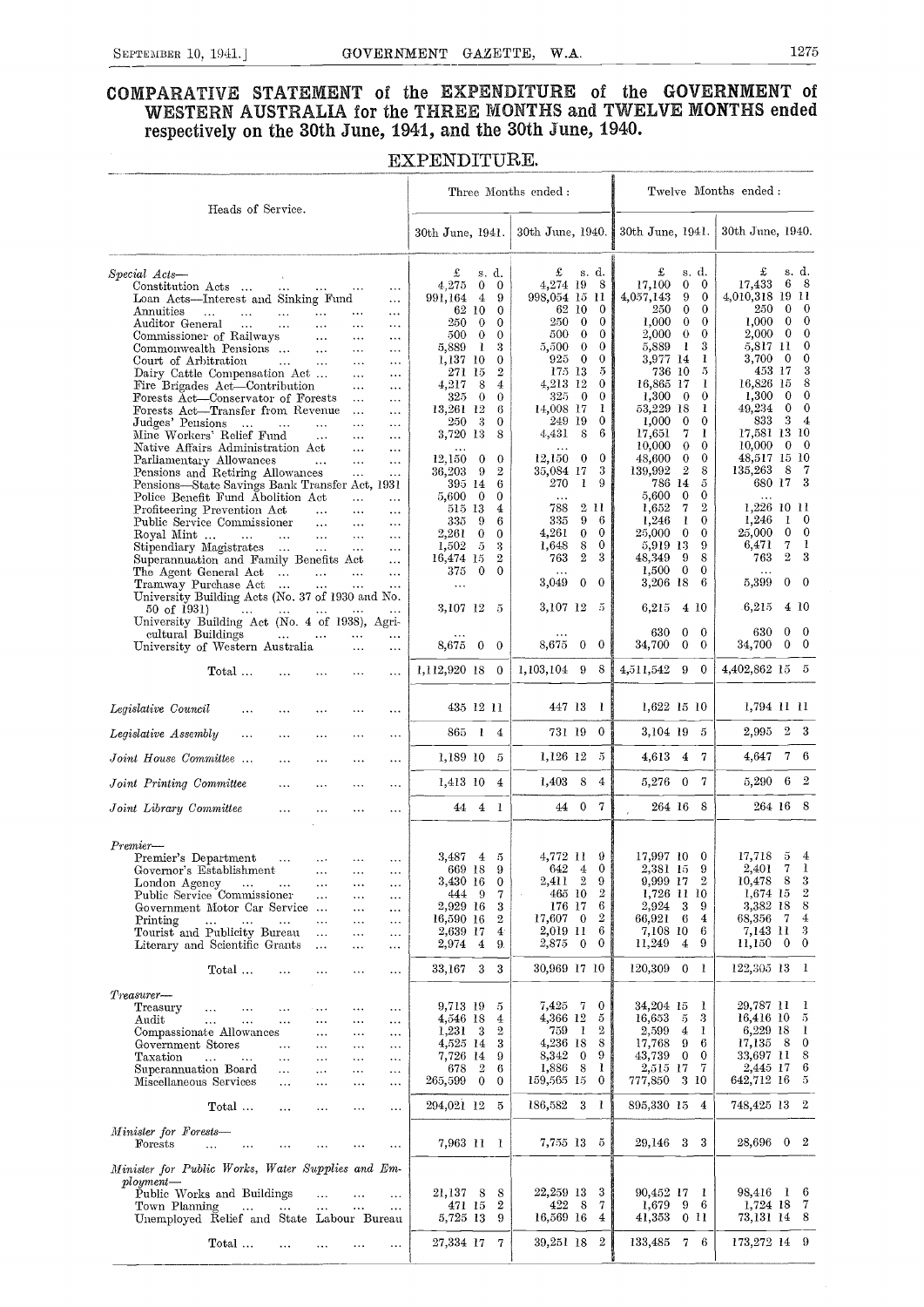#### EXPENDITURE-continued.

|                                                                                                                                                                                                                                                                                                                                                                                                                                                                                                        |                                                                                               | Three Months ended:                                                                                                                                                                                               |                                                                                                                                                                          | Twelve Months ended:                                                                                                                                                                                                            |                                                                                                                                                  |
|--------------------------------------------------------------------------------------------------------------------------------------------------------------------------------------------------------------------------------------------------------------------------------------------------------------------------------------------------------------------------------------------------------------------------------------------------------------------------------------------------------|-----------------------------------------------------------------------------------------------|-------------------------------------------------------------------------------------------------------------------------------------------------------------------------------------------------------------------|--------------------------------------------------------------------------------------------------------------------------------------------------------------------------|---------------------------------------------------------------------------------------------------------------------------------------------------------------------------------------------------------------------------------|--------------------------------------------------------------------------------------------------------------------------------------------------|
| Heads of Service.                                                                                                                                                                                                                                                                                                                                                                                                                                                                                      |                                                                                               | 30th June, 1941.                                                                                                                                                                                                  | 30th June, 1940.                                                                                                                                                         | $30th$ June, 1941.                                                                                                                                                                                                              | 30th June, 1940.                                                                                                                                 |
| Minister for Lands-<br>Lands and Surveys<br><b>Sales Control</b><br>$\sim 100$<br><b>Section</b><br>Rural Relief and Farmers' Debts Adjustment                                                                                                                                                                                                                                                                                                                                                         | $\cdots$                                                                                      | £<br>s. d.<br>8 10<br>14,223<br>956<br>$4 \quad 1$                                                                                                                                                                | £<br>s. d.<br>13,363 15<br>$\tau$<br>1.035 11<br>$\theta$                                                                                                                | £<br>s. d.<br>56,518 18 10<br>$\overline{2}$<br>3,987<br>$\mathbf{0}$                                                                                                                                                           | £<br>s. d.<br>56,076 17<br>$\overline{4}$<br>5,071 19 2                                                                                          |
| Total<br>and the state of the state of<br>$\cdots$                                                                                                                                                                                                                                                                                                                                                                                                                                                     | $\ldots$                                                                                      | 15,179 12 11                                                                                                                                                                                                      | 14,399 6 7                                                                                                                                                               | 60,506 0 10                                                                                                                                                                                                                     | 61,148 16 6                                                                                                                                      |
| Minister for Agriculture-<br>Agriculture Generally<br>$\cdots$<br>$\cdots$<br>$\ldots$<br>College of Agriculture<br>$\cdots$<br>$\ddots$<br>$\cdots$                                                                                                                                                                                                                                                                                                                                                   | $\cdots$<br>$\ldots$                                                                          | 25,284 12<br>9<br>3,523 11<br>3                                                                                                                                                                                   | 27,828 14 0<br>3,291<br>$\overline{7}$<br>6                                                                                                                              | 94,735 19 8<br>14,148 17 11                                                                                                                                                                                                     | 98,518 1 0<br>14,121 11 9                                                                                                                        |
| Total<br>$\ddotsc$<br>$\cdots$<br>$\cdots$                                                                                                                                                                                                                                                                                                                                                                                                                                                             | $\cdots$                                                                                      | 28,808 4<br>$\overline{0}$                                                                                                                                                                                        | $31,120$ 1<br>-6                                                                                                                                                         | 108,884 17 7                                                                                                                                                                                                                    | 112,639 12 9                                                                                                                                     |
| Minister for Labour and Industrial Development-<br>Labour<br>$\dddotsc$<br>$\cdots$<br>$\dddotsc$<br>$\cdots$<br>$\ldots$<br>Factories<br>$\dddotsc$<br>$\ddotsc$<br>$\ldots$<br>$\ldots$<br>$\ddotsc$<br>Arbitration Court<br>$\mathbf{1}$<br>$\ldots$<br>$\ldots$<br>Council of Industrial Development<br>$\ddotsc$                                                                                                                                                                                  | $\ldots$<br>$\dots$<br>$\dots$<br>$\ldots$                                                    | 442 13<br>-8<br>2,098 5<br>$\overline{2}$<br>$1,257$ 14<br>9<br>913 12<br>$\overline{2}$                                                                                                                          | 395 3 3<br>2,220 12<br>8<br>1,696 12 11<br>1,549 14<br>-3                                                                                                                | 1,538<br>$\mathbf{2}$<br>$\overline{2}$<br>7,307 19<br>6<br>5,597 19<br>3<br>3,638 14<br>9                                                                                                                                      | 1,428<br>7<br>$\bf{4}$<br>7,402<br>$\overline{0}$<br>$\mathbf 0$<br>5,761 15<br>6<br>$\overline{2}$<br>$\boldsymbol{9}$<br>3.891                 |
| Child Welfare and Outdoor Relief<br>$\ddotsc$                                                                                                                                                                                                                                                                                                                                                                                                                                                          | $\dots$                                                                                       | 30,121 15<br>3                                                                                                                                                                                                    | $\overline{2}$<br>34,423<br>-9                                                                                                                                           | 132,145<br>- 6<br>9                                                                                                                                                                                                             | 133,080 10<br>5                                                                                                                                  |
| Total<br>$\ddots$<br>$\cdots$<br>$\cdots$                                                                                                                                                                                                                                                                                                                                                                                                                                                              | $\cdots$                                                                                      | $34,834$ 1 0                                                                                                                                                                                                      | $40,285$ 12 3                                                                                                                                                            | $150,228$ 2<br>5                                                                                                                                                                                                                | $151,563$ 16 0                                                                                                                                   |
| Minister for Mines-<br>Mines<br>$\ddotsc$<br>$\sim 100$ km s $^{-1}$<br>$\cdots$<br>$\sim 10$<br>$\cdots$                                                                                                                                                                                                                                                                                                                                                                                              | $\cdots$                                                                                      | 33,587 5 7                                                                                                                                                                                                        | 36,320 16 3                                                                                                                                                              | 129,846 13 8                                                                                                                                                                                                                    | 139,697 18 2                                                                                                                                     |
| Minister for Public Health-<br>Medical<br>$\sim 10^{-1}$<br>$\mathbf{1}_{\mathbf{1}_{\mathbf{2}}\mathbf{3}_{\mathbf{3}}\mathbf{4}_{\mathbf{4}}\mathbf{5}_{\mathbf{5}_{\mathbf{5}}\mathbf{6}_{\mathbf{6}}\mathbf{6}_{\mathbf{7}}\mathbf{6}_{\mathbf{8}}\mathbf{7}_{\mathbf{9}}$<br>$\cdots$<br>$\cdots$<br>Public Health<br>$\ldots$<br>$\ldots$<br>Mental Hospitals and Inebriates<br>$\ldots$                                                                                                         | $\cdots$<br>$\ldots$<br>$\ddotsc$                                                             | 10,006 12 11<br>9,202<br>$\cdot$ 5<br>8<br>$\theta$<br>31,078<br>3                                                                                                                                                | 9,332 10 11<br>9,471 10<br>-3<br>31,482 3<br>6                                                                                                                           | 3<br>39,675<br>$_{9}$<br>3<br>42,311<br>$\mathbf{8}$<br>7<br>128,422 13                                                                                                                                                         | 39,869<br>9<br>-1<br>$6\phantom{.0}$<br>43,418<br>5<br>124,490<br>$\overline{2}$<br>$\overline{4}$                                               |
| Total<br>$\ddotsc$<br>$\ldots$<br>$\ldots$                                                                                                                                                                                                                                                                                                                                                                                                                                                             | $\ddotsc$                                                                                     | 50,286 18 10                                                                                                                                                                                                      | 50,286 4 8                                                                                                                                                               | 210,409 11<br>-1                                                                                                                                                                                                                | 207,777 17 10                                                                                                                                    |
| Chief Secretary-<br>Office of Chief Secretary<br>$\sim 100$ and $\sim 100$<br>$\ldots$<br>Friendly Societies and Registry<br>$\ddotsc$<br>Gaols<br>$\cdots$<br>$\mathbf{1}$<br>$\cdots$<br>$\ldots$<br>$\ldots$<br>Observatory<br>$\ldots$<br>$\ldots$<br>$\cdots$<br>$\cdots$                                                                                                                                                                                                                         | $\cdots$<br>$\ddotsc$<br>$\ldots$<br>$\ldots$                                                 | 4,940<br>$\epsilon$<br>6<br>-5<br>$\overline{2}$<br>4,440<br>7.870 10<br>3<br>340 13<br>1                                                                                                                         | 4,644 2 10<br>4,496 18 11<br>7,971 19<br>$\boldsymbol{2}$<br>417 13<br>-1                                                                                                | 20,002 14<br>$\boldsymbol{2}$<br>$\boldsymbol{2}$<br>13,396<br>-1<br>32,879<br>$\mathbf{0}$<br>6<br>1,758<br>$\overline{4}$<br>9                                                                                                | 7<br>18,496 9<br>$\overline{2}$<br>13,748 19<br>$\overline{\mathbf{3}}$<br>9<br>29,949<br>1,459 10<br>$\mathbf{1}$                               |
| Total<br>$\cdots$<br>$\cdots$<br>$\ddotsc$                                                                                                                                                                                                                                                                                                                                                                                                                                                             | $\cdots$                                                                                      | 17,591 15 0                                                                                                                                                                                                       | 17.530 14 0                                                                                                                                                              | 68,036<br>0 <sub>7</sub>                                                                                                                                                                                                        | 63,654 2 7                                                                                                                                       |
| Minister for Education-<br>Education<br>$\cdots$ $\cdots$<br>$\cdots$<br>$\cdots$<br>$\ddotsc$                                                                                                                                                                                                                                                                                                                                                                                                         | $\ddotsc$                                                                                     | 195,098 18 8                                                                                                                                                                                                      | 196,595 17 8                                                                                                                                                             | 784,009 1 0                                                                                                                                                                                                                     | 772,655 19 l                                                                                                                                     |
| Minister for Police-<br>Police<br>$\mathbf{1}$<br>$\sim 100$ km s $^{-1}$<br>$\ddotsc$<br>$\ddotsc$<br>$\ddotsc$                                                                                                                                                                                                                                                                                                                                                                                       | $\cdots$                                                                                      | 69,346 12 3                                                                                                                                                                                                       | 70,412 7 1                                                                                                                                                               | 269,794 12 5                                                                                                                                                                                                                    | 265,207 13<br>$\overline{4}$                                                                                                                     |
| Minister for Justice-<br>Crown Law, etc.<br>$\ddotsc$<br>Licensing<br>i vi<br>$\ddotsc$                                                                                                                                                                                                                                                                                                                                                                                                                | $\cdots$<br>$\cdots$                                                                          | 23,215<br>3 <sub>1</sub><br>$5\,10$<br>761                                                                                                                                                                        | $25,704$ 3<br>$\overline{2}$<br>785 12<br>4                                                                                                                              | 84,603<br>-6<br>3<br>2,982 15 11                                                                                                                                                                                                | 88,667<br>5<br>- 5<br>$\overline{2}$<br>$\bf{0}$<br>3.027                                                                                        |
| Total<br>$\ldots$<br>$\ldots$<br>$\cdots$                                                                                                                                                                                                                                                                                                                                                                                                                                                              | $\cdots$                                                                                      | 23,976 8 11                                                                                                                                                                                                       | 26,489 15<br>-6                                                                                                                                                          | 87,586 2<br>$\overline{2}$                                                                                                                                                                                                      | $91,694$ 7 5                                                                                                                                     |
| Minister for the North-West-<br>Native Affairs<br>$\ddotsc$<br>$\ddotsc$<br>$\sim$ $\sim$<br>$\ldots$<br>Harbour and Light and Jetties<br>$\ddotsc$<br>Fisheries<br>$\ddotsc$<br>$\ddotsc$<br>$\ldots$<br>$\ddotsc$<br>North-West Generally<br>$\mathbf{1}$<br>$\ldots$<br>$\ldots$                                                                                                                                                                                                                    | $\ldots$<br>$\ldots$<br>$\ldots$<br>$\ldots$                                                  | $16,900 \quad 0 \quad 0$<br>7,943 17<br>- 8<br>1,744 16 11<br>9 <sup>3</sup><br>$\mathbf{1}$                                                                                                                      | $15,644 \quad 0$<br>$\mathbf 0$<br>7.762<br>$\overline{4}$<br>-7<br>$\overline{0}$<br>1,719<br>7<br>4 18<br>Cr.<br>9                                                     | $44,900 \quad 0$<br>$\theta$<br>28,134 16<br>-8<br>6,981 17 9<br>142 14 11                                                                                                                                                      | 44,644 0<br>$\mathbf 0$<br>-5<br>28,410 18<br>3<br>6,188 18<br>12 18<br>9                                                                        |
| Total<br>$\cdots$<br>$\cdots$<br>$\ddotsc$                                                                                                                                                                                                                                                                                                                                                                                                                                                             | $\ldots$                                                                                      | 26,597 17 8                                                                                                                                                                                                       | $25,120$ 6 5                                                                                                                                                             | 80,159 9<br>$\overline{4}$                                                                                                                                                                                                      | 79,256 15 5                                                                                                                                      |
| Public Utilities-<br>Goldfields Water Supply Undertaking<br>Kalgoorlie Abattoirs<br>$\cdots$<br>$\ldots$<br>$\ddots$<br>Metropolitan Abattoirs and Saleyards<br>Metropolitan Water Supply, Sewerage,                                                                                                                                                                                                                                                                                                   | $\ldots$<br>$\ldots$<br>$\ldots$<br>and                                                       | $36,699 \quad 4 \quad 10$<br>974 15 5<br>$9,605 \quad 4 \quad 11$                                                                                                                                                 | 33,894 12 6<br>$1,224$ 10<br>-9<br>10,577 8 11                                                                                                                           | 136,753<br>-1<br>6<br>8<br>$\overline{2}$<br>4,738<br>35,171 12<br>-6                                                                                                                                                           | 130,054 11 10<br>4,530 17 7<br>34,479 12 11                                                                                                      |
| Drainage<br>$\cdots$<br>$\ddotsc$<br>$\ldots$<br>$\cdots$<br>Other Hydraulic Undertakings<br>$\ldots$<br>$\ddotsc$<br>Railways<br>$\ddotsc$<br>$\ldots$<br>$\cdots$<br>$\ldots$<br>$\cdots$<br>Tramways, Perth Electric<br>$\cdots$<br>$\cdots$<br>State Ferries<br>$\ldots$<br>$\ldots$<br>$\ldots$<br>$\ldots$<br>Electricity Supply<br>$\cdots$<br>$\cdots$<br>$\ldots$<br>State Batteries<br>$\cdots$<br>$\ldots$<br>$\cdots$<br>$\ldots$<br>Cave Houses<br>$\ldots$<br>$\ddotsc$<br>.<br>$\ldots$ | $\ldots$<br>$\cdots$<br>$\cdots$<br>$\cdots$<br>$\ddotsc$<br>$\cdots$<br>$\cdots$<br>$\cdots$ | 33,957 12<br>$\overline{2}$<br>18,591 13<br>$\tau$<br>676,791<br>$\overline{0}$<br>6<br>62,063<br>$\frac{7}{4}$<br>3<br>1,841<br>3<br>9<br>79,281<br>3<br>$\pm$<br>24,688 19 10<br>3,669<br>- 6<br>$\overline{2}$ | 31,379 16<br>$\overline{2}$<br>17,730 18<br>4<br>$701,856$ 4<br>$\mathbf{0}$<br>60,284 9<br>6<br>1,969 15<br>$\theta$<br>81,820 9 11<br>27,915 11<br>-8<br>4,238<br>5 11 | 106,655<br>-7-11<br>63,316<br>-7<br>$\boldsymbol{2}$<br>2,733,202 17<br>$\overline{4}$<br>255,506<br>3<br>$\overline{0}$<br>8,156<br>- 9<br>9<br>304,622 17<br>$\overline{2}$<br>106,415 18<br>6<br>12,261<br>$\mathbf{l}$<br>3 | 105,267 18 10<br>64,959 15 11<br>2,800,850<br>-611<br>3 <sup>2</sup><br>249,438<br>8,596 8 10<br>307,894 12 5<br>112,917 15 11<br>11,925<br>5 10 |
| Total<br>$\cdots$<br>$\sim$<br>$\ddotsc$                                                                                                                                                                                                                                                                                                                                                                                                                                                               | $\ldots$                                                                                      | 948,163 11<br>9                                                                                                                                                                                                   | 972,892<br>28                                                                                                                                                            | 3,766,800 1 6                                                                                                                                                                                                                   | 3,830,915 10 2                                                                                                                                   |
| GRAND TOTAL<br>$\ddotsc$                                                                                                                                                                                                                                                                                                                                                                                                                                                                               | $\ldots$                                                                                      | 2,922,827 8<br>$\overline{0}$                                                                                                                                                                                     | 2,852,871                                                                                                                                                                | $0 \quad 2 \quad 11,420,956 \quad 4 \quad 10$                                                                                                                                                                                   | 11,266,767,104                                                                                                                                   |

A. J. REID,  $J. C. WILLCOCK,$ Under Treasurer, Treasurer.<br>
The Treasury, Perth, 22nd July, 1941.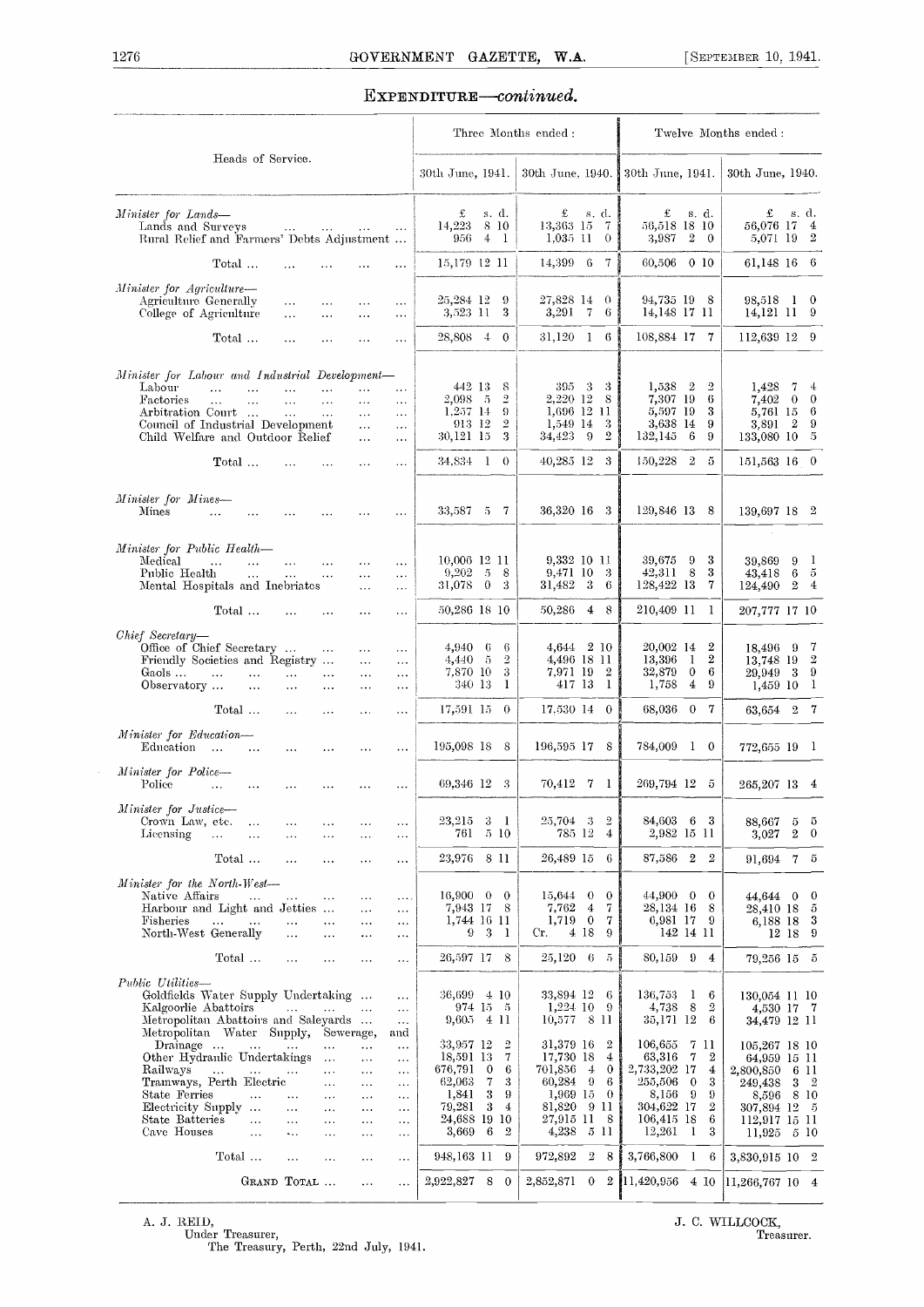|                                                             | 0.0940<br>1ລ ∞<br>$\overline{r}$<br>అ<br>Q<br>بىك<br>ణ<br>$\supseteq$ $\Gamma$<br>$\overline{\phantom{a}}$<br>ರ<br>$\mathfrak{a}$<br>13<br>$\overline{\mathcal{C}}$<br>$\mathfrak{a}$<br>$\infty$<br>S.<br>ら<br>က<br>○<br>೦<br>L<br>$\overline{17}$<br>$\overline{L}$<br>129,846<br>210,409<br>87,586<br>60,506<br>29,146<br>133,485<br>108,884<br>150,228<br>68,036<br>269,794<br>80,159<br>4,511,542<br>120,309<br>895,330<br>784,009<br>3,766,800<br>11,111<br>14,881<br>ڊپ<br>÷<br>ŧ<br>$\ddot{\cdot}$<br>$\ddot{\ddot{\cdot}}$<br>$\vdots$<br>ŧ<br>$\vdots$<br>ŧ<br>ŧ                                                                                                                                                                                                                                                                                                                                                                                                                                                    | ┍╾┥<br>$\mathbf{r}_3$<br>£11,432,067 | $\bullet$<br>5,977,311<br>$\vdots$                                           | $\bullet$<br>$\bullet$<br>£5,977,311                        | J. C. WILLCOCK,<br>Treasurer.                                                             |
|-------------------------------------------------------------|-------------------------------------------------------------------------------------------------------------------------------------------------------------------------------------------------------------------------------------------------------------------------------------------------------------------------------------------------------------------------------------------------------------------------------------------------------------------------------------------------------------------------------------------------------------------------------------------------------------------------------------------------------------------------------------------------------------------------------------------------------------------------------------------------------------------------------------------------------------------------------------------------------------------------------------------------------------------------------------------------------------------------------|--------------------------------------|------------------------------------------------------------------------------|-------------------------------------------------------------|-------------------------------------------------------------------------------------------|
| Australia.<br>Western<br>State of<br>the<br>30th June, 1941 | Develop-<br>$\frac{1}{2}$<br>÷<br>ŧ<br>Water Supplies and<br>$\vdots$<br>$\vdots$<br>$\frac{1}{2}$<br>$\frac{1}{2}$<br>÷<br>÷<br>$\vdots$<br>÷<br>÷,<br>Ì<br>÷<br>$\ddot{\cdot}$<br>÷<br>Industrial<br>$\vdots$<br>$\frac{1}{2}$<br>$\ddot{\cdot}$<br>ŧ<br>÷<br>÷<br>$\frac{1}{2}$<br>Î<br>ŧ<br>ŧ<br>$\ddot{\cdot}$<br>÷<br>Expenditure for year 1940-41<br>The North-West<br>Employment<br>$\frac{1}{2}$<br>$\frac{1}{2}$<br>$\frac{1}{2}$<br>$\frac{1}{2}$<br>Public Works,<br>$\vdots$<br>Public Health<br>$\quad \  \  \, \mathrm{and}$<br>Agriculture<br>Minister for Education<br>By Balance (Surplus)<br>Labour<br>ment<br>Forests<br>Justice<br>Lands<br>Police<br>Mines<br>Parliament House<br>Public Utilities<br>Chief Secretary<br>Special Acts<br>Minister for<br>Treasurer<br>Premier<br>$\ddot{\phantom{0}}$<br>$\ddot{\phantom{0}}$<br>$\ddot{\phantom{0}}$<br>$\ddot{\phantom{0}}$<br>$\ddot{\phantom{0}}$<br>$\ddot{\phantom{0}}$<br>$\ddot{\phantom{0}}$<br>$\ddot{\phantom{0}}$<br>$\mathbf{B}\mathbf{y}$ |                                      | By Accumulated Unfunded Deficit to 30th June,<br>1940                        |                                                             |                                                                                           |
| Account with the Government of<br>$as$ at<br>Statement      | $\Xi$ 10 4<br>$\circ$<br>∞<br>$\overline{r}$<br>÷<br>$\infty$ $\infty$<br>$\circ$<br>4.3<br>$\circ$ $\circ$<br>$\begin{array}{c} 84,703\\ 958,122\\ 57,038\\ 1,123,432\\ 5,762,339 \end{array}$<br>3,127,604<br>318,827<br>43                                                                                                                                                                                                                                                                                                                                                                                                                                                                                                                                                                                                                                                                                                                                                                                                 | ⊣<br>က<br>£11,432,067                | က<br>$\infty$<br>11,111                                                      | ය<br>$\bullet$<br>$\bullet$<br>5,966,199 1<br>£5,977,311    |                                                                                           |
| $\mathbf{m}$<br>The Treasurer                               | $\frac{1}{2}$<br>ł<br>ŧ<br>÷<br>÷<br>$\ddot{\ddot{\cdot}}$<br>$\ddot{\cdot}$<br>Concerns<br>$\frac{1}{2}$<br>$\frac{1}{2}$<br>$\vdots$<br>ţ<br>÷<br>Public Utilities and State Trading<br>$\ddot{\cdot}$<br>$\vdots$<br>ŧ<br>for year $1940-41$<br>$\frac{1}{2}$<br>$\frac{1}{2}$<br>$\vdots$<br>$\vdots$<br>$\frac{1}{2}$<br>$\ddot{\cdot}$<br>Commonwealth<br>$\bf De$ partmental<br>Law Courts<br>Royal Mint<br>To Revenue<br>Territorial<br>Taxation                                                                                                                                                                                                                                                                                                                                                                                                                                                                                                                                                                      |                                      | $\vdots$<br>Ì<br>$\vdots$<br>$\vdots$<br>$\frac{1}{2}$<br>o Surplus as above | $\frac{1}{2}$<br>o Balance Unfunded Deficit 30th June, 1941 | Perth, 23rd July, 1941.<br>The Treasury,<br>Under Treasurer,<br>REID,<br>$\overline{A}$ . |

SEPTEMBER 10. 1941.]

CONSOLIDATED REVENUE FUND

#### GOVERNMENT GAZETTE. W.A.

1277

 $\sim$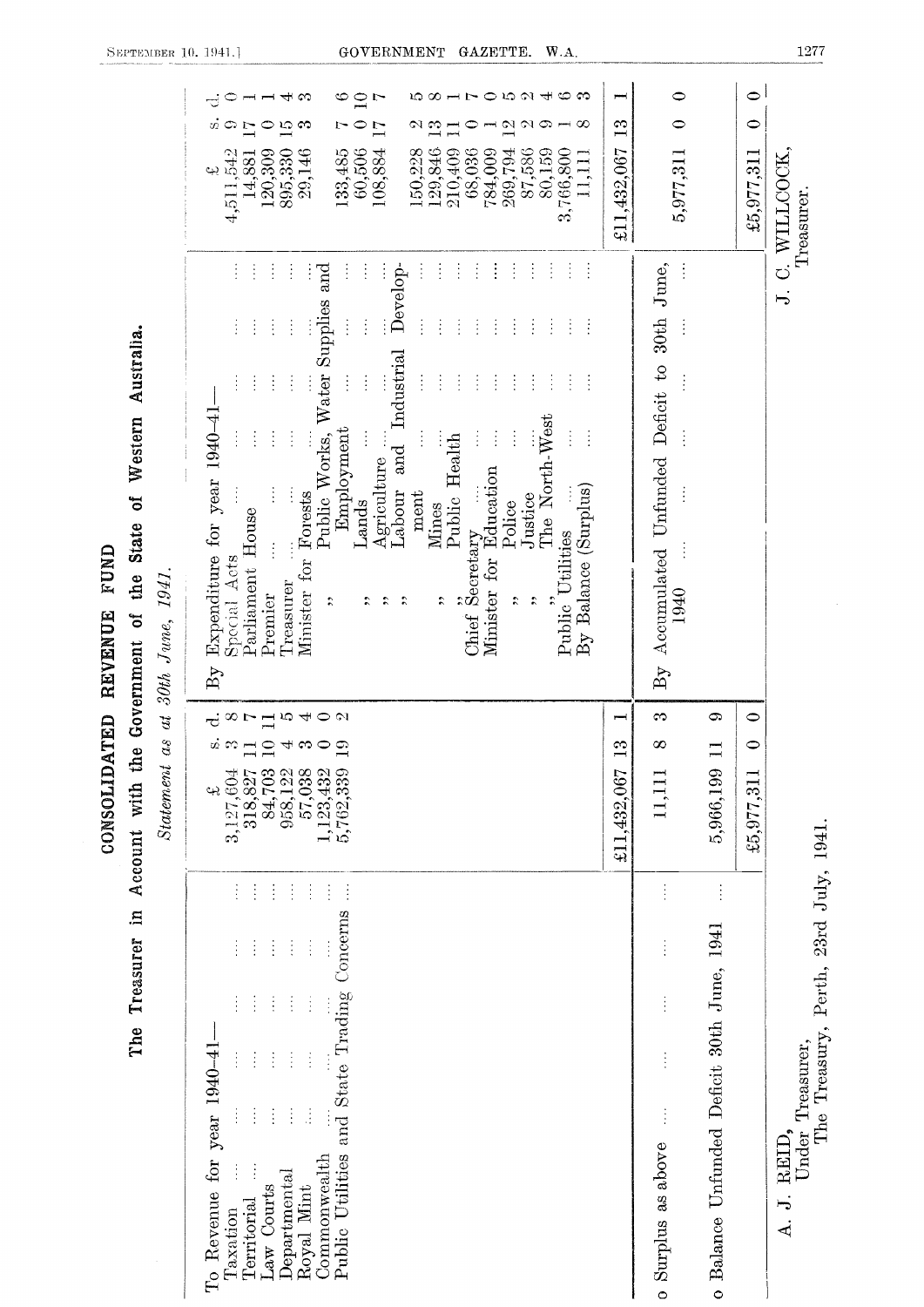| BALANCE SHEET of the                                                                                                                                                                                                                                              | Government of Western Australia as at 30th June, 1941.                                                                                                                |                                                                                     |                                                                                                                    |
|-------------------------------------------------------------------------------------------------------------------------------------------------------------------------------------------------------------------------------------------------------------------|-----------------------------------------------------------------------------------------------------------------------------------------------------------------------|-------------------------------------------------------------------------------------|--------------------------------------------------------------------------------------------------------------------|
| <b>LIABILITIES.</b>                                                                                                                                                                                                                                               |                                                                                                                                                                       | Assers.                                                                             |                                                                                                                    |
| -ಕ ೧<br>$\frac{1}{2}$<br>97,791,723 19<br>ಕ<br>ø<br>$\vdots$<br>c4<br>$\vdots$<br>$\vdots$<br>$\vdots$<br>$\vdots$<br>$\vdots$<br>$\vdots$<br>$\vdots$<br>$\vdots$<br>PUBLIC DEBT                                                                                 | $\ddot{\cdot}$<br>÷<br><b>SERVICES</b><br>$\vdots$<br>Balance-General Loan Fund<br>INVESTED IN WORKS AND                                                              | ÷,<br>si<br>$\vdots$<br>$\ddot{\cdot}$<br>43<br>$\ddot{\cdot}$<br>÷                 | 41 10<br>ಕ<br>$\mathbb{S}^n$<br>ů,<br>96,886,141<br>905,582<br>42<br>r,<br>oj<br>$\vdots$<br>$\ddot{\cdot}$<br>ς.) |
| ô<br>$\overline{19}$<br>97,791,723                                                                                                                                                                                                                                |                                                                                                                                                                       |                                                                                     | G<br>$\mathbf{e}$<br>97,791,723                                                                                    |
| ı0<br>S<br>905,582<br>$\vdots$<br>$\ddot{z}$<br>$\ddot{\ddot{}}$<br>$\vdots$<br>$\ddot{\ddot{\cdot}}$<br>$\vdots$<br>TO BALANCE, GENERAL LOAN FUND                                                                                                                | $\vdots$<br>BY CONSOLIDATED REVENUE FUND                                                                                                                              | ÷<br>$\vdots$                                                                       | G<br>$\Box$<br>5,966,199<br>$\vdots$                                                                               |
| ¢<br>$\Box$<br>5,966,199<br>Ġ<br>PENDING RECEIPT<br>TO MEET EXPENDITURE,<br>REVENUE-Loan Acts, 1931-39<br><b>ADVANCES</b><br>$\ddot{\cdot}$                                                                                                                       | ADVANCE TO TREASURER (Statement 5)<br>$\ddot{\phantom{0}}$                                                                                                            | $\vdots$<br>$\vdots$                                                                | $\infty$<br>C)<br>187,969<br>$\vdots$                                                                              |
| 0<br>$\circ$<br>29,229<br>$\vdots$<br>$\vdots$<br>$\vdots$<br>$\vdots$<br>$\vdots$<br>RESERVE ACCOUNTS (Statement 1)                                                                                                                                              | $\vdots$<br>SUSPENSE ACCOUNTS (Statement 2)<br>$\ddot{\phantom{0}}$                                                                                                   | $\vdots$<br>$\vdots$                                                                | ¢<br>$\overline{19}$<br>84,287<br>$\vdots$                                                                         |
| S<br>15<br>117,435<br>$\vdots$<br>$\vdots$<br>$\vdots$<br>÷<br>$\vdots$<br>$\vdots$<br>$\vdots$<br>$\vdots$<br>$\vdots$<br>$\vdots$<br>TRADING CONCERNS (Statement 6)<br>$\ddot{\phantom{0}}$<br>$\ddot{\cdot}$                                                   | $\ddot{\cdot}$<br>$\vdots$<br>$\vdots$<br>ļ<br>Government Printer<br>Government Stores<br>STORES ON HAND-<br>$\ddot{\phantom{a}}$                                     | $\vdots$<br>$\vdots$<br>$\ddot{\cdot}$                                              | $\frac{1}{2}$ or<br>က တက $-$<br>$\begin{array}{c} 32.397 \\ 80.649 \\ 411,430 \end{array}$                         |
| Governmental (Statement 3)<br>TRUST FUNDS-<br>$\ddot{\phantom{0}}$                                                                                                                                                                                                | $\vdots$<br>÷<br>$\ddot{\cdot}$<br>$\vdots$<br>$\vdots$<br>Railway Stores                                                                                             | ÷<br>$\ddot{\cdot}$<br>÷                                                            | C)<br>524,476 15                                                                                                   |
| $\overline{ }$<br>r<br>5,292,756<br>⇔ ಈ<br>က က<br>$3,257,944$<br>$2,034,812$<br>$\vdots$<br>$\ddot{\cdot}$<br>ŧ,<br>$\ddot{\cdot}$<br>ŧ,<br>$\ddot{\cdot}$<br>$\vdots$<br>$\ddot{\cdot}$<br>$\vdots$<br>$\ddot{\cdot}$<br>$\ddot{\cdot}$<br>Private (Statement 4) | $\vdots$<br>$\vdots$<br>$\widehat{r}$<br>Governmental (Statement<br>TRUST FUND INVESTMENTS<br>Private (Statement 8)<br>$\ddot{\phantom{0}}$                           | $\frac{1}{2}$<br>$\vdots$                                                           | $\mathbf{r}$<br>$\infty$<br>3,509,750<br>$\sim$ $\sim$<br>$\frac{11}{17}$<br>1,617,234<br>1,892,515                |
|                                                                                                                                                                                                                                                                   | ÷<br>ŧ<br>÷<br>Government of W.A. Account<br>$\vdots$<br>÷<br>$\ddot{\cdot}$<br>$\ddot{\cdot}$<br>Eastern States<br>At Bank-<br>Trust<br>CASH<br>$\ddot{\phantom{0}}$ | $\approx$ $\infty$<br>3917<br>$105,625$<br>$1,512,234$<br>$44,026$<br>$\vdots$<br>÷ |                                                                                                                    |
|                                                                                                                                                                                                                                                                   | ÷<br>÷<br>$\vdots$<br>÷<br>$\vdots$<br>÷<br>Agent General<br>In hand                                                                                                  | $\circ$<br>14<br>N<br>$\frac{58,835}{3,579}$<br>$\vdots$<br>÷                       | $\overline{a}$<br>ŗ,<br>1,661,886 19<br>16<br>62,414                                                               |
|                                                                                                                                                                                                                                                                   | ÷<br>$\ddot{\phantom{1}}$<br>$\frac{1}{2}$<br>$\mathcal{C}^{\mathcal{C}}$<br>$\ddot{\cdot}$<br>$\vdots$<br>Remittances<br>Less Drafts                                 | $\circ$<br>$^{16}_{12}$<br>3,028<br>3,811<br>$\vdots$<br>$\frac{1}{2}$              | S<br>16<br>1,724,301                                                                                               |
|                                                                                                                                                                                                                                                                   | $\ddot{\cdot}$<br>$\vdots$<br>REMITTANCES TO LONDON<br>$\ddot{\text{a}}$                                                                                              | $\vdots$<br>$\vdots$                                                                | $\overline{\phantom{0}}$<br>00<br>1,723,519<br>315,000<br>S<br>16<br>782<br>$\ddot{\cdot}$                         |
| S<br>$18\,$<br>2,311,202<br>Ł<br>$\ddot{x}$                                                                                                                                                                                                                       |                                                                                                                                                                       |                                                                                     | S<br>18<br>£12,311,202                                                                                             |
| The Treasury, 22nd July, 1941.<br>Under Treasurer,<br>A. J. REID.                                                                                                                                                                                                 |                                                                                                                                                                       |                                                                                     | Treasurer.<br>J. C. WILLCOCK,                                                                                      |

BALANCE SHEET of the Government of Western Australia as at 30th June, 1941.

 $\sim$ 

1278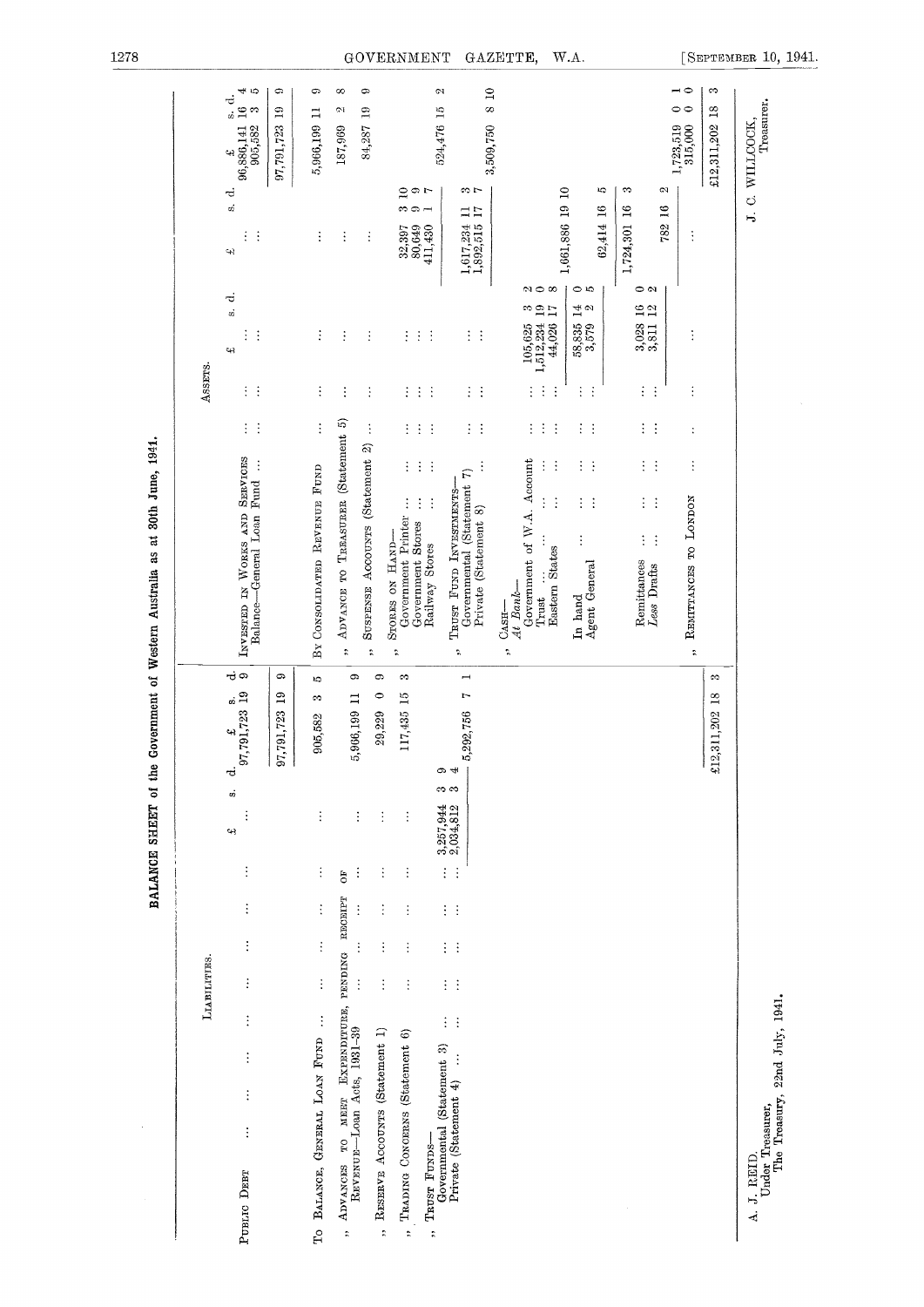#### TOTAL TRANSACTIONS of TREASURY ACCOUNTS from 1st APRIL, 1941, and BALANCE as at 30th JUNE, 1941.

|                                                                                                                                                                                                                                                                                                                                                                                                                                                                                                                                                                                                                                                                                                                                                                                                                                                                                                                                                                                                                                                                                                                                                                                                                                                                                                                                                                                                                                              | Balance as at 31st<br>March, 1941.                                                                                                                                                                                                                                                                                                                                                                                                                                                                                                           | Debit.                                                                                                                                                                                                                                                                                                                                                                                                                   | Credit.                                                                                                                                                                                                                                                                                                                                                                                                         | Balance as at 30th<br>June, 1941.                                                                                                                                                                                                                                                                                                                                   |
|----------------------------------------------------------------------------------------------------------------------------------------------------------------------------------------------------------------------------------------------------------------------------------------------------------------------------------------------------------------------------------------------------------------------------------------------------------------------------------------------------------------------------------------------------------------------------------------------------------------------------------------------------------------------------------------------------------------------------------------------------------------------------------------------------------------------------------------------------------------------------------------------------------------------------------------------------------------------------------------------------------------------------------------------------------------------------------------------------------------------------------------------------------------------------------------------------------------------------------------------------------------------------------------------------------------------------------------------------------------------------------------------------------------------------------------------|----------------------------------------------------------------------------------------------------------------------------------------------------------------------------------------------------------------------------------------------------------------------------------------------------------------------------------------------------------------------------------------------------------------------------------------------------------------------------------------------------------------------------------------------|--------------------------------------------------------------------------------------------------------------------------------------------------------------------------------------------------------------------------------------------------------------------------------------------------------------------------------------------------------------------------------------------------------------------------|-----------------------------------------------------------------------------------------------------------------------------------------------------------------------------------------------------------------------------------------------------------------------------------------------------------------------------------------------------------------------------------------------------------------|---------------------------------------------------------------------------------------------------------------------------------------------------------------------------------------------------------------------------------------------------------------------------------------------------------------------------------------------------------------------|
|                                                                                                                                                                                                                                                                                                                                                                                                                                                                                                                                                                                                                                                                                                                                                                                                                                                                                                                                                                                                                                                                                                                                                                                                                                                                                                                                                                                                                                              | STATEMENT No. 1.                                                                                                                                                                                                                                                                                                                                                                                                                                                                                                                             |                                                                                                                                                                                                                                                                                                                                                                                                                          |                                                                                                                                                                                                                                                                                                                                                                                                                 |                                                                                                                                                                                                                                                                                                                                                                     |
|                                                                                                                                                                                                                                                                                                                                                                                                                                                                                                                                                                                                                                                                                                                                                                                                                                                                                                                                                                                                                                                                                                                                                                                                                                                                                                                                                                                                                                              | RESERVE ACCOUNTS. †                                                                                                                                                                                                                                                                                                                                                                                                                                                                                                                          |                                                                                                                                                                                                                                                                                                                                                                                                                          |                                                                                                                                                                                                                                                                                                                                                                                                                 |                                                                                                                                                                                                                                                                                                                                                                     |
| Assistance to Gold Mining Industry<br>$\cdots$<br>$\cdots$<br>Dredge "Sir Wm. Mathews"<br>$\cdots$<br>$\cdots$<br>Railway Timber Mills Reserve Fund<br>.<br>$\ddotsc$<br>Total, Reserve<br>.<br>$\cdots$                                                                                                                                                                                                                                                                                                                                                                                                                                                                                                                                                                                                                                                                                                                                                                                                                                                                                                                                                                                                                                                                                                                                                                                                                                     | £<br>s. d.<br>699<br>$5\overline{)}$<br>$\overline{\phantom{0}}$<br>14,463 19 11<br>14, 197 17 2<br>29,361 2 1                                                                                                                                                                                                                                                                                                                                                                                                                               | £<br>s. d.<br>$0\quad10$<br>$\overline{\phantom{0}}$<br>148<br>$1 \quad 4$<br>148 II 4                                                                                                                                                                                                                                                                                                                                   | £<br>s. d.<br>16100<br>$\ddotsc$<br>$\cdots$<br>16 10 0                                                                                                                                                                                                                                                                                                                                                         | £<br>s. d.<br>715 5 0<br>14,463 19 11<br>14,049 15 10<br>29,229<br>0 <sub>9</sub>                                                                                                                                                                                                                                                                                   |
|                                                                                                                                                                                                                                                                                                                                                                                                                                                                                                                                                                                                                                                                                                                                                                                                                                                                                                                                                                                                                                                                                                                                                                                                                                                                                                                                                                                                                                              |                                                                                                                                                                                                                                                                                                                                                                                                                                                                                                                                              |                                                                                                                                                                                                                                                                                                                                                                                                                          |                                                                                                                                                                                                                                                                                                                                                                                                                 |                                                                                                                                                                                                                                                                                                                                                                     |
|                                                                                                                                                                                                                                                                                                                                                                                                                                                                                                                                                                                                                                                                                                                                                                                                                                                                                                                                                                                                                                                                                                                                                                                                                                                                                                                                                                                                                                              | STATEMENT No. 2.<br>SUSPENSE ACCOUNTS. †                                                                                                                                                                                                                                                                                                                                                                                                                                                                                                     |                                                                                                                                                                                                                                                                                                                                                                                                                          |                                                                                                                                                                                                                                                                                                                                                                                                                 |                                                                                                                                                                                                                                                                                                                                                                     |
| Agricultural Bank—Interest in Suspense<br>$\cdots$                                                                                                                                                                                                                                                                                                                                                                                                                                                                                                                                                                                                                                                                                                                                                                                                                                                                                                                                                                                                                                                                                                                                                                                                                                                                                                                                                                                           | $\overline{2}$<br>190,652<br>4                                                                                                                                                                                                                                                                                                                                                                                                                                                                                                               | -2<br>224,933<br>$\overline{4}$                                                                                                                                                                                                                                                                                                                                                                                          | 34,280 18<br>$\overline{2}$                                                                                                                                                                                                                                                                                                                                                                                     |                                                                                                                                                                                                                                                                                                                                                                     |
| Crown Law<br>and the contract of<br>$\sim 100$<br>$\ldots$<br>$\cdots$<br>$\cdots$<br>Crown Law—Advance<br>$\ddotsc$<br>$\ddotsc$<br><br>$\cdots$<br>Departmental Receipts in Suspense<br>$\cdots$<br>$\cdots$<br>Dishonoured Cheques<br>$\sim 10^{-10}$ .<br>$\ldots$<br>$\ldots$<br>$\ddotsc$<br>Expenditure in Suspense<br>$\ddotsc$<br>$\cdots$<br>$\cdots$<br>Government Stores Adjustment<br>$\ddotsc$<br>$\cdots$<br>$\cdots$<br>Interest on Stock; Treasury Bills, etc.<br>$\ddotsc$<br>$\ddots$<br>London Salaries<br>$\cdots$<br>$\cdots$<br>$\cdots$<br>$\cdots$<br>$\cdots$<br>Other Ores-Advances Suspense<br>$\ldots$<br>$\ldots$<br>$\cdots$<br>Plant Hire<br>$\mathbf{1}$ and<br>$\mathbf{A}$<br>$\ddotsc$<br>$\ddotsc$<br>$\ddotsc$<br>$\ldots$<br>Plant Suspense<br>$\sim 10^{-1}$<br>$\cdots$<br>$\ddotsc$<br>$\cdots$<br>$\cdots$<br>Plant Suspense Reserve<br>$\ddotsc$<br>$\ldots$<br>$\ldots$<br>$\ddotsc$<br>Public Works-Unclaimed Wages<br>$\ldots$<br>$\ddotsc$<br>Purchase of Stock Suspense<br>$\ddotsc$<br>$\cdots$<br>$\cdots$<br>Railways—Expenditure Advance<br>$\cdots$<br>$\ddot{\phantom{a}}$<br>Railways-Payments in Suspense<br>$\cdots$<br>$\cdots$<br>Railways-Private Works and Sales<br>$\ddotsc$<br>$\cdots$<br>Railway Stores-Adjustment<br>$\ddotsc$<br>$\ldots$<br>Railway Stores-Depreciation Suspense<br>$\sim$ 100 $\mu$<br>$\cdots$<br>South African Contingents' Relief Fund<br>$\ddotsc$ | $\bf{l}$<br>3,736<br>$\overline{7}$<br>$\mathbf{I}$<br>3,205<br>5<br>8<br>6,152<br>$\overline{4}$<br>$\ldots$<br>$\cdots$<br>3<br>-7<br>99<br>8<br>761,328<br>$\overline{0}$<br>$9^{\circ}$<br>$\mathbf{2}$<br>2,700<br>8<br>9<br>1,003<br>8 II<br>7,570<br>53,232 16<br>$\overline{4}$<br>$\overline{2}$<br>5,761 15<br>2.094<br>- 3<br>1<br>3<br>5,016 14<br>$\mathbf{2}$<br>6<br>81,900<br>1<br>6<br>1,737<br>3<br>291<br>$\overline{4}$<br>4,519 13<br>$\overline{4}$<br>$\mathbf{0}$<br>$\mathbf{0}$<br>750<br>$\,2\,$<br>7<br>$\bf{I}$ | 9<br>16,283<br>5<br>2<br>10,468<br>$\mathbf{I}$<br>1<br>9<br>71,365<br>$5\,$<br>1,883<br>$\overline{4}$<br>5 10<br>188,023<br>1,617,348 11<br>-4<br>5,184 13<br>9<br>$-5$<br>6,937<br>- 1<br>4,140 10 10<br>1,558 13<br>-1<br>5,828 15<br>5<br>2,652 13<br>4<br>3<br>1,097,226 19<br>761<br>$\mathbf{I}$<br>3<br>4.072 16<br>$\overline{2}$<br>8<br>5,730<br>$\mathbf{I}$<br>$1,000 \quad 0$<br>$\bf{0}$<br>- 8<br>18 18 | $17,016$ 0<br>8<br>7,262 19<br>9<br>82,233<br>- 5<br>4<br>1,883<br>$\overline{5}$<br>4<br>$\ldots$<br>$\cdots$<br>856,020 10<br>-8<br>2,416 7<br>3<br>7,655 10<br>8<br>5,585 16<br>5<br>2,347 13<br>-5<br>5,354 18 11<br>1,035 19<br>$\overline{4}$<br>1,015,326 13<br>-1<br>610 19<br>$\theta$<br>5,191 10 10<br>1,210<br>8<br>$\overline{4}$<br>250<br>$\theta$<br>$\theta$<br>$\mathbf{0}$<br>18<br>$\bf{0}$ | 4,468 12 10<br>17,020 11 11<br>*188,023<br>$5\,10$<br>3<br>99<br>-7<br>$\ddots$<br>$*67$ 17<br>$\overline{4}$<br>1,003<br>8<br>9<br>8,288 14<br>-6<br>$1\,$ $11$<br>54,678<br>6,550 15<br>-6<br>1,620<br>6<br>$\overline{7}$<br>3,400<br>$\mathbf{0}$<br>3<br>$\cdots$<br>1,586 19<br>3<br>$1,409$ 18<br>$\theta$<br>$\cdots$<br>$\cdots$<br>$\mathbf{3}$<br>6<br>5 |
| State Taxation Advance<br>$\sim$<br>$\dddotsc$<br>$\ddotsc$<br>Stud Stock<br>$\cdots$<br>$\cdots$<br>$\ddotsc$<br>$\sim$<br>$\mathbf{1}$<br>$\cdots$                                                                                                                                                                                                                                                                                                                                                                                                                                                                                                                                                                                                                                                                                                                                                                                                                                                                                                                                                                                                                                                                                                                                                                                                                                                                                         | $\overline{7}$<br>9<br>8<br>3,507 17<br>1                                                                                                                                                                                                                                                                                                                                                                                                                                                                                                    | 5 16 11<br>$\ddotsc$                                                                                                                                                                                                                                                                                                                                                                                                     | $\cdots$<br>22 16<br>$\theta$                                                                                                                                                                                                                                                                                                                                                                                   | 3<br>10<br>-9<br>3,530 13 1                                                                                                                                                                                                                                                                                                                                         |
| Water Supply-Unclaimed Wages and Sundry<br>Creditors<br>$\cdots$<br>$\ddotsc$<br>$\ddots$<br>$\ddotsc$                                                                                                                                                                                                                                                                                                                                                                                                                                                                                                                                                                                                                                                                                                                                                                                                                                                                                                                                                                                                                                                                                                                                                                                                                                                                                                                                       | 149 5 5                                                                                                                                                                                                                                                                                                                                                                                                                                                                                                                                      | 34 I 9                                                                                                                                                                                                                                                                                                                                                                                                                   | 20 19<br>- 5                                                                                                                                                                                                                                                                                                                                                                                                    | 136 3 I                                                                                                                                                                                                                                                                                                                                                             |
| Total, Suspense<br>$\ddotsc$<br>$\cdots$                                                                                                                                                                                                                                                                                                                                                                                                                                                                                                                                                                                                                                                                                                                                                                                                                                                                                                                                                                                                                                                                                                                                                                                                                                                                                                                                                                                                     | 1,135,424 12 0                                                                                                                                                                                                                                                                                                                                                                                                                                                                                                                               | 3,265,457 4 4                                                                                                                                                                                                                                                                                                                                                                                                            | 2,045,744 12 7                                                                                                                                                                                                                                                                                                                                                                                                  | *84,287 19 9                                                                                                                                                                                                                                                                                                                                                        |
| Agricultural Bank                                                                                                                                                                                                                                                                                                                                                                                                                                                                                                                                                                                                                                                                                                                                                                                                                                                                                                                                                                                                                                                                                                                                                                                                                                                                                                                                                                                                                            | STATEMENT No. 3.<br>GOVERNMENTAL TRUST. †<br>389.223<br>- 9                                                                                                                                                                                                                                                                                                                                                                                                                                                                                  | 69,112 18                                                                                                                                                                                                                                                                                                                                                                                                                | 119,058<br>$\theta$<br>3                                                                                                                                                                                                                                                                                                                                                                                        |                                                                                                                                                                                                                                                                                                                                                                     |
| $\ldots$<br>$\ldots$<br>$\cdots$<br>$\cdots$<br>$\ldots$<br>Agricultural Land Purchase<br>$\ddotsc$<br>$\cdots$<br>$\cdots$<br>Bunbury Harbour Board<br>$\ddots$<br>$\ldots$<br>$\ddotsc$<br>$\cdots$                                                                                                                                                                                                                                                                                                                                                                                                                                                                                                                                                                                                                                                                                                                                                                                                                                                                                                                                                                                                                                                                                                                                                                                                                                        | 6<br>13,839 11 9<br>3,287 5 10                                                                                                                                                                                                                                                                                                                                                                                                                                                                                                               | $\mathbf{2}$<br>4,737 15 10<br>5,846 15<br>- 8                                                                                                                                                                                                                                                                                                                                                                           | $\mathbf{I}$<br>47,890<br>-5<br>5,438<br>-3<br>3                                                                                                                                                                                                                                                                                                                                                                | $439,168$ 8 10<br>56,991 17<br>$\overline{4}$<br>2,878 13 5                                                                                                                                                                                                                                                                                                         |

| ддновнопат папо гигопазе<br>$\cdots$<br>$\cdots$<br>$\cdots$                                    | 19,099 11 9                               | 4'191'19'10                           | $+1,000$ 1<br>. U                 | $00,991$ 1 4                        |
|-------------------------------------------------------------------------------------------------|-------------------------------------------|---------------------------------------|-----------------------------------|-------------------------------------|
| Bunbury Harbour Board<br>$\cdots$<br>$\cdots$<br>$\cdots$<br>$\cdots$                           | 5 10<br>3,287                             | 5,846 15 8                            | 5,438 3<br>3                      | 2,878 13<br>$-5$                    |
| Bunbury—Bulk Handling<br>$\ldots$<br>$\ldots$<br><br>$\cdots$                                   | 1.329<br>4<br>9                           | 3,524 15<br>5                         | 2,595 10<br>8                     | 400<br>$\mathbf{0}$<br>$\Omega$     |
| Charcoal Production<br>$\ddotsc$<br>$\cdots$<br>$\cdots$<br>$\cdots$                            | *446 13<br>8                              | 273 14<br>9                           | 964 19<br>$5\overline{5}$         | 244 11 0                            |
| Child Welfare<br>$\cdots$<br>$\cdots$<br>$\cdots$<br>$\cdots$<br>$\cdots$                       | 1,568<br>1<br>-1                          | 1,225 15<br>1                         | -9<br>1,327<br>3                  | $1,669$ 15<br>- 3                   |
| Commissioner-Natives' Medical Fund<br>$\cdots$<br>$\cdots$                                      | 1,330 12<br>7                             | 967 17<br>8                           | 185 14<br>$\Omega$                | 548 8 11                            |
| Commonwealth and State-Local Public Works,                                                      |                                           |                                       |                                   |                                     |
| 12/1936<br>$\cdots$<br>$\cdots$<br>$\cdots$<br>$\sim$ $\sim$ $\sim$<br>$\cdots$<br>$\cdots$     | 17,926<br>$\bf{0}$                        | 11,334<br>$0\quad 0$                  | 9,975<br>$\mathbf{0}$<br>$\Omega$ | 16,567 1 0                          |
| Commonwealth Grants-                                                                            |                                           |                                       |                                   |                                     |
| Assistance to Distressed Farmers<br>$\cdots$<br>$\cdots$                                        | 14,229<br>9<br>8                          | 5,716<br>6 10                         | $1,215$ 17 1                      | 9,728 19 11                         |
| Assistance to Metalliferous Mining<br>$\cdots$<br>$\cdots$                                      | 3,197<br>6<br>$\mathbf{0}$                | 1,208<br>$\overline{4}$               | 443 12                            | 2,432 14 2                          |
| Banana Growing<br>$\sim 10$<br>$\mathbf{1}$ and $\mathbf{1}$<br>$\cdots$<br>$\cdots$            | 630 18<br>4                               | 3<br>133<br>7                         | 4 18<br>$\Omega$                  | 502 12 9                            |
| Die Back Investigation<br><b>Service</b><br>$\cdots$<br>$\cdots$                                | 470<br>8<br>1                             | 547 14<br>4                           | $151\,15\,0$                      | 74 8<br>- 9                         |
| Drought Relief, 1940 (acreage basis)<br>$\cdots$                                                | 183,723 13<br>4                           | 142,049<br>1<br>5                     | $\cdots$                          | 41,674 11 11                        |
| Drought Relief<br>$\cdots$<br>$\sim$ $\sim$<br>$\cdots$<br>$\cdots$                             | 160,116<br>2<br>4                         | 224,066 19<br>$\Omega$                | 56,989 11 0                       | $*6,961$ 5<br>- 8                   |
| Goldmining Encouragement<br>$\ddotsc$<br>$\cdots$                                               | 85,377<br>9 II                            | 14,395 11 3                           | 947 13 11                         | 71,929 12<br>- 7                    |
| Relief to Primary Producers, 1937-38<br>$\cdots$                                                | 6I5<br>$\theta$                           |                                       | $\cdots$                          | $-6$ 15 0                           |
| Relief to Primary Producers, 1938-39<br>$\cdots$                                                | 7,187<br>$\mathbf{0}$<br>$\bf{0}$         | 14<br>-5<br>- 0                       | $\cdots$                          | 7,172 15 0                          |
| Rural Relief<br>$\cdots$<br>$\ddotsc$<br>$\cdots$<br>$\cdots$<br>$\cdots$                       | 10,992 18 10                              | 10,993<br>8 10                        | 0100                              | $\cdots$                            |
| Rural Relief No. 2<br>$\sim 100$<br>$\cdots$<br>$\cdots$<br>$\cdots$                            | 8,292 14<br>$\overline{4}$                | 4,902 15 1                            | 2<br>2,250<br>-6                  | 5,640 1<br>-9                       |
| Wheat Growers<br>$\sim$ 100 $\mu$<br>$\ldots$<br>$\sim 100$<br>$\sim$ $\sim$ $\sim$<br>$\cdots$ | 5,303<br>-9<br>7                          | 5 11<br>418                           | $\cdots$                          | 4,885 3<br>- 8                      |
| Wheat Bounty<br>$\sim 100$<br>$\sim$ $\sim$ $\sim$<br>$\cdots$<br>$\cdots$                      | 1,439 10<br>$\overline{0}$                | 10 15 10                              | $\cdots$                          | 1,428 14 2                          |
| Youth Employment<br>$\sim 100$<br>$\ddotsc$<br>$\cdots$<br>$\cdots$                             | - 3<br>717 11                             | 14 19 7                               | $\cdots$                          | 702 11 8                            |
| Dairy Cattle—Compensation<br>$\sim 10^{-1}$<br>$\cdots$<br>$\cdots$                             | 8 10<br>826                               | $\boldsymbol{2}$<br>1,081<br>6        | 533<br>$1\quad 5$                 | 278<br>$\overline{7}$<br>-9         |
| Dairy Produce Improvements<br>$\sim$ .<br>$\cdots$                                              | 1,501<br>$\overline{2}$<br>$\overline{2}$ | 1<br>9<br>286                         | 3<br>62<br>8                      | 1,277<br>$\overline{4}$             |
| $\cdots$<br>Education Department—Travelling Library<br>$\cdots$                                 | 9 12 10                                   | 1<br>$\Omega$<br>1                    |                                   | 8 11 10                             |
| Education Endowment<br>$\cdots$                                                                 | 386 15<br>$\overline{2}$                  | 75<br>6<br>$\Omega$                   | $\cdots$<br>42<br>5<br>$\theta$   | 353 14<br>$\overline{\phantom{a}2}$ |
| $\cdots$<br>Forests—Improvements and Reforestation<br>$\ddotsc$                                 | 97,364 15<br>2                            | 16,683 13<br>9                        | 17,172<br>$4 \quad 0$             | 97,853 5<br>ា                       |
| Forests—Sandalwood<br>$\cdots$<br>$\cdots$<br>$\cdots$                                          | 369 11<br>6                               |                                       |                                   | 369 11<br>-6                        |
| $\cdots$<br>Fremantle Harbour Trust<br>$\sim 10$                                                | 1,056 10                                  | 130,171<br>9<br>7                     | 129,755<br>$\overline{4}$<br>-6   | 640 5<br>5                          |
| $\cdots$<br>$\cdots$<br>$\cdots$<br>Fremantle Harbour Trust Replacement                         |                                           |                                       | $1,456$ 10<br>$\blacksquare$      | 105,057<br>- 5<br>7                 |
| $\cdots$<br>$\cdots$<br>Fremantle Technical School<br>$\ddotsc$                                 | 103,600 15<br>42 11                       | $\cdots$                              |                                   | 42 11<br>$\theta$                   |
| $\cdots$<br>$\cdots$<br>Fruit Fly Eradication                                                   | 0                                         | $\cdots$<br>1,019<br>6                | 539<br>9<br>$\Omega$              | 1,181 2<br>$\boldsymbol{2}$         |
| <b>Allen Communication</b><br>$\cdots$<br>$\cdots$                                              | 1,660 19 11                               | 9<br>-6                               | 7,157 15 10                       |                                     |
| Hospital Building and Equipment<br>$\cdots$<br>$\cdots$                                         | 5,658 13 1                                | 3,000 15                              |                                   | 9,815 13<br>5                       |
| Carried forward                                                                                 |                                           | $\overline{2}$<br>653,814<br>$\theta$ | 406,157 11 6                      | 874,564 3<br>-9                     |
| $\cdots$<br>$\cdots$                                                                            | 1,122,220 12<br>-5                        |                                       |                                   |                                     |
|                                                                                                 |                                           |                                       |                                   |                                     |

\* Debit.

t Credit.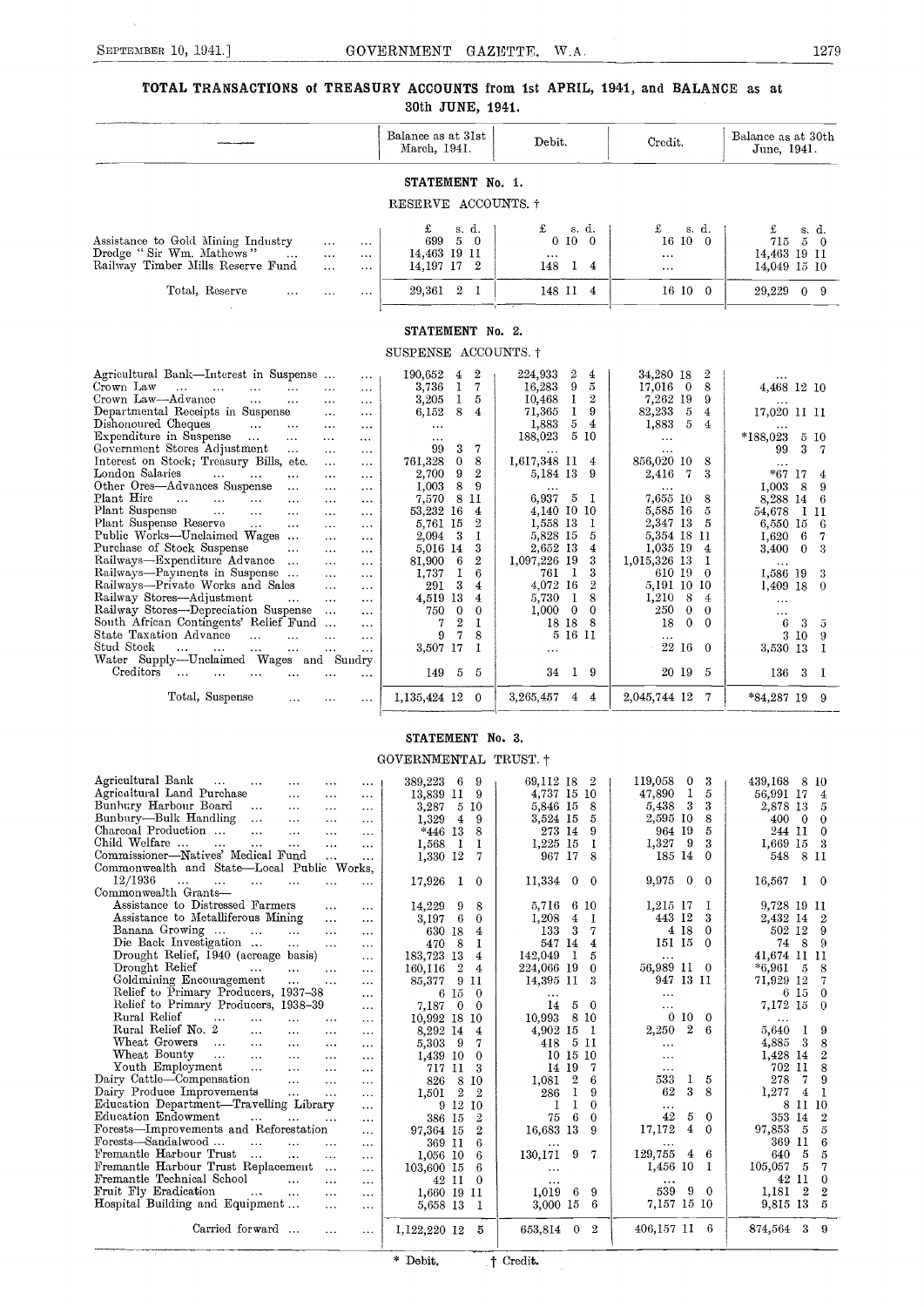#### TRANSACTIONS OF TREASURY ACCOUNTS—continued.

|               | Balance as at 31st<br>1941.<br>March. | Debit. | $\sim$<br>$\sim$<br>Credit. | at 30t<br>Balance as<br>1941.<br>June |
|---------------|---------------------------------------|--------|-----------------------------|---------------------------------------|
| _____<br>---- |                                       |        |                             |                                       |

#### STATEMENT No. 3-continued. GOVERNMENTAL TRUST  $\uparrow$ -continued.

|                                                                                                                               | £<br>s. d.                                                | £<br>s. d.                                   | £<br>s. d.                                                 | £<br>s. d.                                           |
|-------------------------------------------------------------------------------------------------------------------------------|-----------------------------------------------------------|----------------------------------------------|------------------------------------------------------------|------------------------------------------------------|
| Brought forward<br>$\ldots$<br>$\ldots$                                                                                       | 1,122,220 12<br>- 5                                       | 653,814<br>$\overline{2}$<br>$\mathbf{0}$    | - 6<br>406,157 11                                          | 3 <sub>9</sub><br>874,564                            |
| Hospital Fund Contributions<br>$\sim 100$<br>$\ldots$<br>$\ddotsc$                                                            | $\overline{4}$<br>$\mathbf{2}$<br>6,783                   | 133,751 18<br>$\mathbf{0}$                   | 132,528 17<br>-9                                           | 3 II<br>5,560                                        |
| Hospital Fund Grant for Erection of New Perth                                                                                 |                                                           |                                              |                                                            |                                                      |
| Hospital Building<br><b>Section Contract</b><br>$\ddotsc$<br>$\ddots$                                                         | 66,215 4 11                                               | 53,910 18 10                                 | 100,139<br>6<br>6                                          | 112,443 12 7                                         |
| Insurance-<br>Assurance Fund                                                                                                  | 28,201 17 10                                              |                                              | 355<br>6<br>8                                              | 6                                                    |
| $\cdots$<br>$\ddotsc$<br>$\cdots$<br>$\cdots$<br>Government Fire and Marine Insurance                                         | $\mathbf{2}$<br>67,368 17                                 | $\cdots$<br>$\boldsymbol{2}$<br>9.808 18     | 10,259<br>4<br>6                                           | 28,557<br>4<br>3<br>6                                |
| $\ddotsc$<br>Government Workers' Compensation<br>$\ddotsc$                                                                    | 67,269<br>-1<br>$\overline{4}$                            | 29,167 12<br>3                               | $\boldsymbol{2}$<br>37.117<br>4                            | $67,\!819$<br>75,218 11<br>5                         |
| Public Buildings<br><b>Contractor</b><br>$\cdots$                                                                             | $\mathbf{2}$<br>8<br>19,681                               | 694 19<br>9                                  | $\sqrt{5}$<br>$\mathbf{0}$<br>502                          | 19,488<br>7 II                                       |
| Railway Accident and Fire Insurance Fund                                                                                      | 142,264 12<br>4                                           | 3<br>8,534 19                                | 5.182<br>- 9<br>$\boldsymbol{2}$                           | $\boldsymbol{2}$<br>138,912<br>3                     |
| Sheriffs' Assurance Fund<br>$\ddotsc$<br>$\ldots$                                                                             | 0 11<br>5,237                                             |                                              | 43 15<br>6                                                 | 5,280 16<br>5                                        |
| State Insurance<br>$\sim$<br>$\ddotsc$<br>$\ldots$<br>$\cdots$                                                                | 672,242<br>$\overline{4}$<br>$\overline{4}$               | 149,850 12<br>- 1                            | 140,874 17<br>8                                            | 663,266<br>9 11                                      |
| Kalgoorlie Metallurgical Laboratory<br>$\ldots$<br>$\ldots$                                                                   | 102 16<br>4                                               | 48 15<br>- 1                                 | 20<br>$\overline{0}$<br>$\mathbf{0}$                       | 1<br>74<br>3                                         |
| Metropolitan Markets<br>$\sim 100$<br>$\sim 100$<br>$\sim$ $\sim$<br>$\cdots$                                                 | 8<br>5<br>$2.806\,$                                       | 7,288 0 11                                   | 3<br>5,413 17                                              | 932<br>$\overline{4}$<br>9                           |
| Metropolitan Milk Board<br>$\ddotsc$<br>$\ldots$                                                                              | 8<br>2,508<br>$\theta$                                    | 2,725 10 11                                  | 2,270<br>$\bf{0}$<br>6                                     | 2,052 17<br>7                                        |
| Metropolitan Milk Board—Reserve<br>$\ldots$<br>$\cdots$                                                                       | 6<br>19,702<br>$\theta$                                   | $\ddots$                                     | 750<br>$\mathbf{0}$<br>$\mathbf{0}$                        | 20,452<br>6<br>0                                     |
| Mines Department—Deposits<br>$\ldots$<br>$\ldots$<br>$\ddotsc$                                                                | 210<br>$\overline{0}$<br>$\theta$                         |                                              | 120<br>$\mathbf{0}$<br>$\mathbf{0}$                        | 330<br>$\mathbf{0}$<br>$\theta$                      |
| Mining Leases—Royalty<br>$\sim$ 100 $\sim$<br>$\ddotsc$<br>$\cdots$<br>$\ddotsc$<br>Native Affairs Administration             | 550 11 11                                                 | 92 15<br>$\overline{4}$                      | $\boldsymbol{2}$<br>36 11                                  | $\overline{7}$<br>9<br>494                           |
| $\sim 100$<br>$\ldots$<br>$\ldots$<br>Perth Hospital                                                                          | 0 <sub>8</sub><br>14,447                                  | 22,656<br>$\overline{4}$<br>$\mathbf{0}$     | 28,860<br>$\overline{\mathbf{2}}$<br>3                     | 20,650 18 11                                         |
| <b>Contact Contact</b><br>$\ldots$ .<br>$\cdots$<br>$\ldots$<br>$\sim$ $\sim$ $\sim$<br>Public Buildings-Suspense<br>$\ldots$ | 3 <sub>9</sub><br>42,219<br>25,753<br>9 10                | 8,072 11<br>4<br>$\overline{2}$<br>13,968 18 | $\mathbf{0}$<br>6,000<br>$\mathbf{0}$<br>$\mathbf{0}$<br>9 | 40,146 12<br>5<br>5                                  |
| $\mathbf{r}$<br>$\ldots$<br>Public Debt-Sinking Fund<br>$\sim$<br>$\ldots$<br>$\cdots$                                        | 303,976 II I                                              | $\mathbf{0}$<br>455,370 12                   | 18,559<br>$\boldsymbol{2}$<br>724,970<br>1                 | 30,343 12<br>573,576 1<br>$\overline{2}$             |
| Public Works—Works and Sales<br>$\ddotsc$<br>$\sim 10$                                                                        | $1,026$ 13<br>-9                                          | - 8<br>$\overline{7}$<br>2,442               | $\overline{7}$<br>$\overline{2}$<br>2,708                  | 1,292 12<br>$\overline{4}$                           |
| Railways—                                                                                                                     |                                                           |                                              |                                                            |                                                      |
| Inter-System Revenue in Suspense<br>$\sim 100$<br>$\cdots$                                                                    | $\cdots$                                                  | $\ddotsc$                                    | 46,000<br>$\mathbf{0}$<br>$\mathbf{0}$                     | 46,000<br>$\overline{0}$<br>$\overline{\phantom{a}}$ |
| Replacement of Railway and Tramway Rolling                                                                                    |                                                           |                                              |                                                            |                                                      |
| Stock Suspense<br>$\mathbf{r}$                                                                                                | $\cdots$                                                  | $\cdots$                                     | 28,680 0<br>$\overline{0}$                                 | 28,680<br>$0 \quad 0$                                |
| Additions and Improvements to Opened Rail-                                                                                    |                                                           |                                              |                                                            |                                                      |
| ways<br>$\sim$ . $\sim$<br>$\cdots$                                                                                           | $\cdots$                                                  |                                              | $10,000 \t 0 \t 0$                                         | $\Omega$<br>10,000<br>$\mathbf{0}$                   |
| Railway Rolling Stock—Suspense<br>$\ldots$                                                                                    | 6,222 15 6                                                | 1,180<br>6 10                                | $\ldots$                                                   | 8<br>8<br>5,042                                      |
| Roads-                                                                                                                        |                                                           |                                              |                                                            |                                                      |
| Federal Aid Roads (New Agreement)<br>$\ldots$                                                                                 | 134,230 17<br>- 6                                         | 131,656<br>4.7                               | 142,454<br>-6<br>-9                                        | 145,028 19<br>- 8                                    |
| Federal Aid Roads (New Agreement and other<br>Works)                                                                          |                                                           |                                              |                                                            |                                                      |
| and the contract of the con-<br>$\cdots$<br>$\ddotsc$<br>Main Roads<br>$\mathbf{1}$<br>$\cdots$<br>$\ddotsc$                  | 72,799 9<br>$\overline{2}$<br>23.428 17<br>$\overline{2}$ | 13,402 10 10<br>16,108<br>3<br>- 1           | 30,952 14<br>$\overline{4}$<br>78,375 19<br>1              | 90,349 12<br>8<br>85,696 13<br>$\overline{2}$        |
| $\cdots$<br>Main Roads-Contributions<br>$\cdots$<br>$\ldots$<br>$\ddotsc$                                                     | 31,379 11<br>9                                            | $29,000 \quad 0$<br>$\bf{0}$                 | 681<br>8<br>$\overline{4}$                                 | - 1<br>$3,061$ 0                                     |
| Metropolitan Traffic<br>$\sim 100$<br>$\cdots$<br>$\ldots$<br>$\ddotsc$                                                       | 2,476 18<br>5                                             | 4,092 14<br>5                                | 8,398 8 10                                                 | 6,782 12 10                                          |
| Settlers' Sick and Clothing Fund<br>$\ddotsc$<br>$\ddotsc$                                                                    | 252 19 10                                                 | 26<br>-9<br>$\overline{7}$                   |                                                            | 226 10<br>3                                          |
| State Brickworks—Depreciation<br>$\sim$<br>$\ldots$<br>$\ddotsc$                                                              | 12,879<br>$\mathbf{2}$<br>8                               | $\ddotsc$                                    | 79<br>$\overline{4}$<br>$\mathbf{0}$                       | 12,958<br>8<br>6                                     |
| State Gardens Board<br>$\ldots$ .<br>$\ldots$<br>$\cdots$<br>$\ldots$                                                         | 292 14<br>6                                               | 951 6<br>-7                                  | 1,040 10<br>7                                              | 381 18<br>6                                          |
| Technical School Typewriters<br>$\ldots$<br>$\ldots$<br>$\ldots$                                                              | 400 19<br>6                                               | 283 14<br>-6                                 | 9<br>167<br>$\boldsymbol{2}$                               | $\overline{2}$<br>284 14                             |
| Tobacco Investigation<br>$\cdots$<br>$\ddotsc$<br>$\cdots$<br>$\ddotsc$                                                       | 83<br>$\overline{4}$<br>9                                 | 733 15<br>-1                                 | 759 19<br>3                                                | 109<br>8 II                                          |
| Tourist Bureau<br>$\cdots$<br><b>Contract</b><br>$\cdots$<br>$\cdots$<br>$\ldots$                                             | $\mathbf 7$<br>$\mathbf{2}$<br>3,537                      | 9,890<br>-8<br>- 1                           | 8,352<br>$\mathbf{I}$<br>-3                                | 1,999<br>$0\quad 4$                                  |
| Tramways Purchase Act<br>$\sim$ $\sim$<br>$\cdots$<br>$\ldots$<br>$\cdots$                                                    |                                                           |                                              | $\cdots$                                                   |                                                      |
| Tramways—Suspense<br>$\mathbf{r}$ and<br>$\cdots$<br>$\ldots$<br>$\ldots$                                                     | 21,500 14<br>$\overline{4}$                               | 147 16 10                                    | $\ddotsc$                                                  | 21,352 17<br>6                                       |
| Transport Co-ordination Fund<br>$\cdots$<br>$\cdots$<br>$\cdots$<br>Vermin Act-                                               | 13,602 13<br>9                                            | 18,242<br>$\mathbf{I}$<br>- 1                | 9<br>12,469<br>-6                                          | 7,830<br>$\overline{\phantom{a}2}$<br>$\overline{2}$ |
| Gascoyne Vermin District<br>$\ddotsc$                                                                                         |                                                           | 8                                            |                                                            |                                                      |
| $\cdots$<br>$\cdots$<br>Vermin Act<br>and the contract of the con-<br>$\sim$<br>$\cdots$<br>$\ddotsc$                         | 504 I 0<br>12,971 14<br>- 1                               | 594 12<br>5,368 18<br>$\overline{4}$         | 91 13<br>-6<br>7,249<br>3<br>-6                            | $1 \quad 1 \quad 10$                                 |
| Wire Netting-                                                                                                                 |                                                           |                                              |                                                            | 14,851 19 3                                          |
| Advance Repayments, No. 1<br>$\sim$<br>$\cdots$<br>$\cdots$                                                                   | 842<br>9<br>$\overline{0}$                                |                                              | 302 14<br>8                                                | 3<br>1,145<br>-8                                     |
| Advance Repayments, No. 2<br>$\ddots$<br>$\cdots$                                                                             | $\cdots$                                                  | 2,604<br>$\mathbf{I}$<br>-7                  | 2,604 1 7                                                  |                                                      |
| Commonwealth—Wire Netting<br>$\ddotsc$<br>$\ddots$                                                                            | 6,267 13<br>- 1                                           | 21<br>5<br>7                                 |                                                            | 6,246<br>7<br>6                                      |
| Workers' Homes Board—McNess Housing<br>$\ddotsc$                                                                              | 15,318<br>- 8<br>- 7                                      | 3.022<br>-5<br>9                             | 8,092 16 5                                                 | 20,388 19<br>3                                       |
| McNess Housing Reserve                                                                                                        | 30,235 16 11                                              | 8<br>9<br>101                                |                                                            | $\overline{2}$<br>30,134<br>- 8                      |
| Receipts in Suspense                                                                                                          | 5,582 15<br>- 9                                           | $\overline{2}$<br>$\overline{4}$<br>37,108   | 35,923 5 10                                                | 5<br>4,397 17                                        |
| Workers' Homes Fund<br>$\sim 10^{-1}$<br>$\ddotsc$<br>$\ddotsc$                                                               | 57,547<br>4 10                                            | 67,170 12<br>5                               | 43,160 17 <b>1</b> 1                                       | 33,537 10<br>$\boldsymbol{4}$                        |
|                                                                                                                               |                                                           |                                              |                                                            |                                                      |
| Total, Governmental Trust<br>$\sim$ $\sim$                                                                                    | 3,063,145 17 1                                            | 1,893,906 15<br>$\overline{7}$               | 2,088,705<br>$2^{\circ}$<br>-3                             | 3<br>$\Omega$<br>3,257,944                           |

#### STATEMENT No. 4. PRIVATE TRUST.  $\dagger$

| Army Training<br>$\cdots$<br>$\cdots$              | $\cdots$<br>$\cdots$  | $\cdots$ | 49 13        |              |          | 433<br>-3<br>5                            | 2.055         | $0\quad 0$           | 1,671 9 8     |                |   |  |
|----------------------------------------------------|-----------------------|----------|--------------|--------------|----------|-------------------------------------------|---------------|----------------------|---------------|----------------|---|--|
| Clerk of Courts<br>$\cdots$<br>$\cdots$            | $\cdots$<br>$\cdots$  | $\cdots$ | 8.168 17     |              | 4        | 46,770 9<br>-6                            | 46,451 11 4   |                      | 7,849 19 2    |                |   |  |
| Charitable Institutions<br>$\cdots$                | $\cdots$<br>$\cdots$  | $\cdots$ | 2,198        | -7           |          | 742 16<br>5                               |               | 898 16 11            | 2.354         | -8             |   |  |
| Commissioner of Native Affairs                     | $\cdots$<br>$\cdots$  | $\cdots$ | 695          | -8           |          | 1.675 12<br>8                             | 1.585         | 8 10                 | 605           | $\overline{4}$ | 3 |  |
| Commonwealth Defence Training-R.A.A.F.             |                       |          |              |              |          |                                           |               |                      |               |                |   |  |
|                                                    |                       | $\cdots$ | 870 19 10    |              |          | 887 10<br>5                               | 1,800         | $\sim 0$<br>$\Omega$ | 1.783         | 9 <sup>1</sup> |   |  |
| Commonwealth Income Tax-Stamp Sales                |                       | $\cdots$ | 8,978        | - 6          | $\Omega$ | 113.511 11<br>6                           | 104,573       | $3\quad 6$           |               | 39 18 0        |   |  |
| Commonwealth Training Factory Board-Training       |                       |          | 1,863 19     |              | 4        | $1.014$ 15<br>3                           | 875           | $\Omega$<br>$\Omega$ | 1.724         | $\overline{4}$ |   |  |
| Commonwealth Defeuce Works                         | $\cdots$<br>$\cdots$  | $\cdots$ | $*22,189$ 11 |              |          | 260.431<br>$1\quad 5$                     | 282,620 13    | $\Omega$             | $\cdots$      |                |   |  |
| Curator of Intestate Estates                       | $\ddotsc$<br>$\cdots$ | $\cdots$ | 42,961 16    |              | 2        | 3.777<br>0 <sub>10</sub>                  | 5.474 11      | $\Omega$             | 44.659        | 64             |   |  |
| Deposits-                                          |                       |          |              |              |          |                                           |               |                      |               |                |   |  |
| Contractors' Deposits<br>$\sim 100$ and $\sim 100$ | $\cdots$<br>$\cdots$  | $\cdots$ | 32,734 16    |              | -6       | 4.057 7 11                                | 5.512 11      |                      |               |                |   |  |
| Deposits on Land Application                       |                       |          |              |              |          |                                           |               | 4                    | 34,189 19 11  |                |   |  |
|                                                    | $\cdots$              | $\cdots$ | 3,833        | $\mathbf{0}$ | 8        | 1,614 19 11                               | 1,402         | $\overline{2}$<br>2  | 3.620         | -2 11          |   |  |
| Griffen Coal Mining Co., Ltd.                      | $\cdots$              | $\cdots$ | 250          | $\Omega$     | ി        | $\cdots$                                  | $\cdots$      |                      | 250           | $0\quad 0$     |   |  |
| Railway Traffic Deposits                           | $\cdots$<br>$\cdots$  | $\cdots$ | 70,062       | -3           |          | 2.319<br>$\overline{2}$<br>$\overline{0}$ |               | $1,284.18$ 9         | 69.027 19 10  |                |   |  |
| Carried forward                                    |                       |          | 150,477 16   |              |          | 437,235 11<br>3                           | 454,533 16 10 |                      | $167,776$ 1 8 |                |   |  |
|                                                    |                       |          |              |              |          |                                           |               |                      |               |                |   |  |

\* Debit.  $\qquad$  † Credit.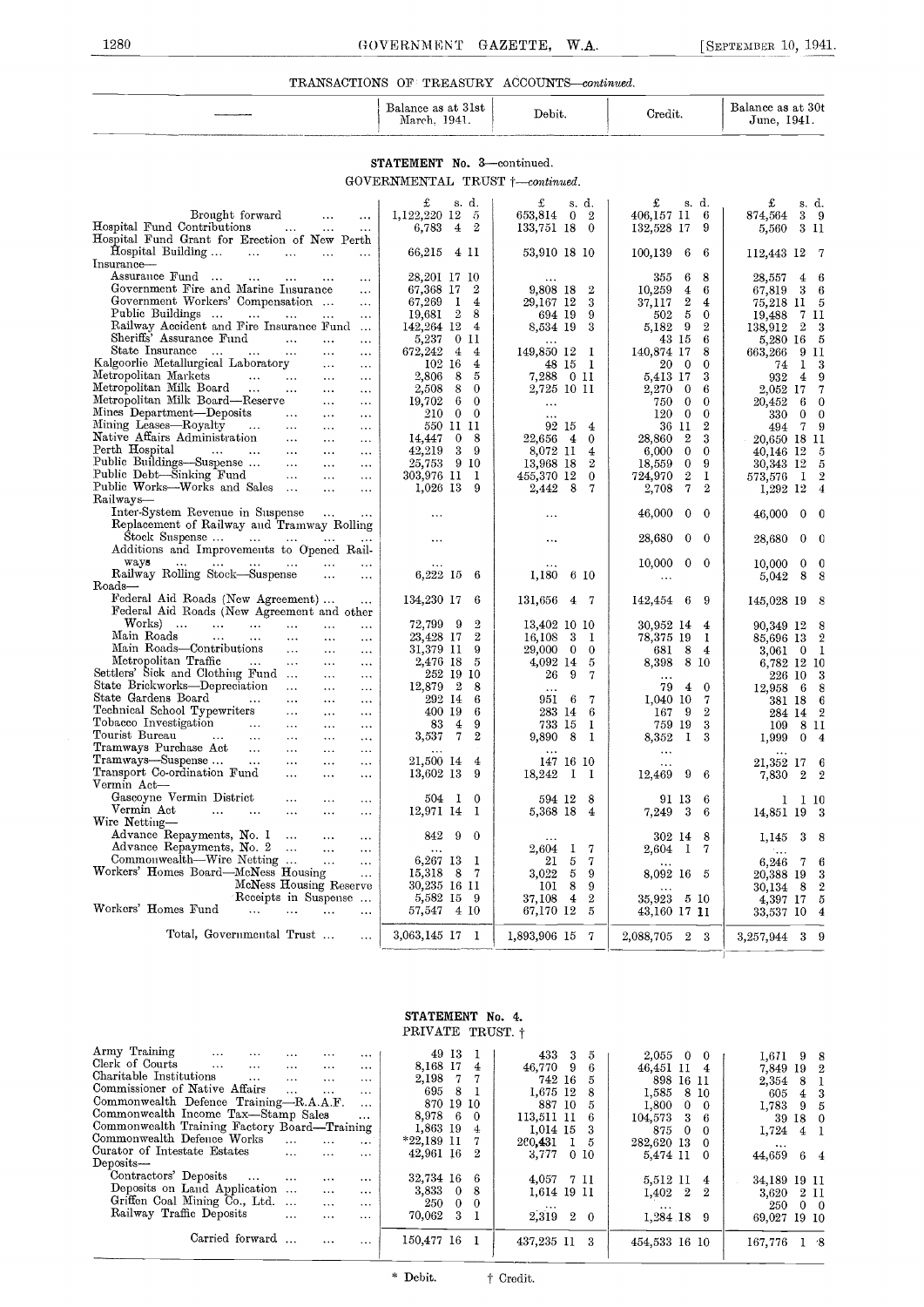#### TRANSACTIONS OF TREASURY ACCOUNTS-continued.

|                                                                                                                                                    | Balance as at 31st<br>March, 1941.                         | Debit.                                            | Credit.                                                                              | Balance as at 30th<br>June, 1941.            |
|----------------------------------------------------------------------------------------------------------------------------------------------------|------------------------------------------------------------|---------------------------------------------------|--------------------------------------------------------------------------------------|----------------------------------------------|
|                                                                                                                                                    | STATEMENT No. 4-continued.                                 |                                                   |                                                                                      |                                              |
|                                                                                                                                                    | PRIVATE TRUST+-continued.                                  |                                                   |                                                                                      |                                              |
| Brought forward<br>$\sim$ $\sim$ $\sim$<br>$\cdots$                                                                                                | £<br>s. d.<br>150,477 16 1                                 | £<br>s. d.<br>437,235 II 3                        | £<br>s. d.<br>454,533 16 10                                                          | £<br>s. d.<br>167,776<br>I 8                 |
| Deposits-continued.                                                                                                                                |                                                            |                                                   |                                                                                      |                                              |
| Students' Deposits:<br>Muresk College<br>$\mathbf{A} \bullet \mathbf{A}$ and $\mathbf{A} \bullet \mathbf{A}$<br>$\ldots$<br>$\cdots$               | 3<br>$\overline{2}$<br>170                                 | $\bf{0}$<br>$\theta$<br>48                        | 0<br>6.<br>$\bf{0}$                                                                  | 3<br>128<br>$\overline{2}$                   |
| $\sim$ and $\sim$<br>Narrogin School of Agriculture<br>$\ddotsc$<br>$\cdots$                                                                       | 321<br>$\mathbf{0}$<br>$\mathbf{0}$                        | $\bf{0}$<br>105<br>$\theta$                       | 30<br>0<br>$\bf{0}$                                                                  | $\mathbf{0}$<br>$\mathbf{0}$<br>246          |
| School of Mines, Kalgoorlie<br>$\ddotsc$<br>$\ldots$                                                                                               | $\mathbf{0}$<br>$\mathbf{0}$<br>47                         | $\mathbf{0}$<br>28<br>$\overline{0}$              | 20<br>$\bf{0}$<br>$\mathbf{0}$                                                       | 39<br>$\mathbf{0}$<br>0                      |
| School of Mines, Wiluna<br>$\cdots$<br>$\sim$ .<br>$\cdots$                                                                                        | $\overline{0}$<br>$\overline{2}$<br>$\mathbf{0}$           | $\overline{0}$<br>1<br>$\mathbf{0}$               | $\bf{0}$<br>$\mathbf{0}$<br>$\overline{4}$                                           | 5.<br>$\overline{0}$<br>0                    |
| Federal Income Tax-Departmental Collections<br>W.A. Timber Export Association<br>$\ldots$<br>$\ldots$                                              | 16,934 11<br>$\overline{4}$<br>$\overline{7}$<br>-7<br>814 | 6<br>-6<br>50,670                                 | 35,236 13<br>- 5                                                                     | 1,500 18<br>3<br>814 7<br>7                  |
| Whaling Act, 1937<br><b>ALCOHOL: NAME</b><br>$\ldots$<br>$\cdots$                                                                                  | 50<br>$\theta$<br>$\mathbf{0}$                             | $\ddotsc$<br>$\cdots$                             | <br>.                                                                                | 50<br>$\overline{0}$<br>$\theta$             |
| Geraldton Hospital-McKellar Estate<br>$\ldots$<br>$\cdots$                                                                                         | $\boldsymbol{2}$<br>925<br>5                               | 20 13 10                                          | 8<br>18<br>$\overline{0}$                                                            | 922 16<br>-7                                 |
| Rush Bequest<br>$\ldots$<br>$\cdots$<br>Rush Bequest Income                                                                                        | $\mathbf{7}$<br>3,684<br>-8<br>6 13 10                     | $\ddotsc$<br>39<br>7 6                            | $\ddotsc$<br>42 18<br>$\overline{2}$                                                 | 3,684 7<br>8                                 |
| $\ddotsc$<br>Kalgoorlie Hospital-G. C. W. Robinson Bequest                                                                                         | 3,235 17 10                                                | $\cdots$                                          | $\ldots$                                                                             | $10 \t 4 \t 6$<br>3,235 17 10                |
| Kalgoorlie Hospital-John Stevenson Bequest<br>Insurance-                                                                                           | $500 \t 0$<br>$\overline{0}$                               | $\ddotsc$                                         | $\cdots$                                                                             | 500<br>$\overline{0}$<br>$\bf{0}$            |
| Insurance Companies Act, 1918<br>$\cdots$<br>$\cdots$                                                                                              | 201,010 0<br>$\theta$                                      | $\cdots$                                          | $\cdots$                                                                             | 201,010 0<br>0                               |
| Life Assurance Companies Act<br>$\cdots$<br>$\cdots$<br>Life Assurance Fund<br>$\cdots$ $\cdots$<br>$\cdots$<br>$\cdots$                           | $\overline{0}$<br>126,609<br>3<br>$\overline{2}$<br>908 16 | $\ddotsc$<br>9<br>5 10                            | <br>27<br>8<br>-9                                                                    | $126,609$ 0<br>-3<br>926 19<br>-1            |
| Police Benefit Fund Distribution<br>$\ldots$<br>$\cdots$                                                                                           | 17,669 11<br>7                                             | 15,723<br>$\theta$<br>- 9                         | 6,303 10 11                                                                          | 8,250 1<br>-9                                |
| Railway Employees' Death Benefit Fund<br>$\ddotsc$                                                                                                 | 3<br>121,333<br>$\overline{0}$                             | - 8<br>3<br>8,426                                 | 8,125<br>5<br>$\mathbf{0}$                                                           | 121,031 17<br>$\mathbf{0}$                   |
| Railway Servants' Benefit Fund<br>$\cdots$<br>$\ddotsc$<br>W.A.G.R. Provident Fund<br>$\ldots$<br>$\ldots$                                         | 1.768<br>$\bf{0}$<br>9<br>8<br>9<br>3,612                  | 84 IO<br>$\theta$<br>3,054 8<br>5                 | 52<br>$\overline{2}$<br>$\overline{0}$<br>$7\phantom{.0}$<br>2,672<br>$\overline{2}$ | 1,735 12<br>-9<br>3,230 7<br>-6              |
| Water Supply Provident Fund<br>$\cdots$<br>$\ldots$                                                                                                | 269 17<br>3                                                | 126 12<br>6                                       | 6<br>149<br>3                                                                        | 292 11<br>$\theta$                           |
| Workers' Compensation Act, 1924<br>$\ldots$<br>$\ddotsc$                                                                                           | 60,150<br>$\bf{0}$<br>0                                    | $\cdots$                                          | $\cdots$                                                                             | 60,150 0 0                                   |
| Interstate Destitute Persons<br>$\sim$ 100 $\pm$<br>$\ldots$<br>$\ldots$<br>Iron Ore Assays<br>and the state<br>$\sim 100$<br>$\cdots$<br>$\cdots$ | 6<br>-1<br>87<br>$\theta$<br>425<br>-9                     | 4 10<br>845<br>167 10 0                           | 812 13 8                                                                             | 54 14 11<br>257 10<br>-9                     |
| Iron Ore Survey, No. 1 Account, Yampi<br>                                                                                                          | 331<br>8<br>8                                              | $\ddotsc$                                         | $\cdots$<br>$\ddotsc$                                                                | 331 8<br>-8                                  |
| Iron Ore Deposits, Survey No. 2<br>$\ldots$                                                                                                        | 438 10<br>$\theta$                                         | 8 17 0                                            | $\cdots$                                                                             | 429 13<br>$\bf{0}$                           |
| Local Authorities-<br>Municipal Loan Sinking Fund<br>$\ldots$                                                                                      | 636,351 12<br>- 1                                          | 1,646 13<br>$\overline{4}$                        | 12,598 13 9                                                                          | 647,303 12<br>6                              |
| $\cdots$<br>Road Board Current<br>$\dddotsc$<br>$\sim$ 4.4 $\sim$<br>$\ldots$<br>$\ldots$                                                          | 18,594 12<br>$\overline{4}$                                | 27,575 14<br>- 5                                  | 24,117 18 10                                                                         | 15,136 16<br>-9                              |
| Road Board Sinking Fund<br>$\sim$<br>$\ddotsc$<br>$\ldots$                                                                                         | 162,026 12<br>$\overline{2}$                               | 6,452<br>3 <sup>5</sup><br>- 0                    | 9,964 5<br>$\overline{4}$                                                            | 165,538 14 6                                 |
| Water Board Sinking Fund<br>$\sim 100$<br>$\mathbf{1}$ and $\mathbf{1}$<br>$\cdots$<br>Mental Hospital Patients' Comforts and Private              | 3,152 4<br>5                                               | $\ddotsc$                                         | 36 12 5                                                                              | 3,188 16 10                                  |
| Cash<br>$\ldots$ .<br>$\ddotsc$<br>$\cdots$<br>$\cdots$<br>$\cdots$<br>$\cdots$                                                                    | 444 14 6                                                   | 383<br>$\mathbf{0}$<br>- 6                        | 376 14 9                                                                             | 438<br>- 8<br>- 9                            |
| Migration-                                                                                                                                         |                                                            |                                                   |                                                                                      |                                              |
| Overseas Settlement Committee Advance<br>$\ddotsc$<br>$\sim 100$                                                                                   | 8 14 11<br>930 13 4                                        |                                                   |                                                                                      | 8 14 11                                      |
| Official Receiver in Bankruptcy<br>$\cdots$<br>$\cdots$<br>Official Trustee<br>$\cdots$ .<br>$\cdots$<br>$\sim 100$<br>$\ldots$<br>$\ldots$        | 920 4 10                                                   | 21 17 0<br>6,761 10 7                             | 59 19<br>-9<br>5,941 12<br>- 5                                                       | 968 16<br>$\mathbf{I}$<br>$100\quad 6$<br>-8 |
| Old Men's Home Entertainment Fund<br>$\ddotsc$<br>$\ldots$                                                                                         | 8 <sup>8</sup><br>62<br>$\overline{\phantom{0}}$           |                                                   | $\overline{4}$<br>$\mathbf{0}$<br>1                                                  | 63 12<br>$\bf{0}$                            |
| Prisoners' Private Cash<br>$\mathbf{r}$ .<br>$\Delta\Delta\Delta\gamma$<br>$\cdots$<br>$\cdots$                                                    | 189 16 7                                                   | $\overline{2}$<br>3<br>406                        | 599<br>3<br>8                                                                        | 382 18<br>$\Omega$                           |
| Purchase of Tailings<br>$\sim 100$<br>$\ldots$<br>$\ldots$<br>$\cdots$<br>Registrar Supreme Court<br>$\ldots$<br>$\ldots$<br>$\cdots$              | 8,366<br>$1 \quad 0$<br>$1,696$ 18<br>- 9                  | $10,419$ 19 6<br>1,906<br>$\mathbf{I}$<br>- 1     | 8<br>10,469<br>-3<br>1,271 7 10                                                      | 8,415 9<br>9<br>$\overline{5}$<br>1,062<br>6 |
| Scholarships-                                                                                                                                      |                                                            |                                                   |                                                                                      |                                              |
| Coats and Clarke Needlework<br>$\cdots$<br>                                                                                                        | $\mathbf 2$<br>9 II                                        | 4 19 11                                           | 2 10 0                                                                               | .                                            |
| Thomas Coombe<br>$\ldots$<br>$\cdots$<br>James and Rose Coombe Scholarship<br>$\cdots$                                                             | 88<br>70.<br>$\cdots$                                      | 66 I3<br>$\overline{4}$<br>44 0<br>$\overline{0}$ | $\cdots$<br>50<br>$\bf{0}$<br>$\theta$                                               | 3 15 4<br>$\mathbf{0}$<br>$\mathbf 0$<br>6.  |
| Shell<br>$\ddotsc$<br>$\cdots$<br>$\ddotsc$<br>$\cdots$                                                                                            | 287 10 0                                                   | $\mathbf{0}$<br>$\overline{0}$<br>5               | $\cdots$                                                                             | 282 10<br>$\bf{0}$                           |
| Sheriff<br>.<br>.<br>$\ddotsc$<br>$\cdots$<br>$\cdots$<br>$\cdots$                                                                                 | 166 19<br>$\mathbf{0}$                                     | $\overline{4}$<br>471<br>6                        | 328 13 11                                                                            | 24 8<br>5                                    |
| Shipping Master<br><br>$\cdots$<br>$\cdots$<br>$\cdots$<br>$\cdots$<br>Sundry Creditors<br>$\ddotsc$<br>$\cdots$<br>$\ddotsc$<br><br>$\cdots$      | 64 4 10<br>99<br>24,654                                    | $\ddotsc$<br>32,309 15<br>-6                      | 1 10<br>-9<br>23,656 10<br>- 5                                                       | 65 15<br>-7<br>16,001 4<br>8                 |
| Superannuation Fund<br>$\ddotsc$<br>$\cdots$<br>$\ddotsc$                                                                                          | 2,869 9 5                                                  | $109,592$ 10<br>-7                                | 112,694 4<br>-9                                                                      | 5,971 3<br>-7                                |
| Superannuation Board Reserve<br>$\cdots$<br>$\ddotsc$<br><br>Trustees-                                                                             | 322,380 19 10                                              | 2,161 4 6                                         | 130,266 1<br>-9                                                                      | 450,485 17<br>-1                             |
| Perpetual Trustees, Executor & Agency Co<br>Testamentary and Trust Deposits                                                                        | $5,000 \quad 0$<br>$\mathbf{0}$                            | $\ddotsc$                                         |                                                                                      | $5,000 \quad 0$<br>$\mathbf{0}$              |
| $\cdots$<br>$\ddotsc$<br>W.A. Trustee, Executor & Agency Co., Ltd.                                                                                 | 311 16<br>- 5<br>$5,000 \quad 0$<br>$\mathbf{0}$           | $\cdots$<br>$\cdots$                              | 2 13<br>-3<br>$\cdots$                                                               | 8<br>314 9<br>5,000 0<br>$\theta$            |
| Unclaimed Moneys<br>$\sim 100$<br>$\mathbf{1},\mathbf{2},\ldots,\mathbf{2},\mathbf{2},\mathbf{2}$<br>$\ddotsc$<br>$\cdots$                         | 3,289 12 5                                                 | 13<br>3<br>5                                      | 51 12 7                                                                              | 3,327 19<br>9                                |
| War Service Homes<br>$\Delta\Delta\sim 10^{-11}$<br>$\sim$ .<br>$\cdots$<br>$\ddotsc$                                                              | 365 13 10                                                  | $\mathbf{0}$<br>-3<br>2,555                       | $2,200 \quad 0$<br>$\overline{\phantom{0}}$                                          | 10 <sub>13</sub><br>-7                       |
| Wooroloo Sanatorium—Logue Bequest<br>$\ldots$<br>$\cdots$<br>McNess Donation<br>$\cdots$                                                           | 47 10 7<br>2,422 11 5                                      | $\cdots$                                          | .<br>16 17 6                                                                         | 47 10 7<br>2,439 8 11                        |
|                                                                                                                                                    |                                                            | $\ldots$                                          |                                                                                      |                                              |
| Total, Private Trust<br>$\cdots$<br>$\cdots$                                                                                                       | 1,911,460 9 5                                              | 719,390 12 2                                      | 842,742 6 1                                                                          | 2,034,812 3 4                                |

#### STATEMENT No. 5.

#### ADVANCE TO TREASURER. \*

| Advance to Pearlers (1939 Season)      |          | $\cdots$ | $\cdots$ | 5,752           | $\bf{0}$       |                | $\cdots$      | 607 12             | 4   | 5.144 7 11              |
|----------------------------------------|----------|----------|----------|-----------------|----------------|----------------|---------------|--------------------|-----|-------------------------|
| Agricultural Bank-Fees Advance         |          | $\cdots$ | $\cdots$ |                 | 7 4 0          |                | $\cdots$      | -9<br>$\mathbf{0}$ | 8   | 6 14 4                  |
| Albany Freezing Works<br>$\sim$ $\sim$ | $\cdots$ | $\cdots$ | $\cdots$ | 900             | $\mathbf{0}$   | $\theta$       | $\cdots$      | $\cdots$           |     | 900<br>$0\quad 0$       |
| Cablegrams in Suspense                 | $\cdots$ | $\cdots$ | $\cdots$ |                 | $4 \; 14$      |                | 27 13 11      | 42 18              | -6  | $+10$ 10 6              |
| Commonwealth Defence Works             | $\cdots$ | $\cdots$ | $\cdots$ | $\cdots$        |                |                | 270,506 12 10 | 261, 251 4         |     | 9.255 8 9               |
| Crown Law—Payments in Suspense         |          | $\cdots$ | $\cdots$ | 328 10          |                | -7             | 811 1 5       | 842 II             | -2  | 297 0 10                |
| Emergency Survey—Military              | $\cdots$ | $\cdots$ | $\cdots$ | 691 15          |                | $\overline{4}$ | 1,755 15 11   | 2,030 19           |     | 416 12 2                |
| Expenditure Advances                   | $\cdots$ | $\cdots$ | $\cdots$ | $182,305$ 0 0   |                |                | $\cdots$      | $182,305$ 0        | - 0 | $\cdots$                |
| Kalgoorlie Mechanics' Institute        | $\cdots$ | $\cdots$ | $\cdots$ | $1,100 \quad 0$ |                | $\Omega$       | $\cdots$      | 100<br>-0          | - 0 | $1.000 \quad 0 \quad 0$ |
| Liquid Fuel Control Board              | $\cdots$ | $\cdots$ | $\cdots$ | 930 19          |                | -7             | 5.424 14 7    | 3,184 17           | 6   | 3.170 16 8              |
| Loans for Road Construction            | $\cdots$ | $\cdots$ | $\cdots$ | 150.            | $\overline{0}$ | - 0            | $\cdots$      | $\cdots$           |     | $150 \t 0 \t 0$         |
| London Payments in Suspense            | $\cdots$ | $\cdots$ | $\cdots$ | 12              | -9             |                | 19,734 18 5   | 14,467<br>4        | -6  | 5,280<br>$3 \quad 0$    |
| Carried forward                        |          |          | $\cdots$ | 192.182 12 11   |                |                | 298,260 17    | 464,832 16 10      |     | 25,610 13 2             |

\* Debit. † Credit.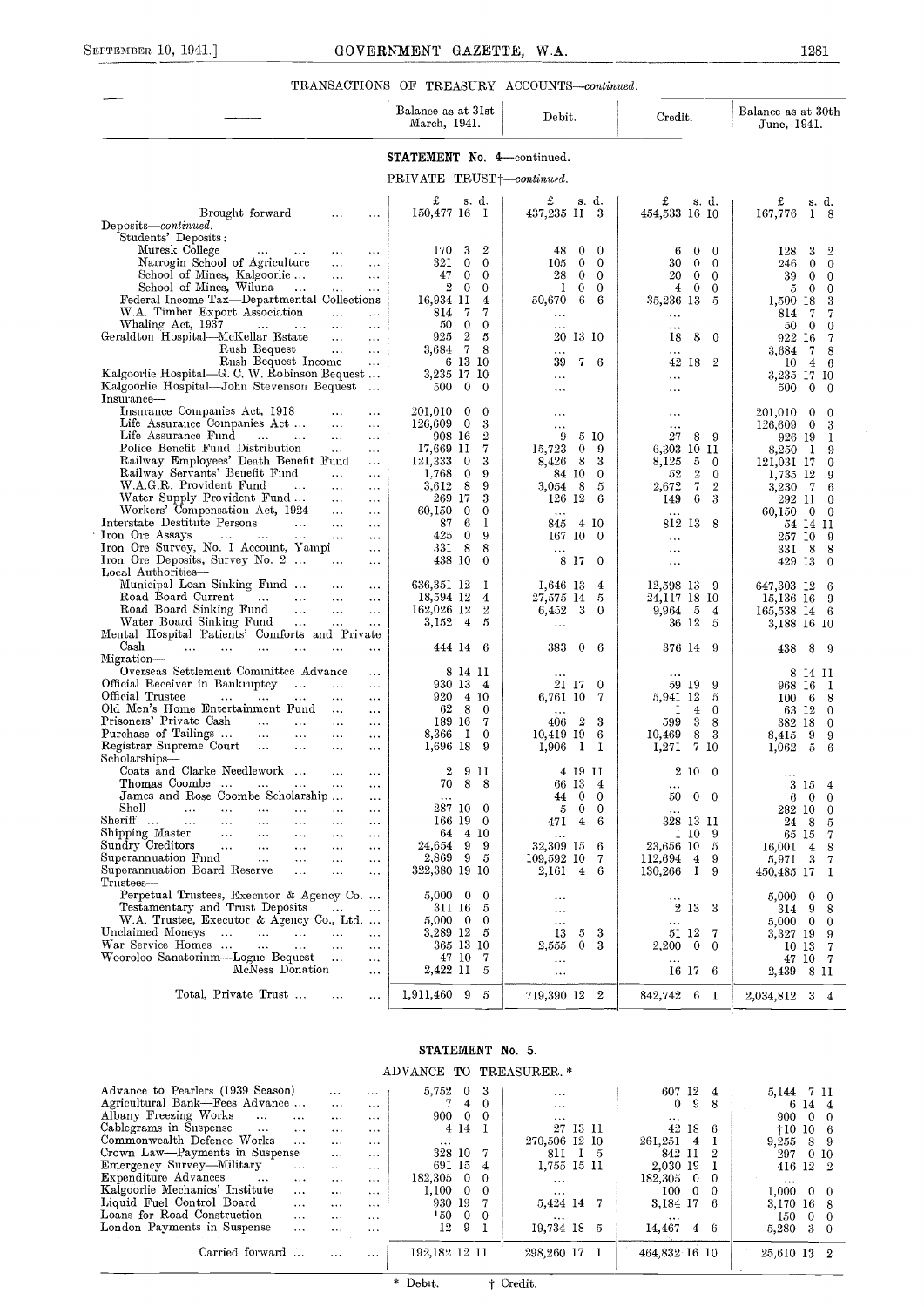#### 1282 GOVERNMENT GAZETTE, W.A. [SEPTEMBER 10, 1941

#### TRANSACTIONS OF TREASURY ACCOUNTS-continued

|                                                                                                                                                                                                                                                                                                                                                                                                                                                                                                                                                                                                                                                                                                                                                                                                                                                                                                                                                                                                                                        |                                                                                                                                                                                                                                                                                                 | TRANSAUIIUNS OF TREASURY AUUUUNTS-COMMMEG.                                                                                                                                                                                                                           |                                                                                                                                                                                                                                                       |                                                                                                                                                                                                                                                                              |
|----------------------------------------------------------------------------------------------------------------------------------------------------------------------------------------------------------------------------------------------------------------------------------------------------------------------------------------------------------------------------------------------------------------------------------------------------------------------------------------------------------------------------------------------------------------------------------------------------------------------------------------------------------------------------------------------------------------------------------------------------------------------------------------------------------------------------------------------------------------------------------------------------------------------------------------------------------------------------------------------------------------------------------------|-------------------------------------------------------------------------------------------------------------------------------------------------------------------------------------------------------------------------------------------------------------------------------------------------|----------------------------------------------------------------------------------------------------------------------------------------------------------------------------------------------------------------------------------------------------------------------|-------------------------------------------------------------------------------------------------------------------------------------------------------------------------------------------------------------------------------------------------------|------------------------------------------------------------------------------------------------------------------------------------------------------------------------------------------------------------------------------------------------------------------------------|
|                                                                                                                                                                                                                                                                                                                                                                                                                                                                                                                                                                                                                                                                                                                                                                                                                                                                                                                                                                                                                                        | Balance as at 31st<br>March, 1941.                                                                                                                                                                                                                                                              | Debit.                                                                                                                                                                                                                                                               | Credit.                                                                                                                                                                                                                                               | Balance as at 30th<br>June, 1941.                                                                                                                                                                                                                                            |
|                                                                                                                                                                                                                                                                                                                                                                                                                                                                                                                                                                                                                                                                                                                                                                                                                                                                                                                                                                                                                                        | <b>STATEMENT No. 5</b> — continued.                                                                                                                                                                                                                                                             |                                                                                                                                                                                                                                                                      |                                                                                                                                                                                                                                                       |                                                                                                                                                                                                                                                                              |
|                                                                                                                                                                                                                                                                                                                                                                                                                                                                                                                                                                                                                                                                                                                                                                                                                                                                                                                                                                                                                                        | ADVANCE TO TREASURER * - continued.                                                                                                                                                                                                                                                             |                                                                                                                                                                                                                                                                      |                                                                                                                                                                                                                                                       |                                                                                                                                                                                                                                                                              |
| Brought forward<br>$\ldots$<br>$\cdots$<br>Mechanical Appliances—Suspense<br>$\ldots$<br><br>Overseas Children<br>$\ldots$<br>$\dots$<br>Postage Stamps<br>$\mathbf{1}_{\mathbf{1}}\mathbf{1}_{\mathbf{2}}\mathbf{1}_{\mathbf{3}}\mathbf{1}_{\mathbf{4}}\mathbf{1}_{\mathbf{5}}\mathbf{1}_{\mathbf{6}}\mathbf{1}_{\mathbf{7}}\mathbf{1}_{\mathbf{8}}\mathbf{1}_{\mathbf{9}}\mathbf{1}_{\mathbf{1}}\mathbf{1}_{\mathbf{1}}\mathbf{1}_{\mathbf{1}}\mathbf{1}_{\mathbf{1}}\mathbf{1}_{\mathbf{1}}\mathbf{1}_{\mathbf{1}}\mathbf{1}_{\mathbf{1}}\mathbf{1}_{\mathbf{1}}\mathbf{1}_{\mathbf{1}}\mathbf{$<br>$\dots$<br>$\cdots$<br>Purchase of Petrol for Water Haulage<br>.<br>Railways-Departmental Works and Sales<br>$\cdots$<br>Renovation of D. & W. Murray's Buildings<br>$\cdots$<br>State Shipping Service-Expenditure Advance<br>$\ddotsc$<br>Sundry Debtors<br>$\sim 100$ and $\sim 100$<br>$\cdots$<br>Treasury Paymaster's Advance<br>$\sim$<br>$\ddotsc$<br>.<br>Wheat Stabilisation Advance, 1941-42<br>$\cdots$<br>$\cdots$ | £<br>s. d.<br>192,182 12 11<br>7 0<br>848<br>525 14 7<br>739 13 10<br>$\sim$ $\sim$<br>18,215 13 10<br>3,190 12 0<br>102,287 15<br>2<br>13,788 3 2<br>5,785 18 11<br>124 7 5                                                                                                                    | £<br>s. d.<br>298,260 17<br>-1<br>1,268<br>- 5<br>6<br>88 16<br>$\overline{0}$<br>3,941<br>$\overline{0}$<br>$\theta$<br>266 8<br>-6<br>86,856 13 11<br>8<br>- 1<br>$\bf{0}$<br>37,366 2<br>8<br>$12,152 \quad 1$<br>6<br>25,897 15<br>4<br>895 12<br>$\overline{4}$ | £<br>s. d.<br>464,832 16 10<br>750<br>$\mathbf{0}$<br>$\mathbf{0}$<br>525 14 7<br>3,791 18<br>- 6<br>$\overline{2}$<br>4<br>6<br>61,708<br>$\mathbf{I}$<br>8<br>2.748 12<br>3<br>45,000<br>$\bf{0}$<br>0<br>11,655 19<br>4<br>25,704 4 4<br>$\ddotsc$ | £<br>s. d.<br>25,610 13<br>$\overline{2}$<br>1,366 12<br>-6<br>88 16<br>$\bf{0}$<br>888 15<br>4<br>262<br>- 6<br>$\bf{0}$<br>43,364<br>-6<br>1<br>450<br>$\mathbf{0}$<br>-9<br>94,653 17 10<br>14.284<br>$5\overline{5}$<br>$\overline{4}$<br>5,979 9 11<br>1,019 19 9       |
| Total, Advance to Treasurer<br>$\cdots$                                                                                                                                                                                                                                                                                                                                                                                                                                                                                                                                                                                                                                                                                                                                                                                                                                                                                                                                                                                                | 337,688 18 10                                                                                                                                                                                                                                                                                   | 467,001 13 10                                                                                                                                                                                                                                                        | 616,721 10 0                                                                                                                                                                                                                                          | 187,969 2 8                                                                                                                                                                                                                                                                  |
|                                                                                                                                                                                                                                                                                                                                                                                                                                                                                                                                                                                                                                                                                                                                                                                                                                                                                                                                                                                                                                        |                                                                                                                                                                                                                                                                                                 |                                                                                                                                                                                                                                                                      |                                                                                                                                                                                                                                                       |                                                                                                                                                                                                                                                                              |
|                                                                                                                                                                                                                                                                                                                                                                                                                                                                                                                                                                                                                                                                                                                                                                                                                                                                                                                                                                                                                                        | STATEMENT No. 6.<br>TRADING CONCERNS. †                                                                                                                                                                                                                                                         |                                                                                                                                                                                                                                                                      |                                                                                                                                                                                                                                                       |                                                                                                                                                                                                                                                                              |
| State Brickworks<br>$\cdots$<br>$\cdots$<br>$\cdots$<br>$\cdots$<br>$\cdots$                                                                                                                                                                                                                                                                                                                                                                                                                                                                                                                                                                                                                                                                                                                                                                                                                                                                                                                                                           | 1,277<br>93                                                                                                                                                                                                                                                                                     | $11,720$ 2 7                                                                                                                                                                                                                                                         | 12,973 14 0                                                                                                                                                                                                                                           | 2,531 0<br>8                                                                                                                                                                                                                                                                 |
| State Hotels<br>$\sim 100$<br>$\ldots$<br>$\ddotsc$<br>$\ldots$<br><br>$\ddotsc$<br>State Implement Works<br>$\ldots$<br>$\cdots$<br>$\cdots$<br>$\ddotsc$<br>State Quarries<br>$\ddotsc$<br>$\cdots$<br>$\cdots$<br>$\cdots$<br>$\cdots$<br>State Saw Mills<br>$\sim$ $\sim$<br>$\cdots$<br>$\cdots$<br>$\ldots$<br>$\cdots$<br>State Shipping Service<br>$\ddots$<br>$\ldots$<br>$\ddotsc$<br>$\ddotsc$                                                                                                                                                                                                                                                                                                                                                                                                                                                                                                                                                                                                                              | 22,385<br>7 10<br>29<br>3,721<br>3<br>2,893<br>$\mathbf{I}$<br>7<br>27,999 18<br>$*9,473$<br>$\mathbf{7}$<br>5                                                                                                                                                                                  | 25,061 11 1<br>18,572 14 10<br>2,986 13 11<br>186,466 17<br>- 7<br>99,323 9<br>-1                                                                                                                                                                                    | $14,500$ 1<br>8<br>38,541 10<br>3<br>2,047 12<br>4<br>235,903 17<br>4<br>108,796 16<br>6                                                                                                                                                              | 11,823 18<br>5<br>23,689 18<br>$\boldsymbol{2}$<br>1,953 19<br>8<br>77,436 18<br>4<br>$\cdots$                                                                                                                                                                               |
| Total, Trading Concerns<br>$\cdots$<br>$\ldots$                                                                                                                                                                                                                                                                                                                                                                                                                                                                                                                                                                                                                                                                                                                                                                                                                                                                                                                                                                                        | -3<br>48,803 12                                                                                                                                                                                                                                                                                 | $*344,131$ 9 1                                                                                                                                                                                                                                                       | 412,763 12 1                                                                                                                                                                                                                                          | 117,435 15 3                                                                                                                                                                                                                                                                 |
| Agricultural Land Purchase<br>$\cdots$<br>$\ldots$<br>$\cdots$                                                                                                                                                                                                                                                                                                                                                                                                                                                                                                                                                                                                                                                                                                                                                                                                                                                                                                                                                                         | STATEMENT No. 7.<br>79,413 2<br>$\overline{4}$                                                                                                                                                                                                                                                  | GOVERNMENTAL TRUST FUND INVESTMENTS.*<br>$19,082 \quad 0$<br>$\mathbf 0$                                                                                                                                                                                             | 1,321 19 9                                                                                                                                                                                                                                            | $\boldsymbol{2}$<br>97,173<br>7                                                                                                                                                                                                                                              |
| Depreciation Fund<br>$\ldots$<br>$\ldots$<br>Fremantle Harbour Trust Replacement<br>$\cdots$<br>$\ldots$<br>Insurance-                                                                                                                                                                                                                                                                                                                                                                                                                                                                                                                                                                                                                                                                                                                                                                                                                                                                                                                 | $12,715$ 16 6<br>$103,600$ 15 6                                                                                                                                                                                                                                                                 | 2,342 10<br>$\mathbf{2}$<br>$1,456$ 10 1                                                                                                                                                                                                                             | 2,100<br>$\mathbf{0}$<br>$\mathbf{0}$<br>$\ddotsc$                                                                                                                                                                                                    | 12,958<br>6<br>8<br>105,057<br>-5<br>7                                                                                                                                                                                                                                       |
| Assurance Fund<br>$\ddotsc$<br>$\cdots$<br>$\cdots$<br>$\cdots$<br>Government Fire Insurance<br>$\ldots$<br>$\ldots$<br>$\cdots$<br>Railway Accident and Fire Insurance<br>$\cdots$<br>Sheriffs' Assurance Fund<br>$\ldots$<br>$\cdots$<br>$\cdots$<br>State Insurance Fund<br>$\cdots$<br>$\ldots$<br>$\ldots$<br>$\ddotsc$<br>Metropolitan Milk Board<br>$\cdots$<br>$\dots$<br>$\ldots$<br>$\cdots$<br>McNess Housing<br>$\cdots$<br>$\ldots$<br>$\ddotsc$<br>$\ldots$<br>$\cdots$<br>National Debt Commission<br>$\cdots$<br>$\ldots$<br>$\ldots$<br>Perth Hospital<br>$\ddotsc$<br>$\ldots$<br>$\ldots$<br>$\cdots$<br>$\ldots$<br>Trust Funds<br>$\cdots$<br>$\ddotsc$<br>$\ddotsc$<br>$\ldots$<br>$\ddotsc$<br>$\cdots$                                                                                                                                                                                                                                                                                                         | 27,821 14 10<br>14,159 10<br>-6<br>25,000<br>$\bf{0}$<br>$\mathbf{0}$<br>5,227<br>0 <sub>10</sub><br>115,528<br>$\overline{2}$<br>-6<br>19,702<br>- 6<br>$\bf{0}$<br>30,235 16 11<br>303,976 11<br>-1<br>9<br>42,219<br>3<br>500,000<br>$\bf{0}$<br>$\mathbf{0}$                                | $\cdots$<br>$\ddotsc$<br>$\cdots$<br><br>50,000<br>$\overline{0}$<br>$\theta$<br>750<br>$\mathbf{0}$<br>$\bf{0}$<br>724,970<br>$2 \quad 1$<br>$\cdots$<br>$\cdots$                                                                                                   | $\ddotsc$<br>$\ddotsc$<br>$\ddotsc$<br>$\cdots$<br>$\cdots$<br>$\ldots$<br>8<br>9<br>101<br>455,370 12<br>0<br>2,072 11<br>$\overline{4}$<br>$\ddotsc$                                                                                                | 27,821 14 10<br>$14,159$ 10 6<br>25,000<br>$0\quad 0$<br>5,227<br>0 <sub>10</sub><br>165,528<br>$\boldsymbol{2}$<br>6<br>20,452<br>-6<br>$\bf{0}$<br>30,134<br>8<br>$\boldsymbol{2}$<br>$\mathbf{I}$<br>$\overline{2}$<br>573,576<br>40,146 12<br>5<br>500,000 0<br>$\bf{0}$ |
| Total, Governmental Trust Fund Investments                                                                                                                                                                                                                                                                                                                                                                                                                                                                                                                                                                                                                                                                                                                                                                                                                                                                                                                                                                                             | $1,279,600$ 0<br>9                                                                                                                                                                                                                                                                              | 798,601 2<br>$\overline{4}$                                                                                                                                                                                                                                          | 460,966 11 10                                                                                                                                                                                                                                         | 1,617,234 11                                                                                                                                                                                                                                                                 |
|                                                                                                                                                                                                                                                                                                                                                                                                                                                                                                                                                                                                                                                                                                                                                                                                                                                                                                                                                                                                                                        | STATEMENT No. 8.                                                                                                                                                                                                                                                                                |                                                                                                                                                                                                                                                                      |                                                                                                                                                                                                                                                       |                                                                                                                                                                                                                                                                              |
|                                                                                                                                                                                                                                                                                                                                                                                                                                                                                                                                                                                                                                                                                                                                                                                                                                                                                                                                                                                                                                        | PRIVATE TRUST FUND INVESTMENTS.*                                                                                                                                                                                                                                                                |                                                                                                                                                                                                                                                                      |                                                                                                                                                                                                                                                       | $\bar{z}$                                                                                                                                                                                                                                                                    |
| Deposits-                                                                                                                                                                                                                                                                                                                                                                                                                                                                                                                                                                                                                                                                                                                                                                                                                                                                                                                                                                                                                              |                                                                                                                                                                                                                                                                                                 |                                                                                                                                                                                                                                                                      |                                                                                                                                                                                                                                                       |                                                                                                                                                                                                                                                                              |
| Contractors'<br>$\sim 0.4$ and $\sim$<br>$\sim 100$<br>$\cdots$<br>$\cdots$<br>$\cdots$<br>Griffen Coal Mining Co., Ltd.<br>$\ddotsc$<br>$\ddotsc$<br>Railway Traffic Deposits<br>$\cdots$<br>$\ddotsc$<br>$\cdots$<br>Geraldton Hospital-McKellar Estate<br>$\ldots$<br>$\cdots$<br>Rush Bequest<br>$\ddotsc$<br>$\cdots$                                                                                                                                                                                                                                                                                                                                                                                                                                                                                                                                                                                                                                                                                                             | 21,775 11 10<br>250 0 0<br>70,061 10 0<br>920 0<br>$\bf{0}$<br>3,684 7<br>-8                                                                                                                                                                                                                    | 2,944<br>5<br>$\theta$<br>10,235<br>5<br>$\overline{0}$<br>$\ddotsc$<br>$\cdots$                                                                                                                                                                                     | $1,598$ 1 6<br>$\ddotsc$<br>11,306 10 0<br>$\ddotsc$<br>$\ddotsc$                                                                                                                                                                                     | 23,121 15<br>4<br>250<br>$\overline{0}$<br>0<br>68,990 5<br>$\bf{0}$<br>920<br>$\overline{0}$<br>0<br>3,684<br>-7<br>8                                                                                                                                                       |
| Insurance-<br>Insurance Companies Act, 1918<br>$\ddots$<br>$\sim$ $\sim$ $\sim$<br>Life Assurance Companies Securities<br>$\cdots$<br>Life Assurance Fund<br><b>Castle</b><br>$\sim$ $\sim$<br>$\ddotsc$<br>$\cdots$<br>Police Benefit Fund<br>$\cdots$<br>$\cdots$<br>Railway Employees' Death Benefit Fund<br>$\cdots$<br>Railway Servants' Benefit Fund<br>$\ddotsc$<br>$\ddotsc$<br>W.A.G.R. Provident Fund<br>$\sim 100$<br>$\sim$ $\sim$ $\sim$<br>$\cdots$<br>Water Supply Provident Fund<br>$\ddotsc$<br>$\cdots$                                                                                                                                                                                                                                                                                                                                                                                                                                                                                                              | 201,010<br>$\bf{0}$<br>$\bf{0}$<br>126,609<br>$\bf{0}$<br>$\theta$<br>901<br>8<br>$\mathbf{0}$<br>12,370<br>$\mathbf{0}$<br>$\theta$<br>121,330<br>5<br>$\mathbf{0}$<br>1,768<br>$\mathbf{0}$<br>$\mathbf{0}$<br>3,612<br>$\mathbf{0}$<br>0<br>100 <sub>1</sub><br>$\mathbf{0}$<br>$\mathbf{0}$ | $\ddotsc$<br>$\ddotsc$<br>$\ddotsc$<br>6,463 17<br>6<br>914<br>-6<br>693<br>$\bf{0}$<br>$\overline{0}$<br>$\ddotsc$                                                                                                                                                  | $\ddotsc$<br>$\cdots$<br>3<br>9<br>$\boldsymbol{2}$<br>12,833 17<br>6<br>1,782<br>$\bf{0}$<br>$\bf{0}$<br>33<br>$\mathbf{0}$<br>$\bf{0}$<br>1,075<br>$\bf{0}$<br>$\theta$<br>$\ldots$                                                                 | 201,010<br>$\mathbf{0}$<br>$\bf{0}$<br>126,609<br>$0\quad 0$<br>892 4 10<br>$6,000 \quad 0$<br>$\overline{0}$<br>119,557 19<br>-6<br>1,735<br>$\overline{0}$<br>$\bf{0}$<br>$3,230 \t 0$<br>$\theta$<br>$100 \quad 0$<br>$\mathbf{0}$                                        |

| water supply rrovident rund<br>$\cdots$<br>$\cdots$                            | 100 U U                  | $\cdots$  | $\cdots$         | $100 \quad 0 \quad 0$   |  |
|--------------------------------------------------------------------------------|--------------------------|-----------|------------------|-------------------------|--|
| Workers' Compensation Act, 1924<br>$\sim 100$<br>$\cdots$                      | $60,150 \quad 0 \quad 0$ | $\cdots$  |                  | 60,150 0 0              |  |
| Kalgoorlie Hospital-G. C. W. Robinson Bequest                                  | 3,226 17 10              |           | $\cdots$         | 3,226 17 10             |  |
| Kalgoorlie Hospital—John Stevens Bequest<br>$\cdots$                           | $\cdots$                 | 500 0 0   | $\cdots$         | $500 \t 0 \t 0$         |  |
| Local Authorities-                                                             |                          |           |                  |                         |  |
| Municipal Loan Sinking Fund<br>$\cdots$<br>$\cdots$                            | 636,532 2 1              | 20,869 9  | 14,685 5<br>-9   | 642,716 5 6             |  |
| Road Board Sinking Fund<br>$\ldots$<br>$\cdots$                                | 161,985 15 10            | 9,187 4   | 8,396 10 6       | $162,776$ 9 6           |  |
| Water Board Sinking Fund<br>$\cdots$<br>$\sim$ $\sim$ $\sim$                   | 3,152 4 5                | 16 12     | $\cdots$         | 3,168 16 10             |  |
| Old Men's Home Entertainment<br>$\cdots$<br>$\cdots$                           | $0\quad 0$<br>60         | $\cdots$  | $\cdots$         | 60 0 0                  |  |
| Scholarship-Coombe<br>$\cdots$<br>$\sim$ $\sim$ $\sim$<br>$\ldots$<br>$\cdots$ | 70 0 0                   |           | 67<br>$0\quad 0$ | 3<br>$\Omega$<br>- 0    |  |
| Superannuation Fund<br>$\cdots$<br>$\cdots$<br>$\cdots$<br>$\cdots$            | 322,380 19 10            | 130,266   | 2,161<br>4       | 450,485 17              |  |
| Trustees—                                                                      |                          |           |                  |                         |  |
| Perpetual Executors, Trustee & Agency Co                                       | $5,000 \quad 0 \quad 0$  | $\cdots$  | $\cdots$         | $5,000 \quad 0 \quad 0$ |  |
| Testamentary and Trust Deposits                                                | $160 \quad 7 \quad 0$    | $\cdots$  | $\cdots$         | 160 7 0                 |  |
| W.A. Trustee, Executor & Agency Co., Ltd                                       | $5,000 \quad 0 \quad 0$  | $\cdots$  | $\cdots$         | $5,000 \quad 0 \quad 0$ |  |
| W.A. Timber Export Association<br>$\cdots$                                     | 77<br>814                | $\cdots$  |                  | 814<br>-75              |  |
| Wooroloo Sanatorium—McNess Donation<br>$\cdots$                                | 2,353<br>-311            | $\cdots$  | $\cdots$         | 2,353 3 11              |  |
|                                                                                |                          |           |                  |                         |  |
| Total, Private Trust Fund Investments<br>$\cdots$                              | 1,765,278<br>- 0         | 181,185 9 | 53,947 12 11     | 1,892,515 17 7          |  |
|                                                                                |                          |           |                  |                         |  |
|                                                                                |                          |           |                  |                         |  |

\* Debit.  $\qquad$  + Credit.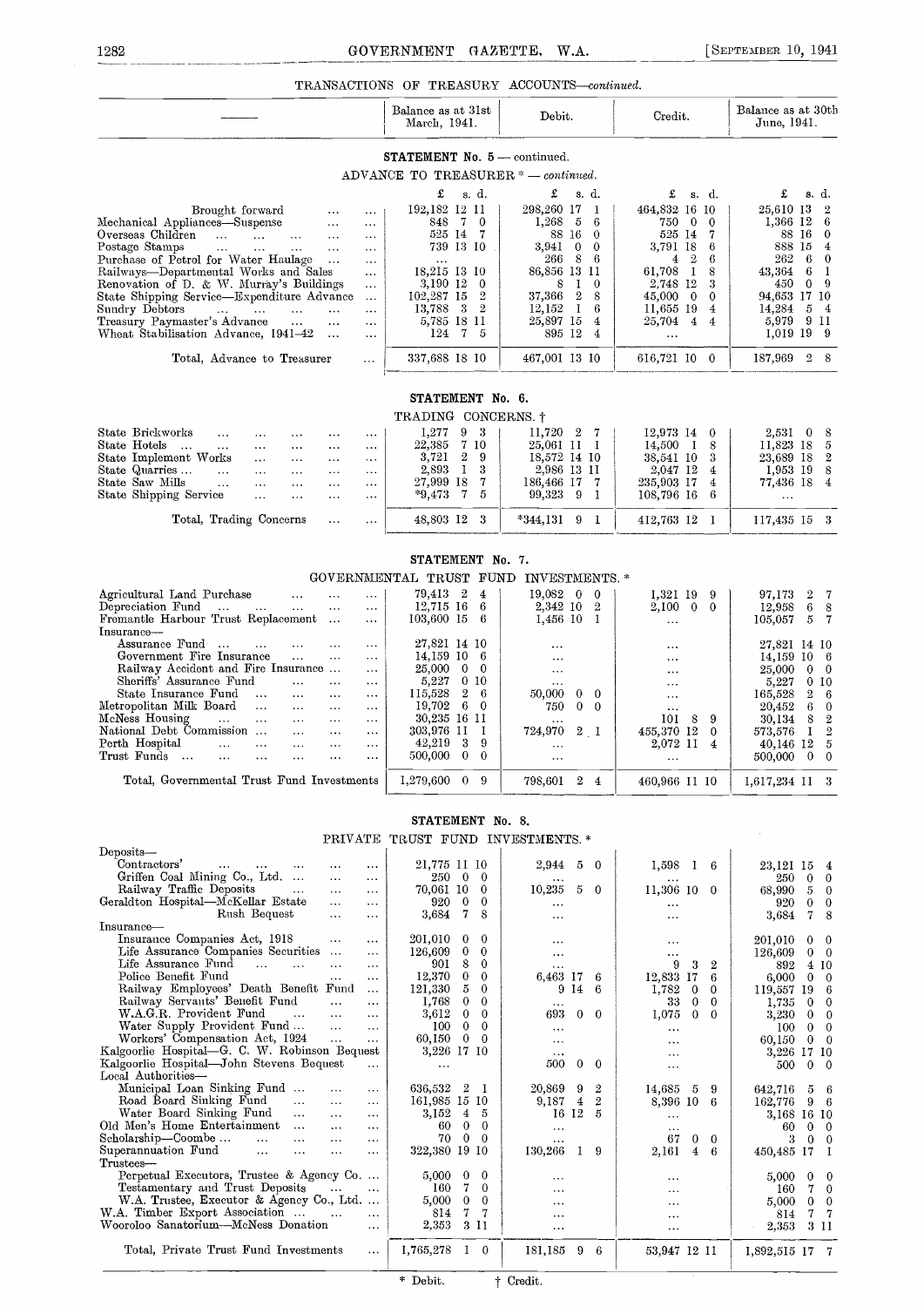#### TRUST FUNDS INVESTED.

| Governmental<br>$\cdots$<br>$\cdots$<br>$\cdots$                     | $\cdots$ | $\cdots$ | $\cdots$ | $\cdots$  | $\cdots$  | £<br>1,617,234 11    | s. d. | -3       | £            |    | s. d. |
|----------------------------------------------------------------------|----------|----------|----------|-----------|-----------|----------------------|-------|----------|--------------|----|-------|
| Private                                                              |          |          |          |           |           | 1,892,515 17         |       | 7        |              |    |       |
| $\cdots$<br>.<br><br>$\cdots$                                        | $\cdots$ | $\cdots$ |          | $\cdots$  | $\cdots$  |                      |       |          | 3,509,750    |    |       |
|                                                                      |          |          |          |           |           |                      |       |          |              |    | 8 10  |
| Security for Trust Fund Investment-                                  |          |          |          |           |           |                      |       |          |              |    |       |
| Stock Inscribed at State Treasury                                    |          | $\cdots$ | $\cdots$ | $\ddotsc$ |           | $\cdots$<br>$\cdots$ |       | $\cdots$ | 1,433,004 11 |    | -3    |
| Stock Inscribed at Commonwealth Bank                                 |          | $\cdots$ | $\cdots$ | $\cdots$  | $\ddotsc$ | $\cdots$<br>$\cdots$ |       | $\cdots$ | 197.057      | -6 | 3     |
| Stock (Other)<br>$\cdots$<br>$\sim$ 100 $\mu$ m $^{-1}$<br>$\ddotsc$ | $\cdots$ | $\cdots$ | $\cdots$ | $\cdots$  | $\cdots$  | $\cdots$<br>         |       | $\cdots$ | 60,677 12    |    | -6    |
| Savings Bauk Current Account                                         | $\cdots$ |          | $\cdots$ | $\cdots$  | $\cdots$  | $\cdots$<br>$\cdots$ |       | $\cdots$ | 129,141 12   |    | 2     |
| Bank Fixed Deposits<br>$\cdots$<br>$\ddots$                          | $\cdots$ | $\cdots$ | $\cdots$ | $\cdots$  | $\cdots$  | $\cdots$<br>$\cdots$ |       | $\cdots$ | 721,252      | 16 | 6     |
| Debentures<br>$\cdots$<br>$\cdots$<br>$\cdots$                       | $\cdots$ | $\cdots$ | $\cdots$ | $\cdots$  | $\cdots$  | $\cdots$<br>$\cdots$ |       | $\cdots$ | 274,027      |    | 5 10  |
| Titles, Bonds, etc.<br>$\cdots$<br>$\cdots$                          | $\cdots$ | $\cdots$ | $\cdots$ | $\cdots$  | $\cdots$  | $\cdots$<br>$\cdots$ |       | $\cdots$ | 121,013      | 3  | -2    |
| Trustees Sinking Fund<br>$\ddots$                                    |          | $\cdots$ |          | $\cdots$  | $\cdots$  | $\ddots$<br>$\cdots$ |       | $\cdots$ | 573,576      |    | - 2   |
|                                                                      |          |          |          |           |           |                      |       |          | 3,509,750    | 8  | -10   |

 $\frac{1}{2}$ 

 $\hat{\beta}$ 

 $\mathcal{L}_{\rm{max}}$  ,  $\mathcal{L}_{\rm{max}}$ 

 $\sim 10^7$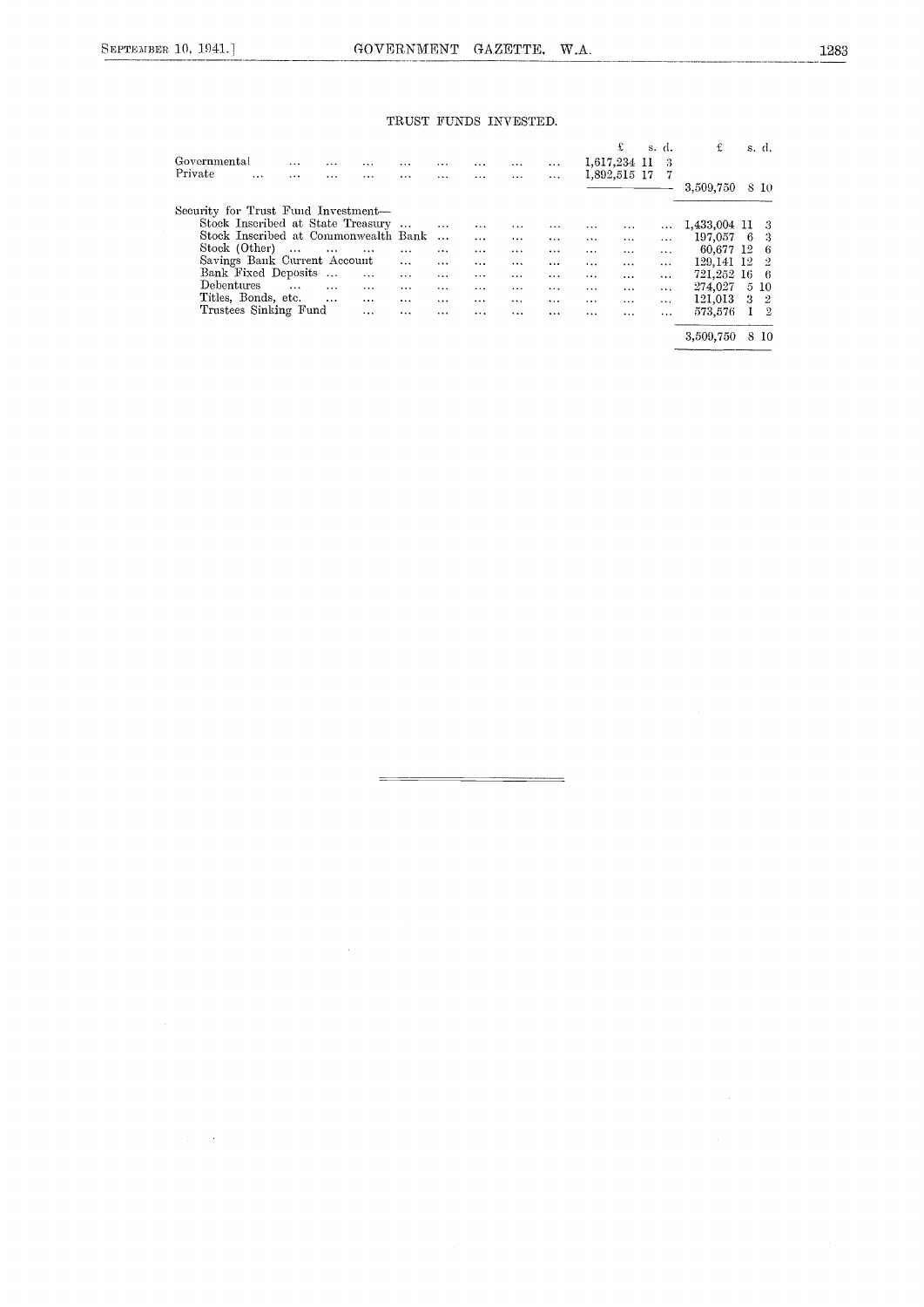|                                                                                                                                                                                                                                                                                                                                                                                                                                                            | THE                                                                                                                                                                                                                                                                                                                                                                                                | Receipts.<br>$\mathbf{K}$<br>TREASURER                                                                                                                                                                                                                                                                                                                                                                                                                                        | <b>ACCOUNT</b>                                                                                                                                                                                                                                                                                                                                                                               |                                                                                                                                                                                                                                                                                                                                                                                                                                                                                                                                                                   | 30th June, 1941.                                                                                                                                                                                                                                                                                                                                                                                                     | Payments.                                                                                                                                                                                                                                                                                                                                                                                                                                                                                                                                                                                                                                       |                                                                                                                                                                                                                                                                                                                                                                       |                                                                                                                                                                                                                                                                                                                                                                                                                                                                                                                         |                                                                                                                                                                                                                                                                                                                                                                                                                                                                                  | Balances                                                                                                                                                                                                   |                                                                                                                         |
|------------------------------------------------------------------------------------------------------------------------------------------------------------------------------------------------------------------------------------------------------------------------------------------------------------------------------------------------------------------------------------------------------------------------------------------------------------|----------------------------------------------------------------------------------------------------------------------------------------------------------------------------------------------------------------------------------------------------------------------------------------------------------------------------------------------------------------------------------------------------|-------------------------------------------------------------------------------------------------------------------------------------------------------------------------------------------------------------------------------------------------------------------------------------------------------------------------------------------------------------------------------------------------------------------------------------------------------------------------------|----------------------------------------------------------------------------------------------------------------------------------------------------------------------------------------------------------------------------------------------------------------------------------------------------------------------------------------------------------------------------------------------|-------------------------------------------------------------------------------------------------------------------------------------------------------------------------------------------------------------------------------------------------------------------------------------------------------------------------------------------------------------------------------------------------------------------------------------------------------------------------------------------------------------------------------------------------------------------|----------------------------------------------------------------------------------------------------------------------------------------------------------------------------------------------------------------------------------------------------------------------------------------------------------------------------------------------------------------------------------------------------------------------|-------------------------------------------------------------------------------------------------------------------------------------------------------------------------------------------------------------------------------------------------------------------------------------------------------------------------------------------------------------------------------------------------------------------------------------------------------------------------------------------------------------------------------------------------------------------------------------------------------------------------------------------------|-----------------------------------------------------------------------------------------------------------------------------------------------------------------------------------------------------------------------------------------------------------------------------------------------------------------------------------------------------------------------|-------------------------------------------------------------------------------------------------------------------------------------------------------------------------------------------------------------------------------------------------------------------------------------------------------------------------------------------------------------------------------------------------------------------------------------------------------------------------------------------------------------------------|----------------------------------------------------------------------------------------------------------------------------------------------------------------------------------------------------------------------------------------------------------------------------------------------------------------------------------------------------------------------------------------------------------------------------------------------------------------------------------|------------------------------------------------------------------------------------------------------------------------------------------------------------------------------------------------------------|-------------------------------------------------------------------------------------------------------------------------|
| Esta tes.                                                                                                                                                                                                                                                                                                                                                                                                                                                  | Proceeds of<br><b>Debentures</b>                                                                                                                                                                                                                                                                                                                                                                   | Sale of Lots,<br>Rents, etc.                                                                                                                                                                                                                                                                                                                                                                                                                                                  | Interest.                                                                                                                                                                                                                                                                                                                                                                                    | Total.                                                                                                                                                                                                                                                                                                                                                                                                                                                                                                                                                            | Purchase<br>Money.                                                                                                                                                                                                                                                                                                                                                                                                   | Interest, etc.<br>Expenses,<br>Survey                                                                                                                                                                                                                                                                                                                                                                                                                                                                                                                                                                                                           | Debentures<br>Redoemed                                                                                                                                                                                                                                                                                                                                                | Total.                                                                                                                                                                                                                                                                                                                                                                                                                                                                                                                  | Overdrawn<br>Amount                                                                                                                                                                                                                                                                                                                                                                                                                                                              | In hand.                                                                                                                                                                                                   | Invested.                                                                                                               |
| Sundry Estates under<br>Soldiers' Settlement<br>Jingalup (Kojonup)<br>$\ddot{\cdot}$<br>$\vdots$<br>÷<br>$\vdots$<br>÷<br>÷<br>$\ddot{\cdot}$<br>÷<br>$\vdots$<br>Kockatea<br>Yandanooka<br>Narra Tarra<br>$\vdots$<br>Pickering<br>Avondale<br>Wongoondy<br>Porongorup<br>Anniebrook<br>Scheme<br>Ulijugulup<br>Brunswick<br><b>Bucklands</b><br>Homebush<br>Oakabella<br>Jelcobine<br>Marjidin<br>Baacton<br>Norman<br>Mendel<br>Bowes<br>Henty<br>Weirs | t-<br>900000000000000000<br>000<br>≎<br>$\overline{2}$<br>$\circ$<br>477,506 10<br>$\overline{1}$<br>$\circ$<br>ာ ဝ<br>అ<br>0<br>0<br>ゅついい<br>∘<br>₩<br>$\circ$<br>$\vdots$<br>$\frac{4,526}{1,250}$<br>$54,351$<br>$5,650$<br>2,734<br>16,170<br>4,452<br>24,119<br>7,000<br>22,000<br>4,294<br>1,764<br>3,350<br>42,260<br>140,000<br>4,992<br>49,949<br>32,875<br>30,162<br>16,586<br>700<br>47 | よ2350070051801908894<br>₩<br>ကဂၢ<br>$\overline{\phantom{0}}$<br>$\overline{55}$ ក<br>$\circ$<br>¤`∞;⊐¤∽¤∾≘∞∞≘<br>222<br>ه<br>$\circ$<br>$\frac{3}{2}$<br>307,218 10<br>$\overline{17}$<br>2000<br>2000<br>2000<br>2000<br>10,221<br>926,065<br>$\begin{array}{c} 8,726 \\ 1,979 \\ 17,938 \end{array}$<br>40,342<br>39,238<br>1,953<br>$\begin{array}{c} 4.8 \\ 8.2 \end{array}$<br>9,626<br>11,444<br>$\frac{915}{4,501}$<br>83,850<br>16,320<br>286,631<br>43,956<br>15,151 | ာ 10 တ<br><sup>m @ 4</sup> 우 음 ~ ∞ 급<br>S<br>$-1$<br>÷<br>$\Box$<br>ರ<br>$\overline{10}$<br>$\circ$<br>33 18<br>16<br>$\degree$<br>w.<br>17,574 14<br>$\circ$<br>$\circ$ $\frac{3}{11}$<br>$\frac{2}{1}$<br>10 L-<br>ာ<br>₩<br>59,163 11<br>$\vdots$<br>741<br>1,605<br>$303 \atop 14$<br>223<br>4,302<br>12,526<br>3,417<br>1,749<br>2,018<br>626<br>106<br>$\mathbb{S}^3$<br>3,881<br>વનરે | $\bullet$<br>-ಕ ∾ ದ<br>ா<br>ю<br>∞<br>C.<br>$\infty$<br><b>000</b><br>းဝ က<br>က ဟ<br>$\equiv$<br>₩<br>⊣<br>C)<br>$\frac{3}{2}$<br>$^{8}$<br>$\overline{19}$<br>ဟံ့ က<br>$\mathbf{r}$<br>N<br>ယက<br>$\mathbf{r}$<br>$\overline{17}$<br>$\overline{17}$<br>$^{\circ}$<br>$\overline{13}$<br>$\Xi$<br>$\Xi$<br>$\circ$<br>₩<br>,462,735<br>13,286<br>3,955<br>2,354<br>2,359<br>2,359<br>155,776<br>$14,102$<br>$25,154$<br>807,218<br>342<br>555548<br>6355458<br>63565478<br>$\frac{5,867}{97,322}$<br>46,482<br>48,027<br>700<br>139,157<br>16,881<br>52,481<br>پ | H<br>dowaoooo<br>ణ అం<br>$\circ \circ \circ \circ \circ \circ \circ$<br>$\circ$<br>っ<br>ojΟ<br>$A - E$<br>್ಷ ಹಿಂ<br>$\circ$<br>400-looo<br>$\circ$<br>477,506 10<br>0 ၈ ၀<br>$\circ$<br>16,586<br>$\frac{22,000}{4,294}$<br>5,650<br>30,162<br>4,526<br>1,250<br>8,319<br>2,734<br>16,170<br>4,452<br>24,119<br>7,000<br>1,764<br>3,350<br>$4,992$<br>$49,949$<br>700<br>42,260<br>40,000<br>32,875<br>54,351<br>વનર | H<br>$\Xi$ $\omega$<br>$\Xi$ r<br>$\omega$ rom $4\omega$ core reading $\omega$<br>ာ<br>-ಕು<br>⊣⊶<br>$\Xi$<br>4<br>4<br>$\begin{array}{c}\n 16 \\  20 \\  \hline\n 1\n \end{array}$<br>15<br>$\begin{array}{c}\n\Xi \cong \Xi\n\end{array}$<br>$\frac{3}{16}$<br>$\omega$ $\sim$<br>$\infty$ $\sim$ $\sim$<br>C)<br>∾ं ∓<br>Ē<br>$\frac{8}{10}$ in $\frac{1}{2}$<br>$\ddot{\circ}$<br>19<br>2,858<br>10,034<br>61,120<br>5,924<br>5,216<br>$^{21,411}_{8,746}$<br>400<br>58,783<br>237,252<br>$\frac{25,389}{60,890}$<br>10,146<br>$\frac{26,315}{2,819}$<br>2,287<br>22,849<br>696,942<br>4,607<br>8,881<br>1,012<br>2,918<br>15,601<br>$1,471$ | Ġ<br>S,<br>0<br>00<br>00000<br>S<br>ల<br>$\circ$<br>ರ<br>$\bullet$<br>$\mathbf{r}$<br>అ<br>0<br>$\circ$<br>J.<br>C)<br>$\circ$<br>$\circ \circ \circ$<br>⇥<br>0<br>$\overline{17}$<br>$\Xi$<br>24,100 0<br>$\vdots$<br>÷<br>÷<br>÷<br>231,294<br>999<br>4,452<br>24,119<br>$4,526$<br>1,250<br>2,734<br>49,949<br>5,650<br>7,000<br>22,000<br>54,351<br>30,162<br>વનર | $\infty$<br>$\Xi$ room<br>∹ ∾<br>≎<br>$    \circ$<br>$\Box$ $\infty$ $\infty$ $\sim$<br>₩<br>$\Box$<br>₩<br>4<br>4<br>0.598<br>$\mathbf{14}$<br>16<br>$16\,$<br>$\infty$<br>$\overline{19}$<br>U)<br>$^{2}$<br>$\Xi$<br>$\overline{1}$<br>10 O<br>అ<br>≌<br>旨<br>1,405,743<br>26,620<br>7,910<br>237,252<br>$\frac{22,746}{70,315}$<br>7,113<br>1,100<br>161,019<br>58,264<br>69,594<br>17,224<br>75,925<br>14,120<br>$\frac{2}{5}$ ,776<br>65,109<br>322,883<br>13,660<br>19,465<br>69,650<br>3,971<br>8,327<br>25,051 | C)<br>3<br>3<br>4<br>$\frac{5}{10}$<br>႕႕ေဖာင္အျဖင္အာ၀ ေ<br>$\circ \circ \circ \pi$<br>$\Box$<br>13<br>$\overline{10}$<br>$\frac{6}{16}$<br>$\mathbf{E}$<br>G<br>$\circ$<br>$\circ$<br>$\Xi$<br>$\mathbf{r}$<br>ຶ⊟<br>$^{18}$<br>$\tilde{e}$<br>$\overline{16}$<br>ŗ<br>400 17<br>2,627 13<br>$\ddot{\cdot}$<br>$\vdots$<br>142,126<br>2,660<br>443<br>2,872<br>342<br>$759$ $\,$<br>13,818<br>373<br>1,466<br>63,696<br>10,237<br>$\overline{11}$<br>2,043<br>1,307<br>پ<br>29. | $\Xi$<br>0<br>అ<br>2<br>C٦,<br>ರ<br>ıċ,<br>ø<br>95 16<br>2,941 19<br>28,934 10<br>Ļ<br>6 17<br>$\vdots$<br>$\vdots$<br>$\vdots$<br>$\vdots$<br>$\vdots$<br>÷<br>$\vdots$<br>÷<br>101,945<br>69,966<br>વનરે | అ<br>r<br>ಠ<br>ó<br>Z<br>∞<br>87,338 14<br>4<br>÷<br>÷<br>÷<br>÷<br>7,000<br>97,173<br>2,834<br>6<br>ہب<br>$\mathbf{r}$ |
|                                                                                                                                                                                                                                                                                                                                                                                                                                                            |                                                                                                                                                                                                                                                                                                                                                                                                    |                                                                                                                                                                                                                                                                                                                                                                                                                                                                               |                                                                                                                                                                                                                                                                                                                                                                                              |                                                                                                                                                                                                                                                                                                                                                                                                                                                                                                                                                                   |                                                                                                                                                                                                                                                                                                                                                                                                                      |                                                                                                                                                                                                                                                                                                                                                                                                                                                                                                                                                                                                                                                 |                                                                                                                                                                                                                                                                                                                                                                       |                                                                                                                                                                                                                                                                                                                                                                                                                                                                                                                         |                                                                                                                                                                                                                                                                                                                                                                                                                                                                                  |                                                                                                                                                                                                            | $$ £56,991 17<br>£199,118<br>Credit balance                                                                             |

1284

[Amount Authorized £1,500,000.]

The Agricultural Lands Furchase Act, 1909, and Amendments.

J. C. WILLCOCK,<br>Treasurer.

A. J. REID,  $\begin{tabular}{ll} \bf{A. \ J. \ RBD} \\ Under Theensure, \\ The Treasury, \ Pert, \\ 14th \ July, 1941. \end{tabular}$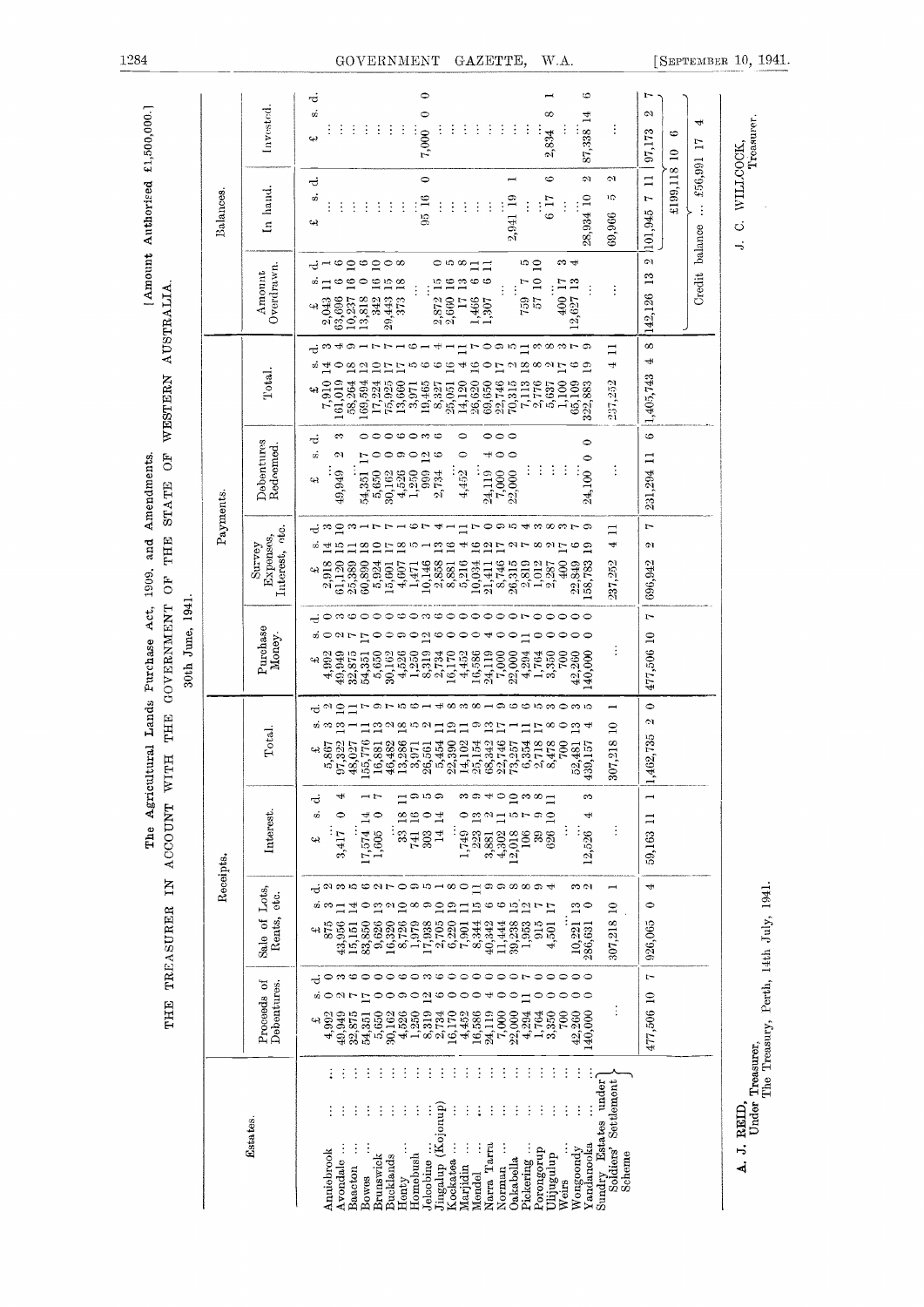## THE GENERAL LOAN FUND.

### SUMMARY

#### OF

# RECEIPTS AND EXPENDITURE FOR TWELVE MONTHS ENDED 30TH JUNE, 1941.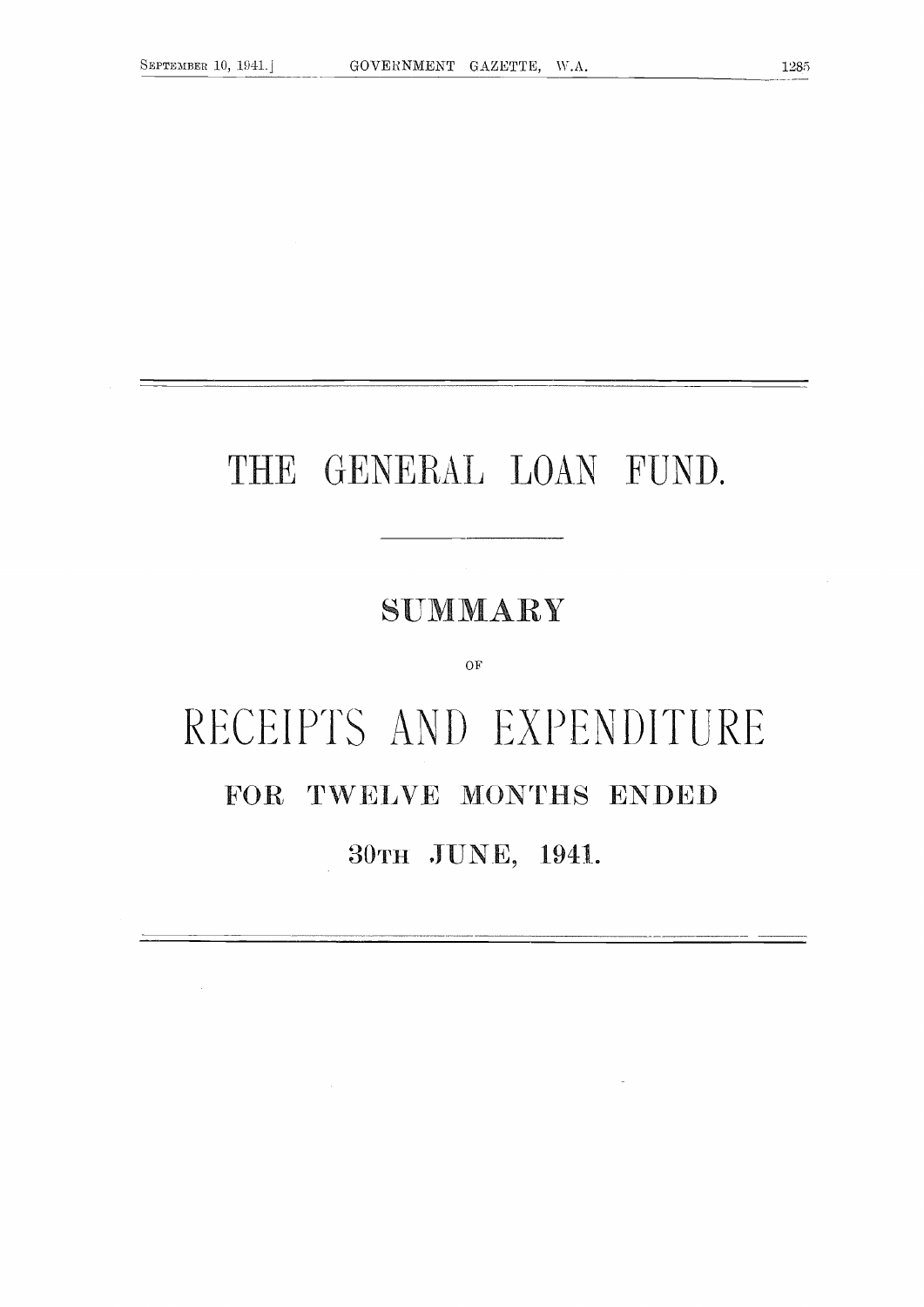|                                                                                                                                                          | Receipts                                                                                          |                                                                       |                                                        |                                                                                                | $\emph{Expenditive}.$                                                                                                                                                                                                                                                                                                                                                                                                                                                                                                                                                                                               |                                                                                                                                                                        |                                                                                 |
|----------------------------------------------------------------------------------------------------------------------------------------------------------|---------------------------------------------------------------------------------------------------|-----------------------------------------------------------------------|--------------------------------------------------------|------------------------------------------------------------------------------------------------|---------------------------------------------------------------------------------------------------------------------------------------------------------------------------------------------------------------------------------------------------------------------------------------------------------------------------------------------------------------------------------------------------------------------------------------------------------------------------------------------------------------------------------------------------------------------------------------------------------------------|------------------------------------------------------------------------------------------------------------------------------------------------------------------------|---------------------------------------------------------------------------------|
|                                                                                                                                                          | Nominal                                                                                           | Discounts,                                                            | Net Proceeds                                           | Available.                                                                                     |                                                                                                                                                                                                                                                                                                                                                                                                                                                                                                                                                                                                                     |                                                                                                                                                                        |                                                                                 |
|                                                                                                                                                          | Amount of<br>Debt.                                                                                | Expenses,<br>etc                                                      | For Redemptions<br>and Conversions.                    | For Works and<br>Services.                                                                     | Works and Services.                                                                                                                                                                                                                                                                                                                                                                                                                                                                                                                                                                                                 | Amount.                                                                                                                                                                | Total.                                                                          |
| $\frac{1}{2}$ .<br>$\mathbb{R}^n$<br>$\mathcal{C}_{\mathcal{A}}$<br>To Balance brought forward<br>" Loan Suspense, 1939-40                               | ಕ<br>á<br>÷,<br>÷<br>c4)                                                                          | ಕ<br>ö.<br>i, i<br>42                                                 | ರ<br>o)<br>$\frac{1}{2}$ .<br>H                        | $\overset{\circ}{=}$ $\overset{\circ}{=}$<br>$\frac{2}{541,718}$<br>302,953                    | ÷<br>Railways and Tramways, etc.<br>Additions and Improvements to Opened<br>İ<br>Admini stration.<br>Departmental                                                                                                                                                                                                                                                                                                                                                                                                                                                                                                   | ಕ<br>w.<br>43                                                                                                                                                          | $\vec{c}$<br>$\begin{array}{ccc}\n\pounds & \mathbf{s}.\n\end{array}$ 91,919 15 |
|                                                                                                                                                          |                                                                                                   |                                                                       |                                                        | Ξ<br>$\mathbf{r}$<br>844,672                                                                   | ÷<br>$\vdots$<br>Railways                                                                                                                                                                                                                                                                                                                                                                                                                                                                                                                                                                                           |                                                                                                                                                                        |                                                                                 |
| To Proceeds of Loans, etc.-                                                                                                                              |                                                                                                   |                                                                       |                                                        |                                                                                                | ÷.<br>÷<br>÷<br>Electric Power Station, East Perth<br>$\vdots$<br>Rolling Stock, Railways<br>Tramways, Perth Electric                                                                                                                                                                                                                                                                                                                                                                                                                                                                                               | စေအေဇး<br>$\frac{64}{10}$ $\frac{1}{2}$<br>$\begin{array}{c} 91,032 \\ 9,189 \\ 8,938 \\ 14,818 \end{array}$                                                           |                                                                                 |
| Australian Consolidated Inscribed Stock.                                                                                                                 |                                                                                                   |                                                                       |                                                        |                                                                                                |                                                                                                                                                                                                                                                                                                                                                                                                                                                                                                                                                                                                                     |                                                                                                                                                                        | $\circ$<br>123,979                                                              |
| $\frac{1}{2}$ .<br>÷.<br>Raised by the Commonwealth :<br>MARCH, 1940, LOAN (£939,000)<br>NOVEMBER, 1940, LOAN (£780,000)<br>APRIL, 1941, LOAN (£700,000) | $\circ \circ \circ$<br>000<br>$\begin{pmatrix} a & 9 & 000 \\ 780 & 000 \end{pmatrix}$<br>568,000 | $\begin{array}{c} 7 & 11 \\ 4 & 0 \end{array}$<br>7,006<br>2,232<br>÷ | $\left\{ \begin{array}{c} 1 \\ 1 \end{array} \right\}$ | $\lnot \lnot \lnot \lnot$<br>280<br>$\begin{array}{c} 1,993 \\ 777,767 \\ 568,000 \end{array}$ | and Rivers<br>Additions and Improvements to Jetties,<br>$\vdots$<br>$\vdots$<br>Harbours and Rivers.<br>Improvements to Harbours<br>Fremantle Harbour Works<br>Eunbury Harbour Works<br>etc., in North-West                                                                                                                                                                                                                                                                                                                                                                                                         | $\infty$ 4 $\infty$<br>$\vec{a}$<br>$\frac{8}{8}$<br>4,654<br>$\begin{array}{c} 392 \\ 46,908 \\ 17,401 \end{array}$                                                   |                                                                                 |
| $\vdots$<br>I<br>$\vdots$<br>$\vdots$<br>Raised by the State:<br>Counter Sales                                                                           | $\bullet$<br>$\circ$<br>17,750                                                                    | ÷                                                                     | $\vdots$                                               | $\circ$<br>$\circ$<br>17,750                                                                   |                                                                                                                                                                                                                                                                                                                                                                                                                                                                                                                                                                                                                     |                                                                                                                                                                        | $\approx$<br>ìQ.<br>69,357                                                      |
| $\vdots$<br>$\vdots$<br>$\vdots$<br>Commonwealth Treasury Bills.<br>$\vdots$<br>Australia-Re-issues                                                      | $\circ$<br>$\circ$<br>500,000                                                                     | ÷                                                                     | ŧ                                                      | $\circ$<br>$\circ$<br>500,000                                                                  | and<br>÷<br>÷<br><i>Water Supply and Severage.</i><br>Water Supply for Towns generally<br>Water Supply for Stock Routes<br>Sewerage and Drainage for Perth                                                                                                                                                                                                                                                                                                                                                                                                                                                          | $\frac{1}{2}$<br>$\frac{5}{10}$<br>$31,538$<br>$39$                                                                                                                    |                                                                                 |
| Balance of April, 1941, Loan (Final proceeds                                                                                                             | 0<br>0<br>1,874,750                                                                               | $\Xi$<br>$\Xi$<br>9,238                                               | ÷                                                      | $\overline{ }$<br>$\infty$<br>1,865,511                                                        | ÷<br>$\vdots$<br>Fremantle                                                                                                                                                                                                                                                                                                                                                                                                                                                                                                                                                                                          | $\overline{a}$ $\overline{b}$ $\overline{a}$ $\overline{a}$<br>$\frac{1}{2}$<br>101,748<br>126,480<br>202,641                                                          |                                                                                 |
| and expenses not to hand at 30th June, 1941)                                                                                                             | $\circ$<br>$\circ$<br>132,000                                                                     |                                                                       |                                                        |                                                                                                | Metropolitan Water Supply<br>Goldfields Water Supply<br>Water Supply, Agricultural Districts, etc.                                                                                                                                                                                                                                                                                                                                                                                                                                                                                                                  | 341,895                                                                                                                                                                | $\frac{11}{2}$<br>804,345                                                       |
| Less $(a)$ Portion March, 1940, Loan included in Debt at 30th June, 1940                                                                                 | $\circ$<br>$\circ$<br>$\circ$<br>$\circ$<br>2,006,750<br>9,000                                    |                                                                       |                                                        |                                                                                                | Development of Goldfields and Mineral<br><b>Eastern Goldfields</b>                                                                                                                                                                                                                                                                                                                                                                                                                                                                                                                                                  | $\frac{1}{2}$<br>104                                                                                                                                                   |                                                                                 |
| New Debt, 1st July, 1940, to 30th June, 1941                                                                                                             | $\bullet$<br>$\bullet$<br>1,997,750                                                               |                                                                       |                                                        |                                                                                                | $\frac{1}{2}$<br>÷<br>Hasseen Gottnieus<br>Murchison and Peak Hill Goldfields<br>Development of Mining                                                                                                                                                                                                                                                                                                                                                                                                                                                                                                              | $\overline{1}$ to $\overline{0}$ $\overline{0}$ $\overline{0}$ $\overline{0}$<br>$\begin{array}{c} 1,340 \ 16 \\ 30,391 \ 3 \\ 1,614 \ 12 \\ 1,000 \ 0 \\ \end{array}$ |                                                                                 |
|                                                                                                                                                          |                                                                                                   |                                                                       |                                                        |                                                                                                | $\sim$<br>$\vdots$<br>Furchase of Tailings Suspense<br>Erection of State Batteries                                                                                                                                                                                                                                                                                                                                                                                                                                                                                                                                  |                                                                                                                                                                        |                                                                                 |
| $\vdots$<br>$\frac{1}{2}$<br>$\vdots$<br><b>ILOAN REPAYMENTS</b>                                                                                         | $\vdots$                                                                                          | ÷                                                                     | $\vdots$                                               | 8 10<br>127,889                                                                                | <i>Development of Agriculture, etc.</i><br>Abattoirs, Cold Storage, Export Depot,<br>Grain Sheds and Sale Yards, etc.<br>College of Agriculture                                                                                                                                                                                                                                                                                                                                                                                                                                                                     | 1,115<br>3,362                                                                                                                                                         | 44,451 11                                                                       |
|                                                                                                                                                          |                                                                                                   |                                                                       |                                                        |                                                                                                | ÷<br>÷<br>$\ddot{z}$<br>÷<br>$\begin{minipage}{.4\textwidth} \begin{minipage}{.4\textwidth} \begin{minipage}{.4\textwidth} \begin{minipage}{.4\textwidth} \begin{minipage}{.4\textwidth} \begin{minipage}{.4\textwidth} \begin{minipage}{.4\textwidth} \begin{minipage}{.4\textwidth} \begin{minipage}{.4\textwidth} \begin{minipage}{.4\textwidth} \begin{minipage}{.4\textwidth} \begin{minipage}{.4\textwidth} \begin{minipage}{.4\textwidth} \begin{minipage}{.4\textwidth} \begin{minipage}{.4\textwidth} \begin{minipage}{.4\textwidth} \begin{minipage}{.4\textwidth$<br>Anna processes and Purchase of Land | <b>႕ ၁၀၀၀၀</b><br>$^{16}_{12}$<br>$\circ E_{\circ}$<br>$\frac{103,359}{12,895}$<br>51,952                                                                              |                                                                                 |

[SEPTEMBER 10, 1941.